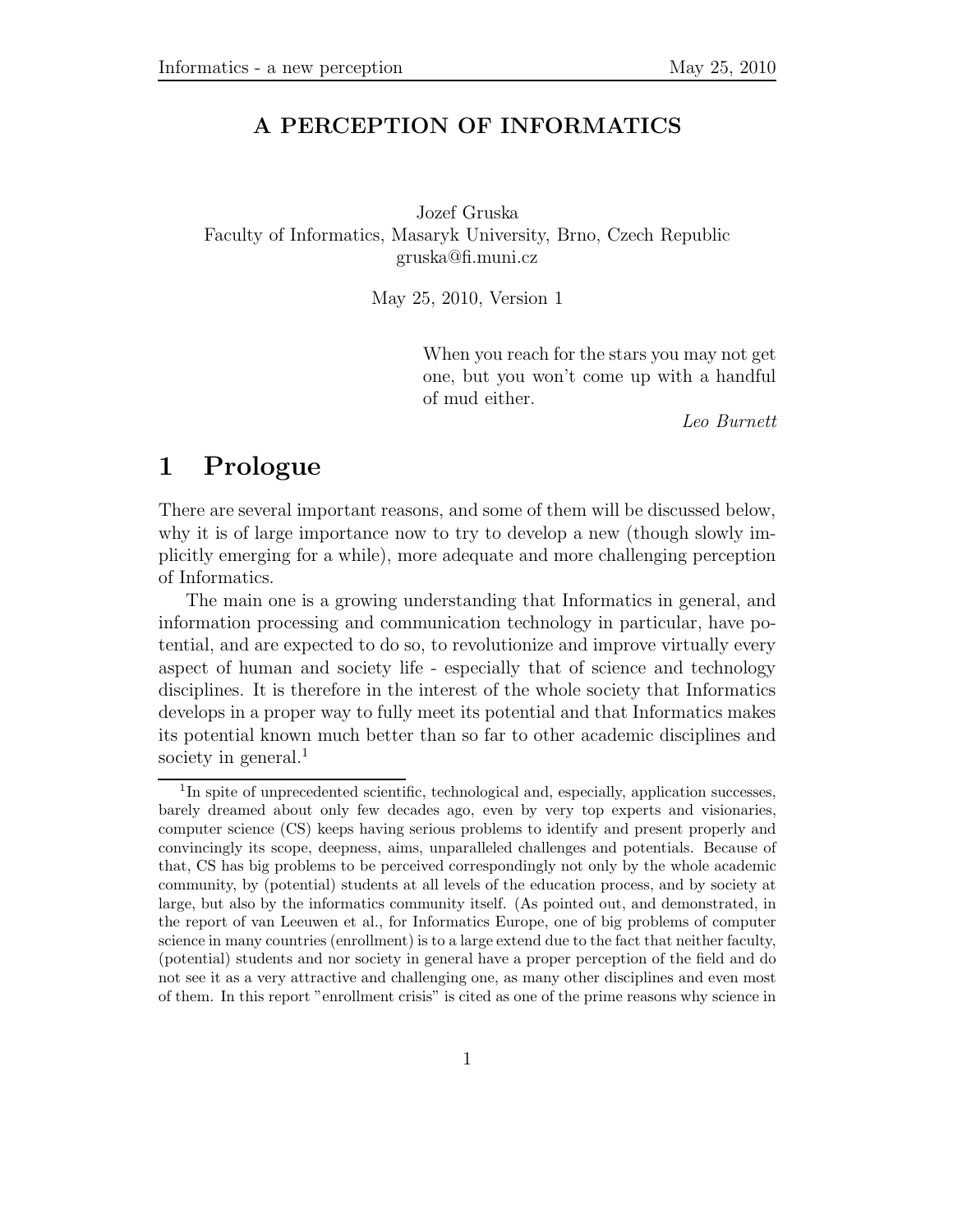Another reason, of a less general importance, but to be discussed here at first because of the context this paper is presented, is the need to design a strategy, or a vision, to develop the Informatics Section of Academia Europaea - perhaps the main European scientific framework where Informatics should act and demonstrate broadly its contribution to science, technology and society in general. To a society that starts to understand the importance of science and actually starts to believe that science could play a guiding role for society in the future and be a source of new resources for society, both intellectual and material, and that Informatics should play a prominent role by that.

The aim of this paper is to present and justify a position what a (perhaps provocative for some) perception of Informatics<sup>2</sup> should look like and by doing so to start/provoke a discussion on these issues. An attempt is made here to describe the intellectual substance and main challenges of Informatics in a new and compelling way and by that to initiate a new way of thinking about this so important area of science, technology and methodology. This is accompanied also by an analysis of the currently dominating perception of the discipline, that is to embrace what is usually termed as "computer science", "computing science", "computing", "computational science $(s)$ ", "web science", "artificial/computational intelligence", "scientific computing" or simply ICT and so on.

On one side, this paper should therefore be seen as a challenge to those who perceive the field in a different way to express their positions.

On the other side, this paper is written with not too many technicalities in order to be comprehensible and of interest also to those from quite distant disciplines - so that inputs also from them can be expected.<sup>3</sup>

<sup>2</sup>Each perception of an academic discipline that is to be both fundamental and practically important has to be evaluated in the first order for its deepness, coherence, simplicity and elegance, but also for its utility.

<sup>3</sup>The paper presents Informatics as a very important and fundamental area of science and technology with a very broad scope (and as having not sharp boundaries with several other areas of science and technology) as well as huge impacts. However, this does not mean that (great) importance of many other areas of science and technology is not fully recognized. Moreover, many of the challenges of Informatics, as perceived here, can be clearly achieved only in a close cooperation with other academic disciplines.

general is not profiting fully from the achievements of computer science, and why industry is not able to recruit even a fraction of the highly skilled information technology specialists it badly needs.) Informatics has actually big problems to be perceived even at least partially proportionally to its past outcomes, current impacts and already readily visible future goals and potentials. The main reason behind such a situation is that CS has tried for years to present its scientific and engineering scope, problems, tools, outcomes, challenges and long term goals, as well as history, starting from a much too narrow vision of the field - of its fundamentals, depth, broadness, achievements and power.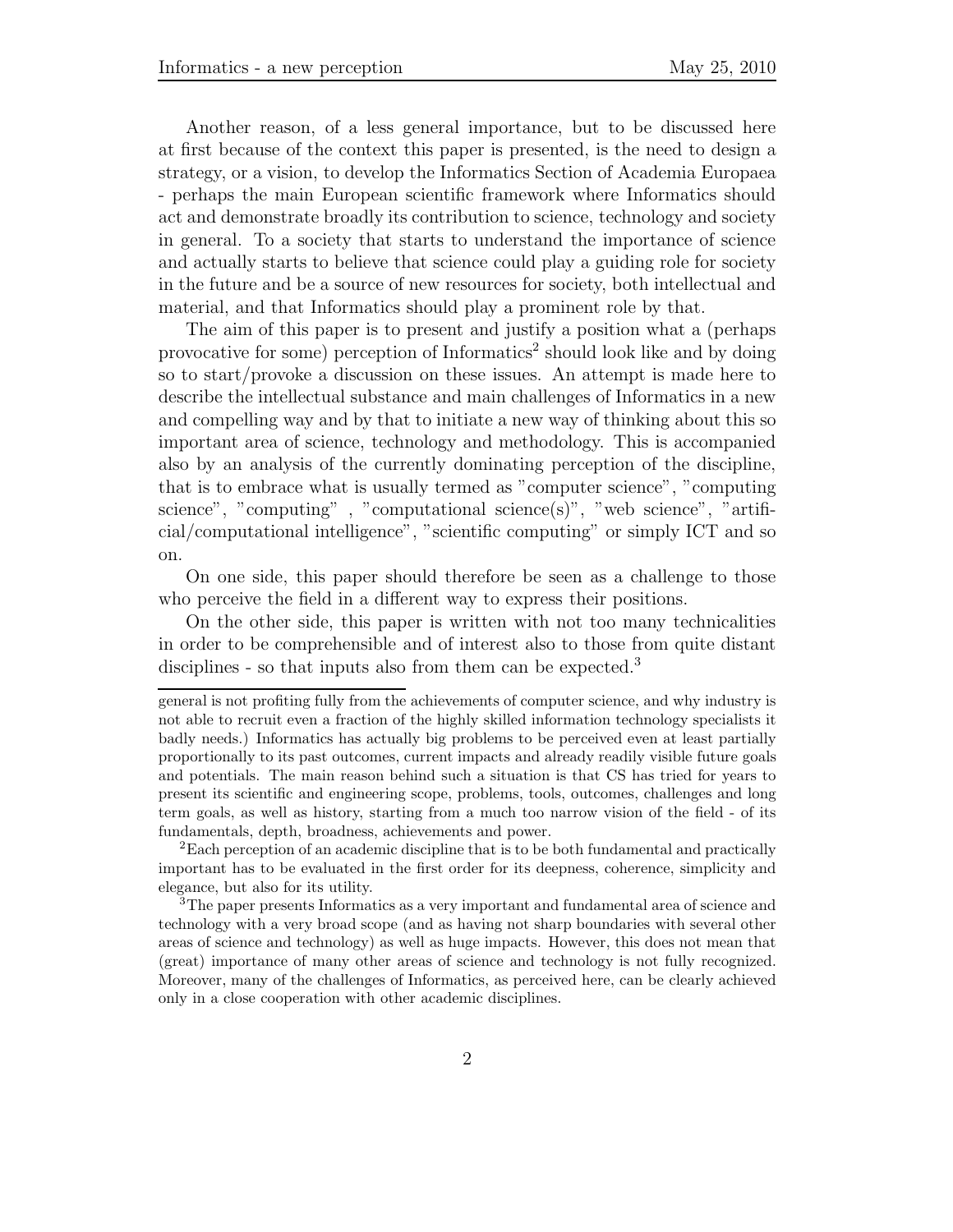# **2 History and Motivation**

The first broadly communicated view of the disciplines behind modern computing, very clearly stated and still much dominating, can be traced back to the very well written, and much influential, paper of Newell, Simon and Perlis, published in Science in 1967, that fully captured the perception of the field at their time.<sup>4</sup>

The view of Newell et al. has been much supported, on the institutional and associational side, by the establishment of such powerful associations as the ACM and societies of the IEEE in North America and by the IFIP on the international scene. In both of these cases technology views of the field and interest of the industries behind have been quite dominating.

In connection with that the following observations can be of interest.

- In North America more scientific/foundational issues in computing started to play a quite important role already since 1960, by establishing such excellent and influential conferences as the FOCS<sup>5</sup> and the STOC. However, and unfortunately, these conferences have developed always with a strong concentration on "hot topics" mainly and advocated a quite narrow view of the foundations and the theory of the field. In spite of that, on the level on the top award of the field - the Turing award foundational and theoretical outcomes quite soon got sufficient attention and for a while even dominated.
- Within the IFIP the situation was very different. "Theory" was strongly overlooked for 36 years and all attempts to create a special technical committee for theory were turned down till 1996 - due to the view that the only special theory behind "computer science" is the one that is behind programing, which was supposed to be covered by the Technical Committee on Programming - TC2. Only the establishment of the Technical

In addition, the paper should not be seen as an attempt to claim novelty (of the most) of ideas presented here. It should be seen as an attempt to present a certain perception of Informatics in a systematic and a bit detailed way and also as an attempt to present the intellectual substance of Informatics in a (new) compelling way and by that to establish a more appropriate way of thinking about Informatics. The next version of the paper is to be also supplied with more detailed arguments and references.

<sup>4</sup>The basic ideas presented in their paper were: "*Whenever there are phenomena there can be a science to describe and explain these phenomena.*

*Thus, the simplest (and correct) answer to "What is botany" is "Botany is the study of plants", and zoology is the study of animals, astronomy is the study of stars, and so on. Phenomena breed sciences. Since there are computers, there is a computer science. The phenomena surrounding computers are varied, complex and rich.*"

<sup>5</sup>Originally the Symposium on Switching and Automata Theory.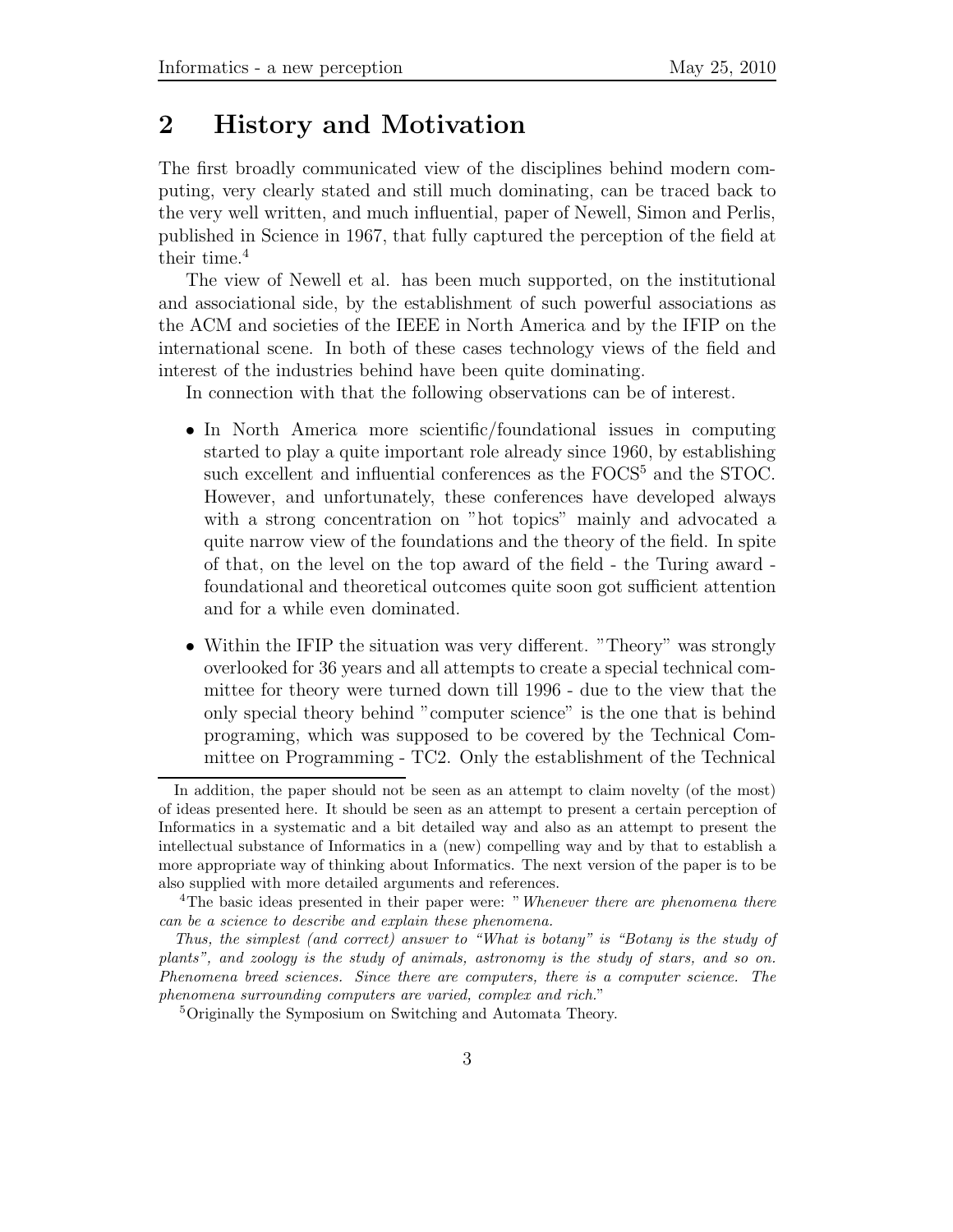committee TC1, as the Technical Committee on Foundations of Computing, in 1996, after having the Special Interest Group on Foundations of Computing, SGFCS'14, established in 1989 (thanks to Dines Bjorner), has changed the situation.

*•* In Europe, the establishment of the EATCS was done outside of any technology umbrella, by visionaries, and helped to promote a much broader development of the field than in North America. Moreover, it has been mainly such a view of the field, supported also later by some theory of programming and formal methods visionaries, that have dominated the IS AE since its very beginning.

The "EATCS" views of the field went also through a significant development. To the automata/complexity view, the logic/semantics view was added after a while and later also some other areas as cryptography and natural computing - both in a broad sense.

Starting with the last two strong, active and initiative chairs of the IS AE, the attempts have been initiated to see the field in a (much) broader way than before - more in the "IFIP-view" than in the "EATCS-view" to be short - and to have that reflected also in the membership of the IS AE.

Since the IS AE has been, and still is, very small, compared to other "comparable" sections of the AE and also compared to the needs of the AE - to have a strong voice and impacts in the European science - there is a space and the need to extend its membership and therefore there is the need to discuss such issues as "Who we are and where we go" and to develop a proper and visionary perception of Informatics that has a chance to stand the scrutiny of time in spite of its expected enormous development in breadth and depth and to develop the membership of the Informatics Section of AE correspondingly to that.

It is of course natural to ask what a (more) proper perception of Informatics should be and to see well why it is so much needed now. My first basic position is that such a perception does not need to be fully correct "in all details and in the limit" - that would be too much to ask and actually an illusion - one should see the field as still being in its (modern) infancy and as developing fast in both depth and breadth. My second and main position is that such a new perception should be visionary and should bring much broader and deeper vision of the field that would lead to really grand challenges and huge impacts - all other major areas of science have always gained much by taking such positions.<sup>6</sup>

<sup>6</sup>For example physics has been seen for a long time as *dealing with the stuff we can handle between fingers*. Quantum mechanics and the relativity theory have changed that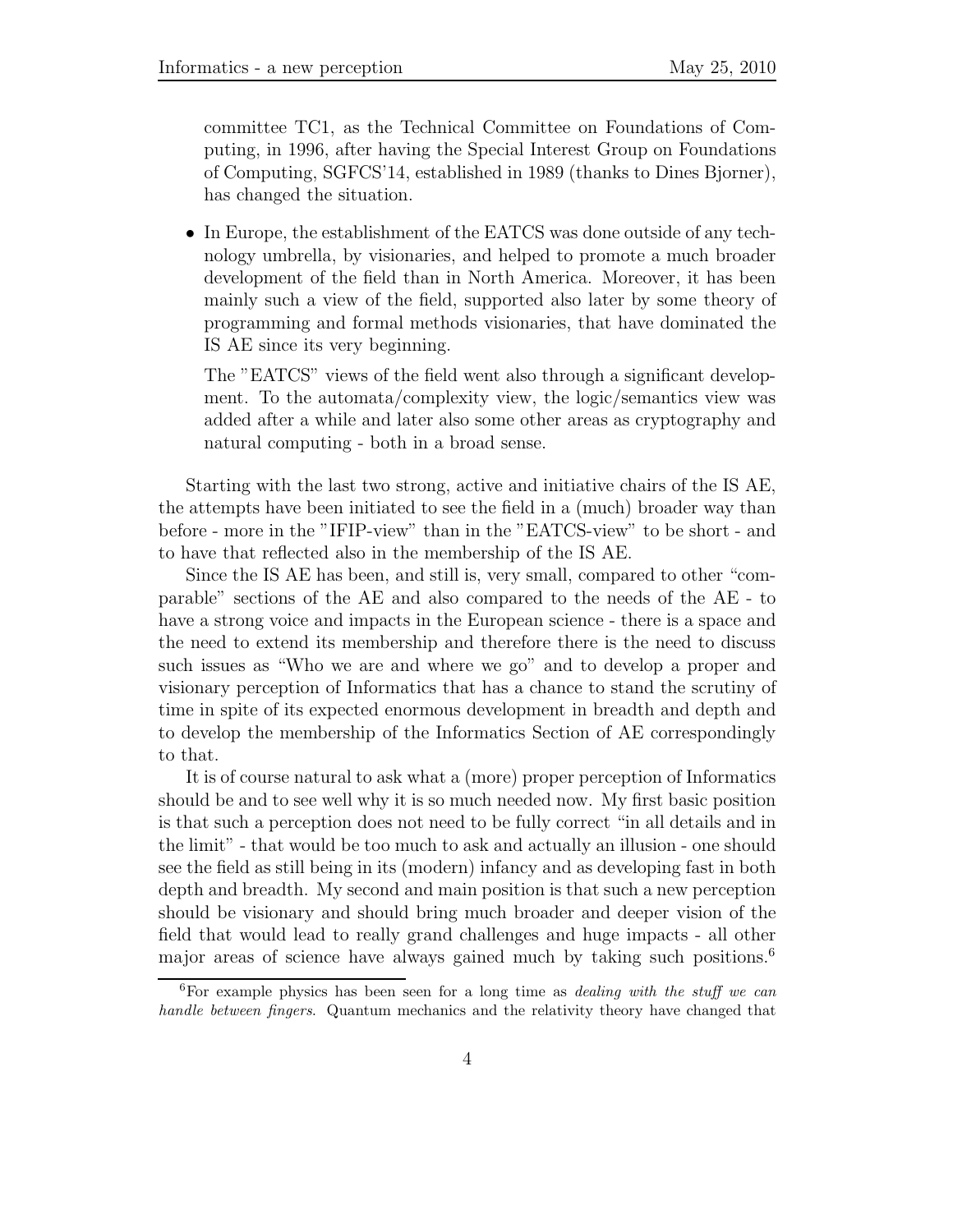My last position on this issue is that any perception of an academic discipline should be much evaluated also by its utility, especially with the respect to the impacts on the research and education of the discipline, and to the overall perception of the field by the whole science and society in general.

I do believe that we need such a perception of Informatics that would much stimulate its proper development from the point of view of the interest of the whole science, technology and society and also because of our own interests and needs. A perception that would lead and inspire the discipline, for quite a time at least, and would attract very bright and ambitious students by its grand challenges and huge impacts.<sup>7</sup> Such a position, I feel, is justified much by the understanding that development in Informatics, as a science, technology and the methodology area, much influences development of all other sciences, technology areas, health and environment care, economy, education and actually the whole society.

Moreover, since it is getting almost obvious that in the foreseeable future one can hardly expect a very significant development in any of the areas of human activities where Informatics concepts, paradigms, methodologies and tools would not play one of the key roles, it is actually one of the main current social duties of informaticians, and especially of such institutions as the AE, to develop a sufficiently visionary perception of the field and to make it well understood by other academic disciplines and society in general.<sup>8</sup>

A historical observation: Men who fashioned modern science, mathematicians in their general methods and concrete investigations, were primarily speculative thinkers who expected to apprehend broad, deep, but simple, clear, and immutable mathematical principles either through intuition or through

<sup>8</sup>One should dare to say, without much exaggeration, and in short, that times come to see Informatics as a powerful servant, admirable and unifying Queen, or, to be less power and more spiritually oriented, a guru, for other academic disciplines and as the one capable and eager to keep learning from all of them.

very much and brought benefits also for our understanding of the "stuff we can handle between fingers". Considerations about Planck scale and superstrings living in the 10th dimensional space go even far, far beyond that. Observe that from such a point of view the perception of Informatics presented here is still very much modest.

<sup>7</sup>For any academic discipline, the progress in the advancement of the boundary of knowledge and in the discovery of very innovative solutions to scientific problems as well as a chance to deal with great challenges of the discipline depend very much on how the field is able to attract and support the brightest students. This is well known and many areas of science are very active from this point of view. This is currently a not easy task for Informatics at all because it has to compete with such attractive and promising fields as (molecular) biology, neuroscience, nanoscience, attoscience as well as with attempts to reach limits of our knowledge using huge Collider, new telescopes and space missions and so on.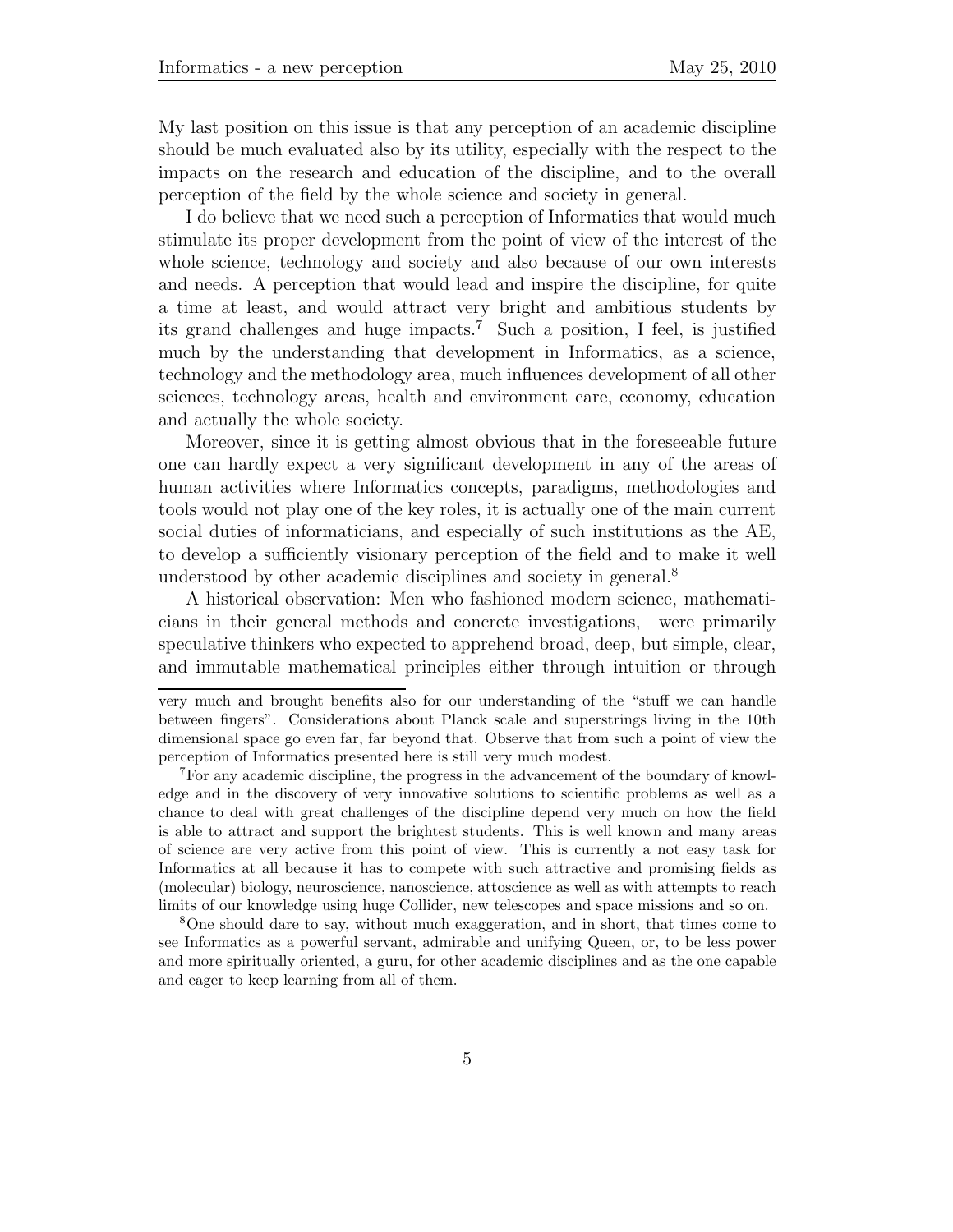observations and experiments.<sup>9</sup>

# **3 A Perception of Informatics**

My basic position is that Informatics has four, very closely inter-related, components - scientific, engineering, methodological and application - exercising strong mutual impacts.

In the following all these four components of Informatics are discussed briefly and also some of their grand challenges.

### **3.1 Informatics as a scientific discipline**

As a scientific discipline of a very broad scope and deep nature, both fundamental and applied, Informatics has many tasks and goals. Its main task is to discover, explore and exploit in depth the laws, limitations, paradigms, concepts, models, theories, structures and processes of both natural and virtual information processing worlds and to explore their phenomena as well as their interrelations, impacts and utilisation.

To achieve its tasks, scientific Informatics concentrates<sup>10</sup> on developing an information processing based understanding of the universe, evolution, nature, life (both natural and artificial), brain and mind processes, intelligence, information storing, processing and communication systems and tools, complexity, security and other basic phenomena of the information processing worlds.

The development and analysis of a variety of formal, descriptional, specification, computation, programming, interaction, communication, security and reasoning models, modes, languages and systems; development and analysis of (deterministic, randomized, quantum, genetic, evolutionary, neural, approximation, optimization, on-line, parallel, concurrent, distributed, continuous *...* ) algorithms, heuristics, protocols, processes and games are some of the main means of scientific Informatics.

Data, information, knowledge, formal languages and systems, logics, calculi, reasoning and proof systems, processes, resources, models (especially automata oriented) and modes of information and knowledge processing, communication and interactions are some of the key concepts behind.

Computability, efficiency, complexity (computational, communication, descriptional, *...*), feasibility, universality, provability, learnability, validation,

<sup>9</sup>By John Herman Randall: *Science was born of a faith in the mathematical interpretation of nature.* Perhaps time came for a new vision: *New Science is being born of a faith in the information processing interpretation of the nature and society.*

 $10$ With the help of other sciences or by helping other sciences.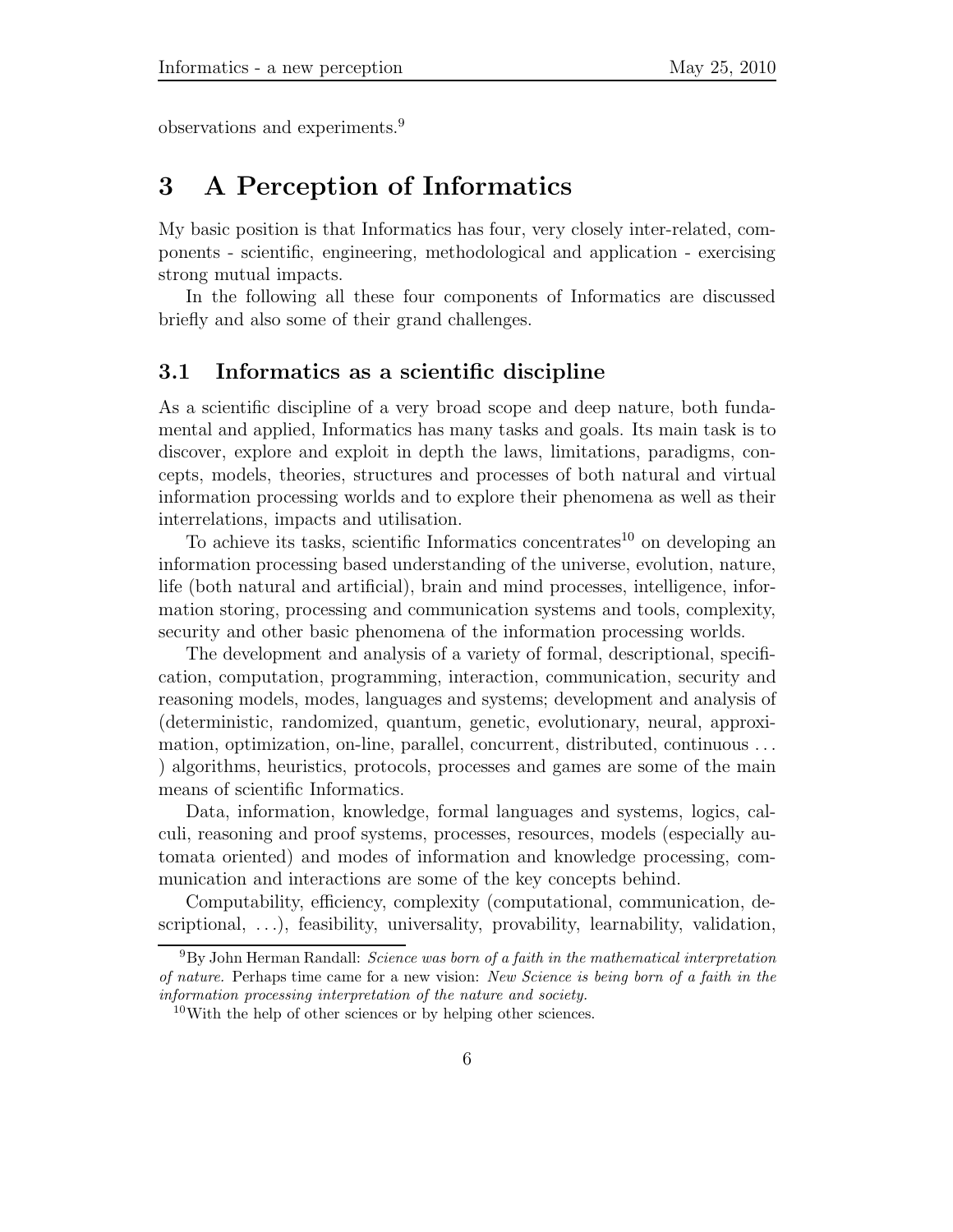(formal) correctness as well as secrecy, confidentiality, privacy and anonymity are some of the key issues.

Information and knowledge digitalization, mining, analysis, sorting, comparing, searching, compression, representation, visualisation and transmission are some of the primitives of information processing.

In depth understanding of the fundamental problems and generalisation, as well as (semi)-automated implementation, of the basic methods are some of the main concerns.

In order to meet its goals, the scientific Informatics develops close relations to other sciences and technology fields - currently especially to physics, neuroscience, biology and chemistry, and also to electronics and optic-, micro-, nano- and bio-technologies. In the future, likely, also to atto-technology and quantum-technology.

The basis of the relationship between Informatics and the natural sciences rests on an understanding that information carriers are always elements of the physical, biological or chemical world and, consequently, information processing is governed and constrained by their laws and limitations and also that information processes are an inherent part of the basic aspects of the nature and life - as discussed in more details below.<sup>11</sup>

Informatics as a science includes numerous theories much needed for its

Of interest is also the so-called *Landauer's principle* that say that *Each bit of lost information would lead to the release of an amount* kT ln 2 *of heat, where* k *is the Boltzmann constant and* T *is the absolute temperature.* as well as slogans of J. A. Wheeler and D. Deutsch: *It from bit* and *It from qubit* that are to say/speculate that everything is designed from information.

<sup>11</sup>Two big discoveries led to an understanding that natural sciences are information processing driven. The first one was the discovery, by Francis Crick and James Watson, in 1953, of the twin-corkscrew structure of DNA and how genetic information is encoded into DNA - followed by a demonstration, due to Adleman, how DNA computing could be performed and that it has a potential for remarkable efficiency. The second one was the discovery of quantum teleportation and of the unconditionally secure quantum generation of shared random classical key, by Charles Bennett et al. in 1984-1993 - followed by the demonstration by Shor, in 1994-1996, that quantum computing could be performed and has a potential for remarkable efficiency. These discoveries changed views on physics and biology that started to be seen and explored as being, to a significant extent, information processing driven sciences. From that it has been only a natural and logical step to see other natural sciences in this way, as being to an important degree information processing driven - and a new revolution in the study of natural and also other sciences has emerged. All that, supported by the immense development of the power of information processing technology, has initiated various new attempts to deal with perhaps the main frontier of science - mind - and the attempts to understand it through a "reverse engineering of the brain" - what could, perhaps, lead also to dealing with such phenomena as consciousness that have been for so far considered as being out of the reach of (current) science.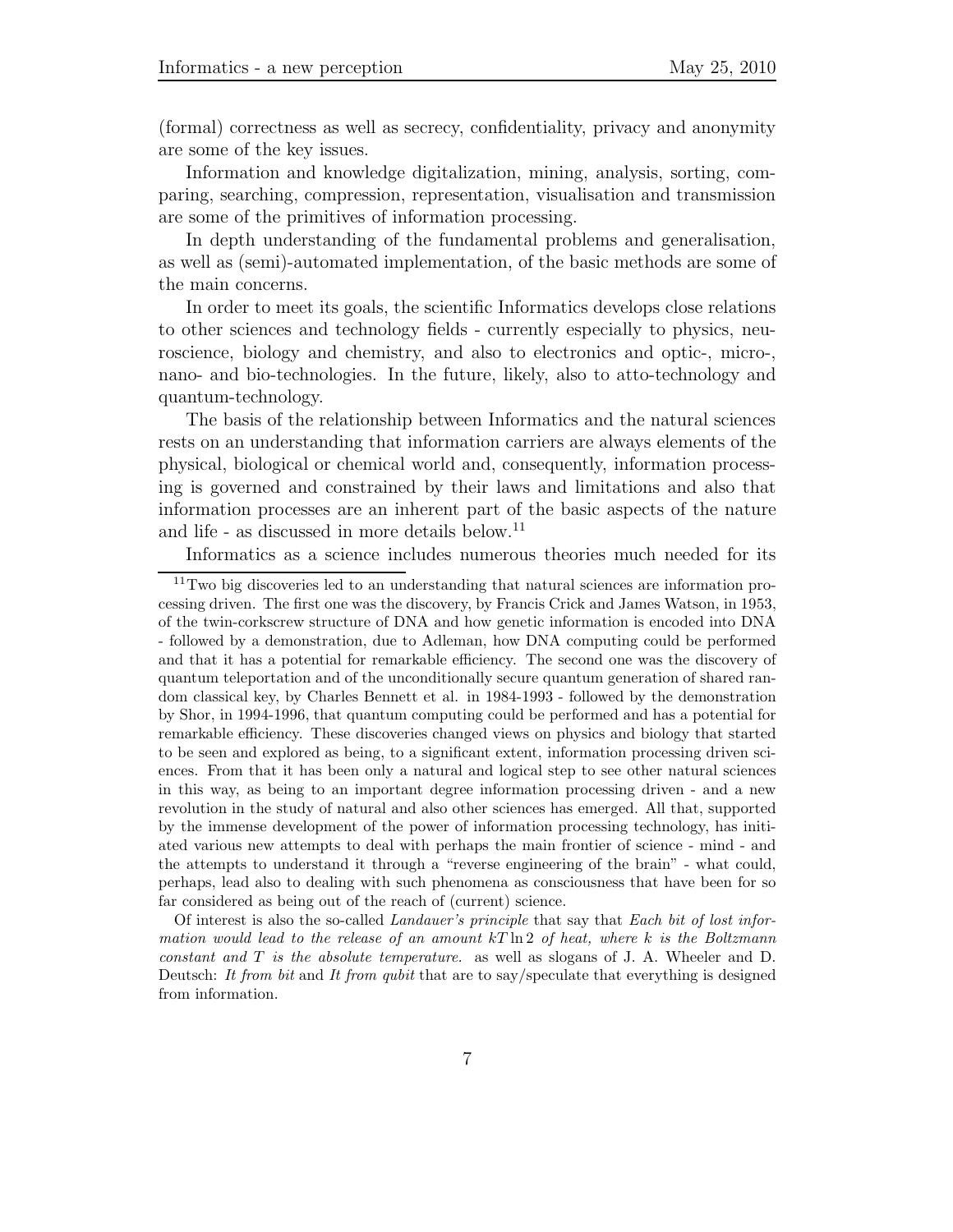development in depth and in broadness. Some theories are very abstract, others quite specific, and some theories are oriented on making better use of the outcomes of scientific Informatics to create a scientific basis of Informatics as an engineering/technology discipline and/or a new methodology.

To meet its scientific goals, Informatics has to develop a whole variety of subareas. Some are deeply abstract and appear to be, at the first sight, quite remote from the main tasks and interests of the current applied Informatics, yet they serve to develop deep insights into the key problems and powerful conceptual tools; others are either interdisciplinary or very applied.

In order to derive a deeper understanding of our real information processing world, Informatics has to create and explore a whole variety of other (virtual) information processing worlds<sup>12</sup>. By broadening so much its scope in this way, Informatics can also develop very powerful tools to deal with information processing related problems of our real world.

Observations, measurements, analysis, modelling, simulation and visualisation, as well as generalisations, abstractions and decompositions, constitute some of the main methodologies to explore information processing worlds.

#### **3.1.1 Grand challenges of scientific Informatics**

Let us start the presentation of some of the grand challenges of scientific Informatics with the most fundamental and abstract ones.

The first grand challenge is to work out ways to see our world as "a point" in a huge space of other related (abstract) [virtual] words and to come up with new ways to understand and deal with problems of our world through the investigation of and in this large space of worlds.<sup>13</sup>

Observe also that perhaps (one of) the highlight of the current science is to see the very basis of our reality - of the time, space and particles - in a (virtual?) [geometric?] 10 dimensional space with superstrings living there. It is believed that the superstring theory is not testable and therefore some consider it as not being physical. In spite of that some, actually many, top physicists view the superstring theory as a proper theory mainly on the aesthetic grounds as well as on its consistency and beauty (and also due to the fact that it

<sup>&</sup>lt;sup>12</sup>And to follow successfully this road is one of the big challenges of Informatics.

<sup>&</sup>lt;sup>13</sup>Very technical examples along these lines are attempts to see theories of the classical and quantum mechanics as "points" in a larger space of possible theories that preserve some theoretical constraints and also possibilities of both of these theories. The attempt initiated by S. Abramsky and B. Coecke is based on abstracting the essential categorical features of classical and quantum mechanics that support such constraints and possibilities. Another approach is to go through various generalisations of the probability theory, through abstract state spaces, as done by H. Barnum, C. Brukner and others, or to study potential ("physical") worlds with correlations that are stronger than the quantum ones but still do not contradict the non-signaling restriction of the relativity theory.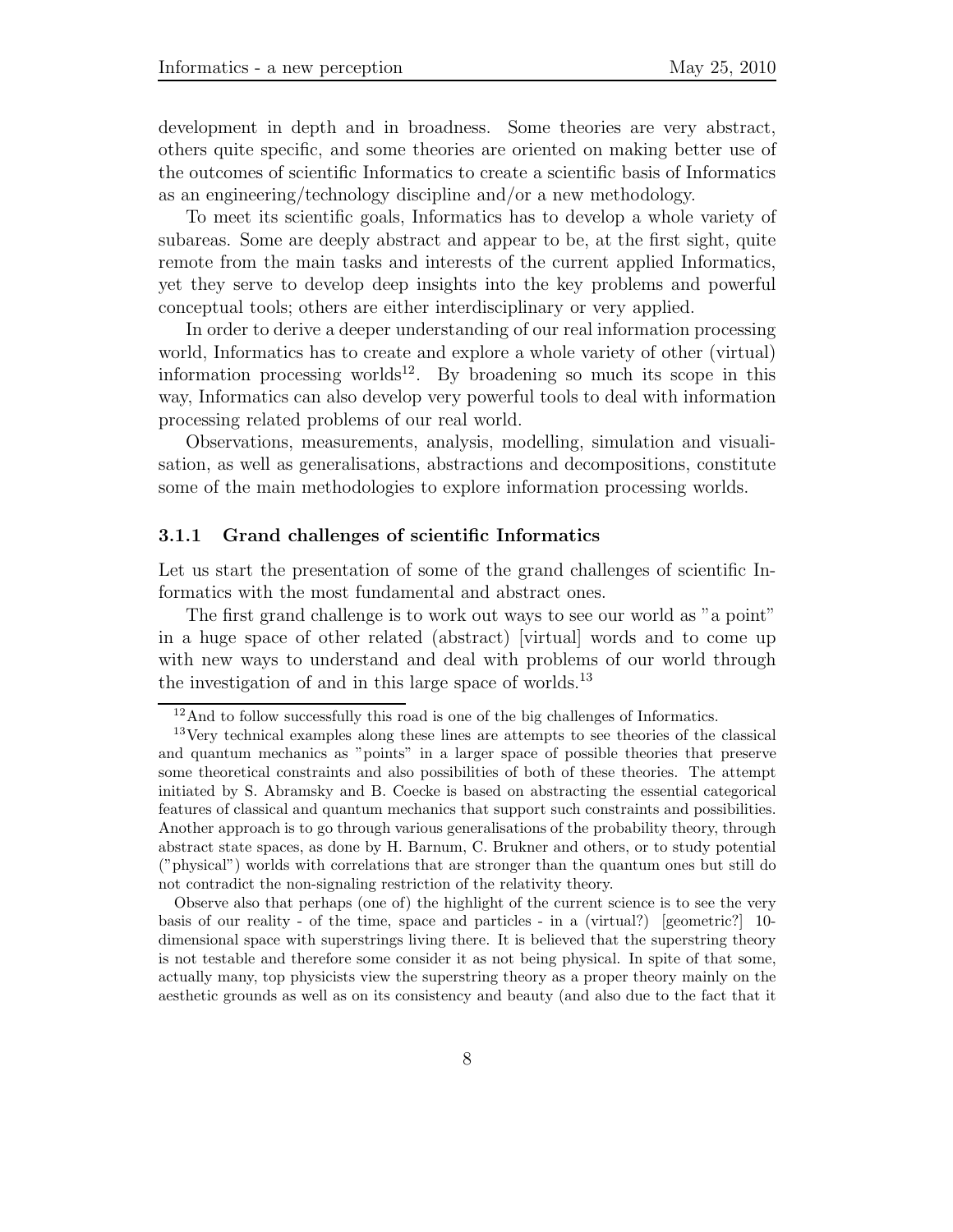Another grand challenge of the scientific Informatics is to understand the laws, limitations, paradigms, processes and phenomena of the information processing that govern the evolution of the universe and life and play the key role in the development of nature in general and especially of living beings.<sup>14</sup> In short the task is to understand universe, earth, atmosphere, nature and life in information processing concepts, principles, laws, limitations and paradigms.<sup>15</sup>

As a sub-challenge there is the need to help biology<sup>16</sup> to answer two of its major questions: (1) *How a single fertilized cell develops into a multicellar organism? (2) How the central nervous system processes information?* Biology has itself no sufficient tools to deal with these questions alone - its tools to explain brain are not much different from those to explore stomach. Moreover, Informatics could help to answer a modification of the third major question: *What is life?*<sup>17</sup> and sub-questions as *How life began?* and *How could life*

implies gravity). Some others support it on the basis of an understanding that many great ideas of physics are its spin-offs.

Observe also that some areas of science, as astronomy and cosmology, are much suffering due to the fact that there is only one real world to work in and it is not possible to make experiments in it from the outside. (Is this any longer true? Could virtual worlds help?)

<sup>14</sup>There are several reasons why the universe can and should be one of the basic objects of study for scientific Informatics. One of them is based on the view that the universe can be considered as a giant quantum information processing system and computational capability of the universe at its most macroscopic level is the key ingredient in the spontaneous arise of complexity at many levels and behind the design of all elements of the universe, earth and life - as argued, for example, by S. Lloyd.

<sup>15</sup>One of the major recent outcomes of scientific Informatics has been quite a convincing argument, using quantum computational complexity results, that quantum information processing could pay off. Physics had no tools at that time to see that clearly enough.

<sup>16</sup>Modern biology can be seen, at its deepest level, as the science exploring how cells use information contained in genes and information processing is seen, in a deep biological sense, as a part of life that is so important as eating and breathing.

<sup>17</sup>There is a variety of views what life, likely, is. One way is to see it as biomolecular and biochemical processes governed by quantum principles and laws - that are necessary to explain shapes, sizes and chemical affinities of biomolecules. For example, by Hameroff, in the book by Abbott et al. cited below, "Geometric distribution of non-polar  $\pi$  electron clouds can enable a collective, cooperative quantum processes - a unitary wave function mediating perception and governing purposeful behaviour of living organisms". This does not seem to create much space for Informatics to get involved. However, in spite of the fact that practically everybody agrees that quantum processes are involved at some stage in the life processes, and quantum mechanics is of the large importance for the quantitative understanding of the basic interactions and processes, no one was able so far to demonstrate that quantum mechanics brings qualitatively new insights concerning the mystery of life. At least not to the extent that would made "biologist to jump to study it", and that one could see indeed some impacts of such deeply quantum phenomena as superposition, entanglement and non-locality.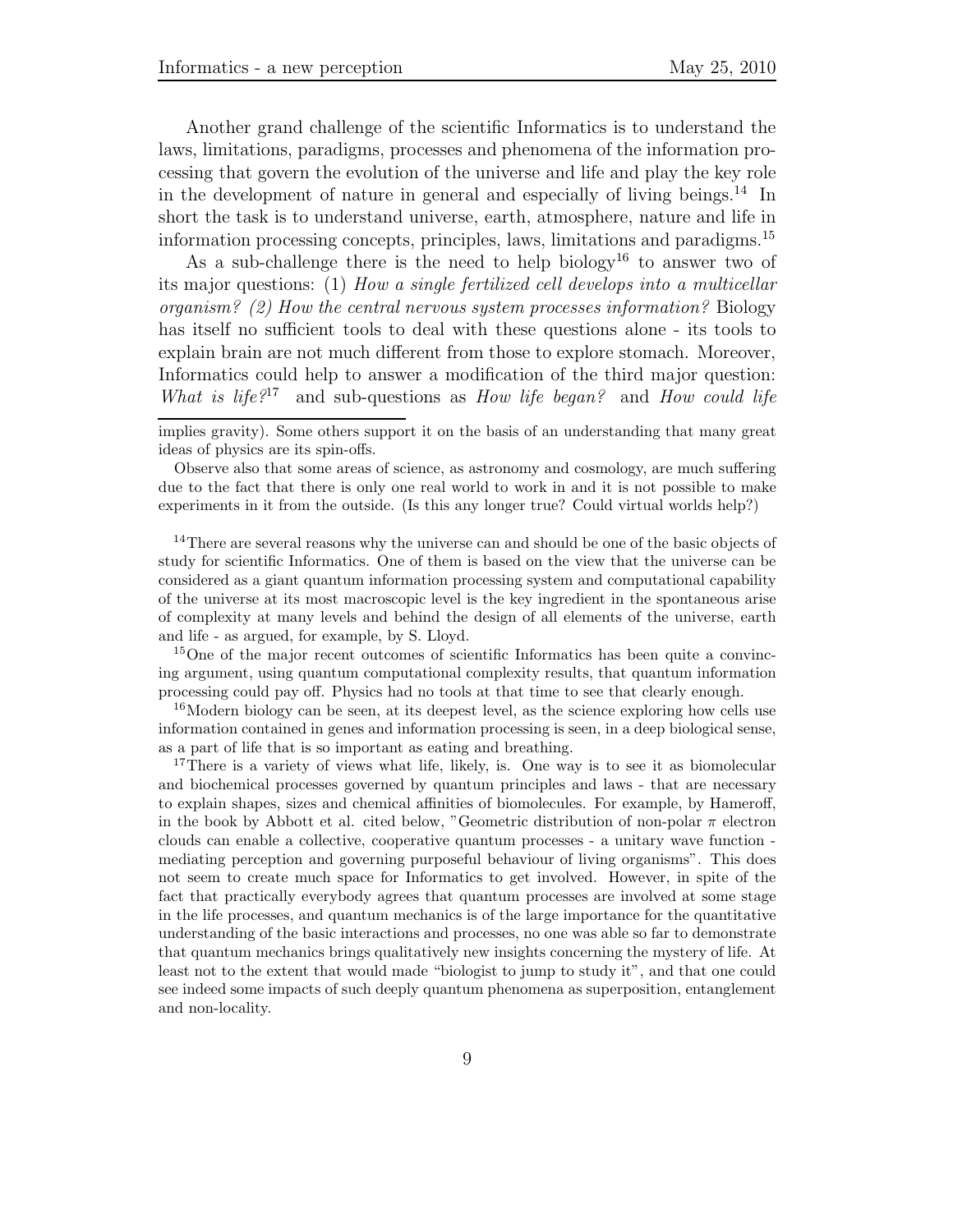### *begin?*<sup>18</sup>

The third of the grand challenges of scientific Informatics is to create mod-

The bottom-up approach to life, its study at the chemical and molecular level, has brought a lot of interesting knowledge about the very basic processes, but the more it does, the more seems to be puzzling what life really is. On the other side, there are characterizations of life by its organizational arrangements leading to a purposeful behaviour and reproduction: for example, through self-organisation, homeostasis, metabolism, adaptive behaviours, responses to stimuli, reproduction, evolution, ... This position gives not only a lot of space for having Informatics involved, it actually see information processing aspects as dominating. It creates also a space to consider as a semi-life or artificial life systems exhibiting some, or most, of the above properties what has been a basis for so-called artificial life research and developments.

At the top of life we can see the brain as an information processing system with hundred billions of neurons and synapses acting as simple switches that stores, retrieves and process information and knowledge in an amazingly perfect and efficient way which is still beyond our understanding. Even more surprising actually is that there are one cell organisms, as paramecium (from 50 to 350  $\mu$ m in length), that do information processing par excellence in order to find foods, to avoid predators, to learn to find a mate and to have sex - without having any synapses. Concerning consciousness even much less is known, but, very fortunately and also surprisingly, using anaesthetics it is possible to switch consciousness off for a while and to make pain-less surgeries, what is actually a very remarkable success.

The idea that quantum (information processing) processes could play a significant role in understanding of life goes back to E. Schrödinger  $(1943)$  who challenged the idea, dominating at that time, that classical physics will be enough to understand basic features of life. One point behind was that the Darwinian/Mendelian nature of inheritance has its basis in discreteness (to carry genetic information), and discreteness is inherent only in quantum phenomena. Another point behind was that there are cases that different parts of brain, without recognizably direct neuronal connections, clearly work in parallel on processing the same perceptions and the outcome of this is a formation of a single compact conscious image. (See also the recent book "Quantum aspects of life" by D. Abbott, P. C.W. Davis and A. K. Pati.)

Since we have not been able to get a deep understanding of such phenomena as life, mind and consciousness within the framework of current physical theories and implications they have for information processing, it is natural to speculate that for making such a progress we would need other physical framework and due to it other information processing processes, principles, laws and limitations. This opens the door to leave our current physics framework, at least for a while, and to explore, using virtual information processing worlds, which of the not totally impossible physical frameworks would create platforms for understanding life, conscious mind and so on? Is this impossible? Is a better way visible/imaginable? One of them may perhaps be to assume that the reductionist approach to science, followed so far, did not create a framework to handle such complex systems as brain, mind and consciousness and so we could, perhaps, try it again with a new, Informatics driven, methodology discussed later in this paper.

<sup>18</sup>There have already been very successful attempts of Informatics to help biology. For example, Informatics methods and tools helped to assemble the human genome and the database of genomes is expected to have an enormous value in our understanding of life and evolution, in health-care and in the development of new drugs and so on.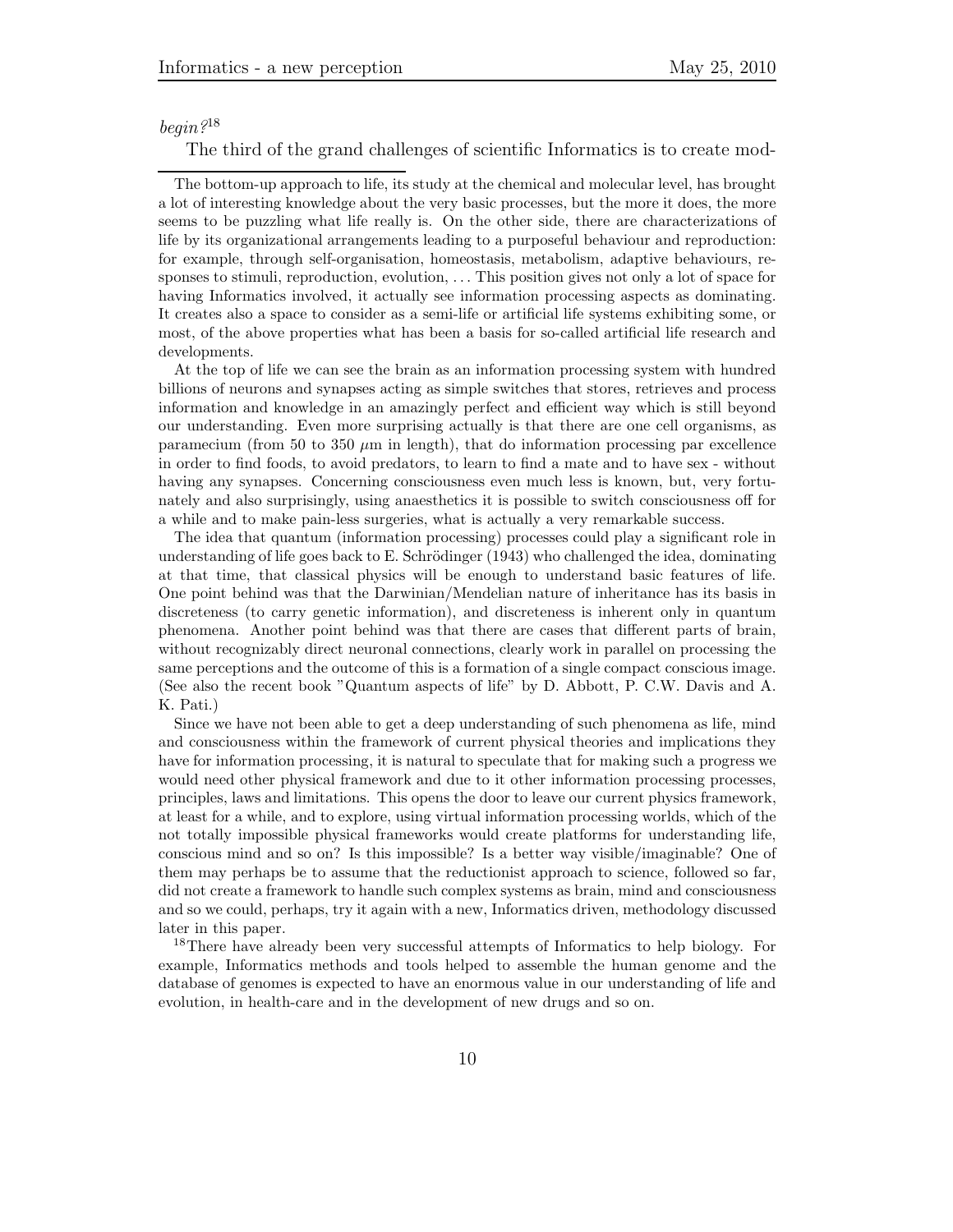els, theories and (especially formal) tools to help engineering Informatics to specify, design, verify, analyze and maintain (especially enormously large), concurrent and distributed (software) systems as well as embedded systems.<sup>19</sup>

Another of the big challenges of scientific Informatics is to create concepts models and theories for an understanding of intelligence and basics of intelligent behaviour, as well as consciousness (its origin, scope and functioning), and all that to such an extent that "highly intelligent information processing systems, devices and robots" become a reality.<sup>20</sup>

The fifth of the major challenges of scientific Informatics is to develop concepts, theories, models, methodologies and tools that would lead to the development of very powerful methods to search, mine, retrieve and derive information and knowledge as well as to make hypothesis and formulate theories and all that to such an extent that that could finally lead to *an engineering of the major science making activities*.

The sixth of the major challenges, to be discussed here, is to explore in depth inherent complexity of information processing, communication and interaction phenomena and to find ways for reasonable solutions of computationally very intensive, or even unfeasible, problems, in the current view of the issues, and of the problems requiring to process enormously huge data amounts or data streams.

 $19A$  part of this challenge is to improve (create) methodologies for design and maintenance of huge software systems, where sometimes several hundreds people need to work several years to create them and the systems are almost continuously modified and extended, to ensure their functionality (correctness), efficiency and security. Another part of this challenge is to develop new design techniques to ensure functionality and quality for embedded systems - systems with a special mixture/integration of hardware and software - that are becoming ubiquitous (95% of chips is curently in embedded systems) and should have several special properties - for example to respond with known and guaranteed delays, to be able to work autonomously and provide service at any time and so on. A way to deal with both of these "subchallenges" seems to be to go through the design of special formal systems and corresponding semi-automatic methodologies.

<sup>20</sup>Systems have already been developed that allow computers to perform activities that used to be considered as being only in the human domain, as hypothesis formation, theories development, proofs designs and checking - and all that to a remarkable (and ever improving) degree.

Observe, however, that it seems to be not the main goal in this area to try to mimic human intelligence by systems of Informatics. The more proper goal is to keep finding, step by step, tasks where such systems can (much) overcome human intelligence as we understand it nowadays.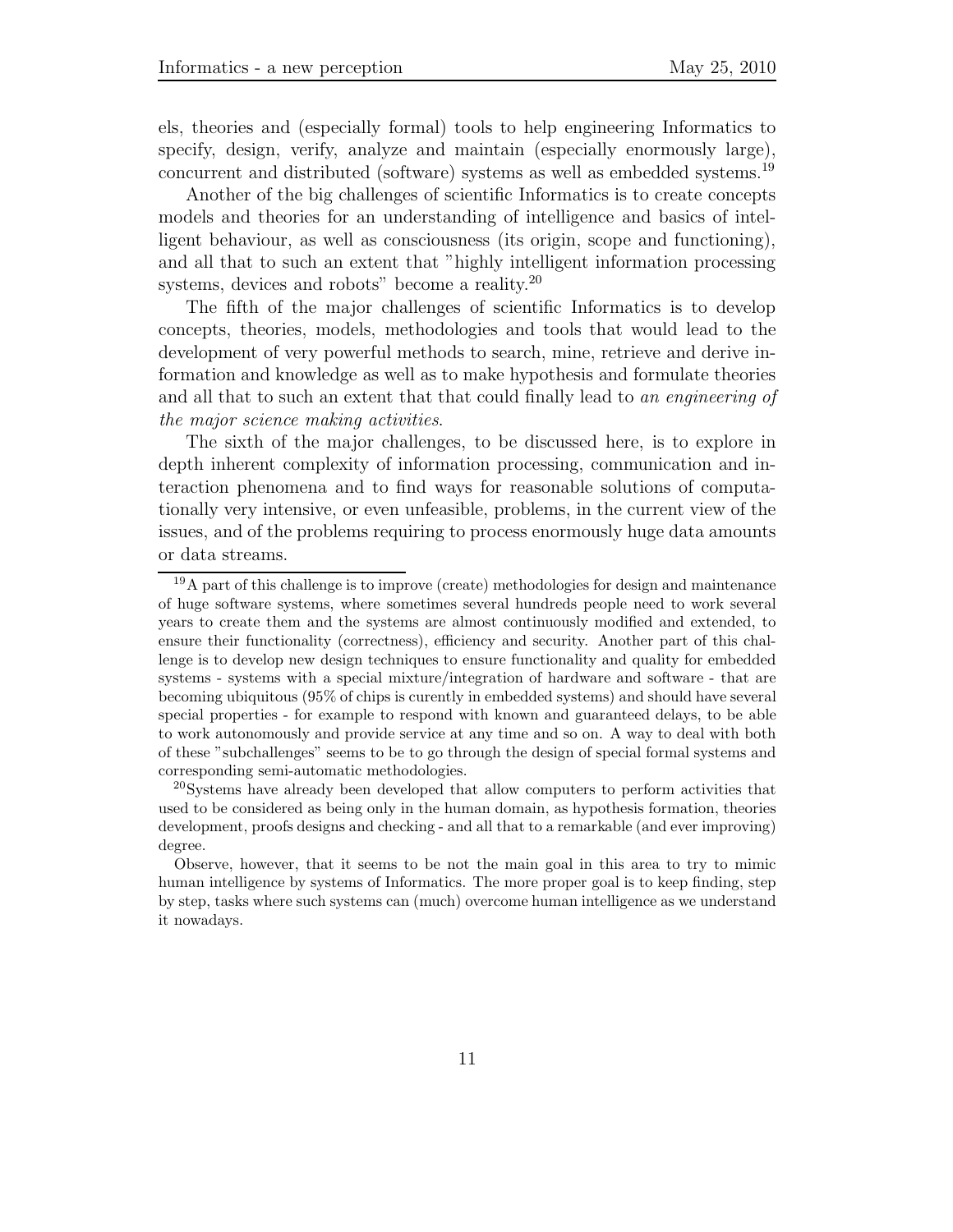#### **3.1.2 Comments**

The goals of Informatics as a science are much related to those of Physics. The main goal of *Physics* can be seen as to study laws, limitations and phenomena of the *physical worlds*. The main goal of *Informatics* can be seen as to study laws, limitations and phenomena of the *information worlds*. Physics and Informatics can therefore be seen as representing two windows through which we try to perceive and understand the world around us. $^{21}$  Informatics, in addition, explores also virtual worlds (created? or discovered? by us). One of the big problems is to explore which of these two worlds, physical and information, is indeed more basic, if any, and to study relations between the basic concepts of both worlds.<sup>22</sup>

The perception of scientific Informatics presented here sees the goals of this discipline in concentration on the study of the fundamental problems of information processing worlds that are, in principle, to a large extent independent of, though often motivated by, current and foreseeable information processing and communication technologies and their applications. The new perception of scientific Informatics considers scientific problems related to the design and application of current and foreseeable information processing technologies as a very important source of motivation and as one of the most important application areas.

Informatics can currently be seen as the leading science and technology discipline, due to its enormous help to and impacts on all other sciences, technologies, medicine, health and environment care, economics, business, music, <sup>23</sup> liberal art and so on. Informatics serves and helps them, guides them and may even transform them and this way bring them to new heights. Informatics has therefore a large *duty* to take care for its proper development.<sup>24</sup>

<sup>21</sup>In a similar way we can see life-sciences and Informatics as providing two windows and tools with which we try to understand, imitate and outperform the biological world and its highlights - human brain, mind, consciousness, and cognitive capabilities.

 $^{22}$ As beautiful examples of the discovery of surprising relations between different information processing worlds, let us mention two recent outcomes from quantum information processing. It has been discovered that every quantum computation is equivalent to a computing of the Jones polynomial of a particular braid at special values of its arguments (Due to Freedman, Kitaev, Larsen and Wang, 2001 - see quant-ph/0101025) and that every quantum computation can be reduced to computing the permanent of the weighted adjacency matrix of a certain simple graph (due to Rudolph 2009 - see arXiv:0909.3005). Along these lines are also several recent attempts to derive quantum mechanics from information processing axioms - see, for example, Dakić & Brukner, arXiv:0911.0695.

<sup>23</sup>Informatics' tools and methodologies have changed creation and performance of music especially enormously.

 $24$ There has always been a "Queen of science" with very broad impacts, also on education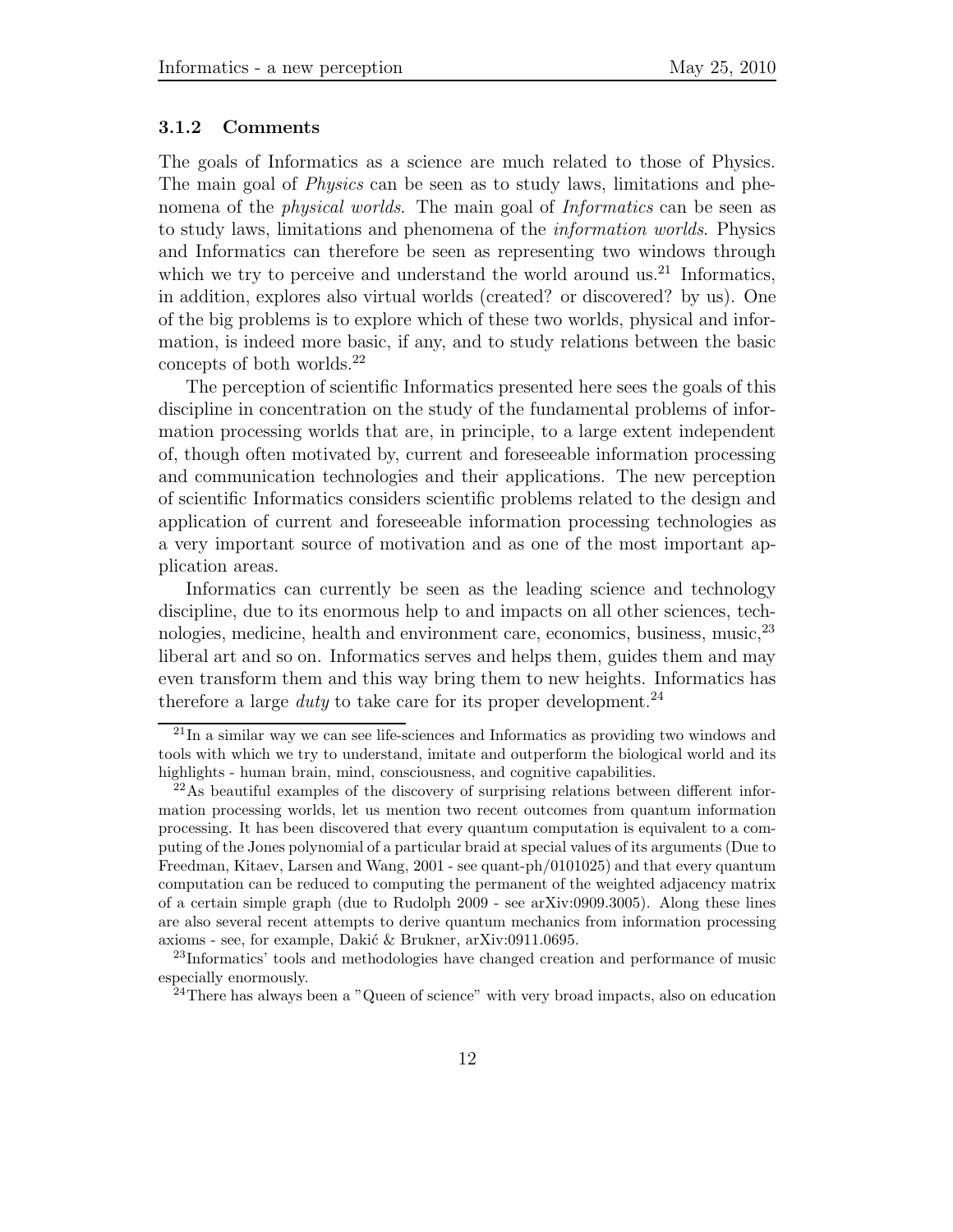### **3.2 Informatics as an engineering discipline**

As an engineering discipline, Informatics concentrates on the specification, design, analysis, validation, verification and maintenance of natural and especially human-made (hardware) devices and (software) systems used for acquiring, mining, retrieving, storing, processing, imaging and transmitting data, information and knowledge, as well as on the development of tools and methodologies (for example specification and programming languages and methodologies) to make efficient use of such devices and systems.

Engineering Informatics also much concentrates on the design of more and more intelligent information processing systems and robots that could either simulate or even outperform that of living beings and especially of humans in various activities.

Information digitalization and (structured and concise) representation; abstraction representation and structuring; designs specification, developments, analysis, validation, verification and maintenance, and so on are some of the main issues.

Informatics as an engineering discipline concentrates, currently, mainly on the development of elements/components, hardware and software architectures and design methodologies as well as systems for storage, computations, imaging, reasoning, (human-machines and machines-machines) communications, networks, internet and web systems and services, social networks services, visualisation, images representation, creation as well as manipulation systems (computer graphics systems), animation, robotics and wide range of other services.

Transistors, VLSI technology, design platforms, chips, CPU, memories (RAM, special memories, memory discs, *...*), peripherals, graphic and other cards, drivers and microprocessors are some of the main hardware elements. Pipelining, multicore memories, parallelism, concurrency and networking are some of the main information processing modes. Interface cards, switches, repeaters, bridges and routers are some of the main networks components.

Operating systems, database systems and compilers are some of the major general software systems.

Programs, protocols, syntax, semantics, types, objects, agents, clients are some of the key software concepts. Design techniques (from requirements

at all levels. Some examples: Medicine in Padua and at the same time Theology in Paris in 17th century; Philology during the Renaissance; Mathematics after Galileo's time due to its methodological impacts and partly also Physics in the 20th century mainly due its impacts on the industrial revolution. Informatics is quite fast replacing (expanding/extending) mathematics (that is seen here as being subsumed by Informatics, and the same holds for logic) in its Queen/servant role.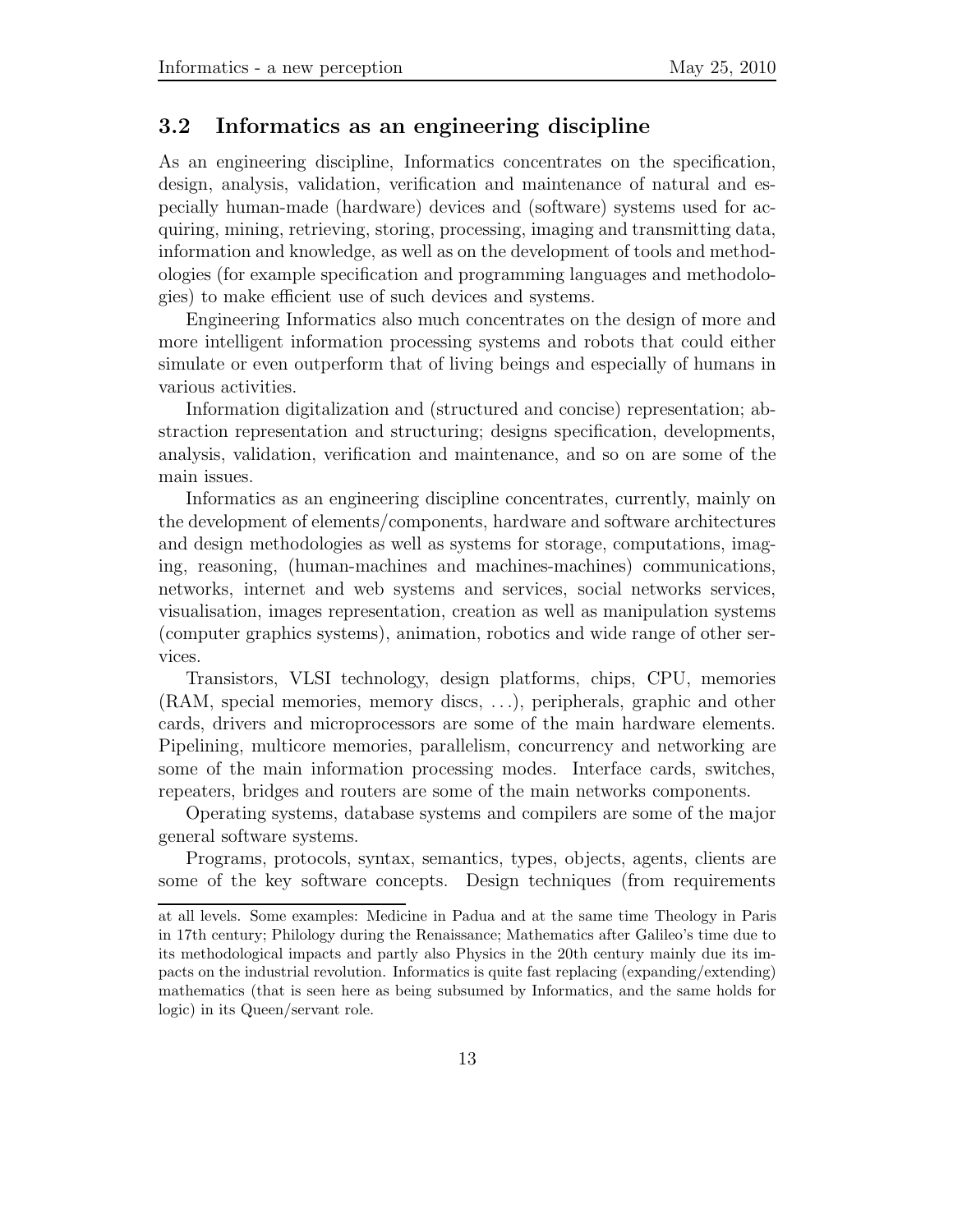specification) and their (mechanized) support, documentation, architecture, verification, maintenance, portability, reliability, robustness, security, machine independence, reusability are some of the main issues concerning software systems.

Informatics as an engineering discipline concentrates also on theories and methods of information processing and communication systems specification, correct and efficient design, implementation, analysis, verification, evolution, evaluation, maintenance and utilisation.

Concentration is mainly on the development of the underlying theories, methods and tools that are either quite universal or at least relevant to many applications as well as on the use of scientific principles and methods to all stages of the design and maintenance of information processing systems.

Scalability, availability, adaptability, persistence, sustainability, performance evaluation, reliability, virtualization, safety and privacy, as well as assimilation of new supporting technologies and a symbiosis of information processing devices and humans, are some of the key issues.

Miniaturization, low-power consumption, design platforms, increase in performance and reliability, and bio-devices are some of other main current concerns.

#### **3.2.1 Grand challenges of engineering Informatics**

Perhaps the most complex, difficult and of the huge immediate importance for the whole society is the challenge to make network information processing and information processing systems secure, in a very broad sense, The objectives of computer and information processing systems security is, in general, to protect integrity and confidentiality of data in storage, during processing and transmissions as well as information processing systems, processes and services from disclosers, tampering, damage or collapse by unauthorized parties and activities (by hackers or malicious programs) or by unplanned events. Problems this challenge requires to deal with are very complex, negative consequences of breaking security can be really huge. It is therefore very unpleasant, and makes the challenge even more challenging, that in spite of a large effort in this area and many local successes, the overall situation can hardly be seen as getting much improved.<sup>25</sup> Security of huge software systems and communica-

<sup>&</sup>lt;sup>25</sup>The challenges in this area are so formidable mainly due to the following four reasons: (1) Society increasingly depends on reliable functioning of huge software and communication systems (for example those that control major transportation systems for people, goods, energy, water, munition carriers, information, emails as well as in defence, finances, business and so on) and their collapse due to the "cyberattacks" can have enormous consequences; (2) Attackers are in principle capable (due to their larger motivation) to make a faster use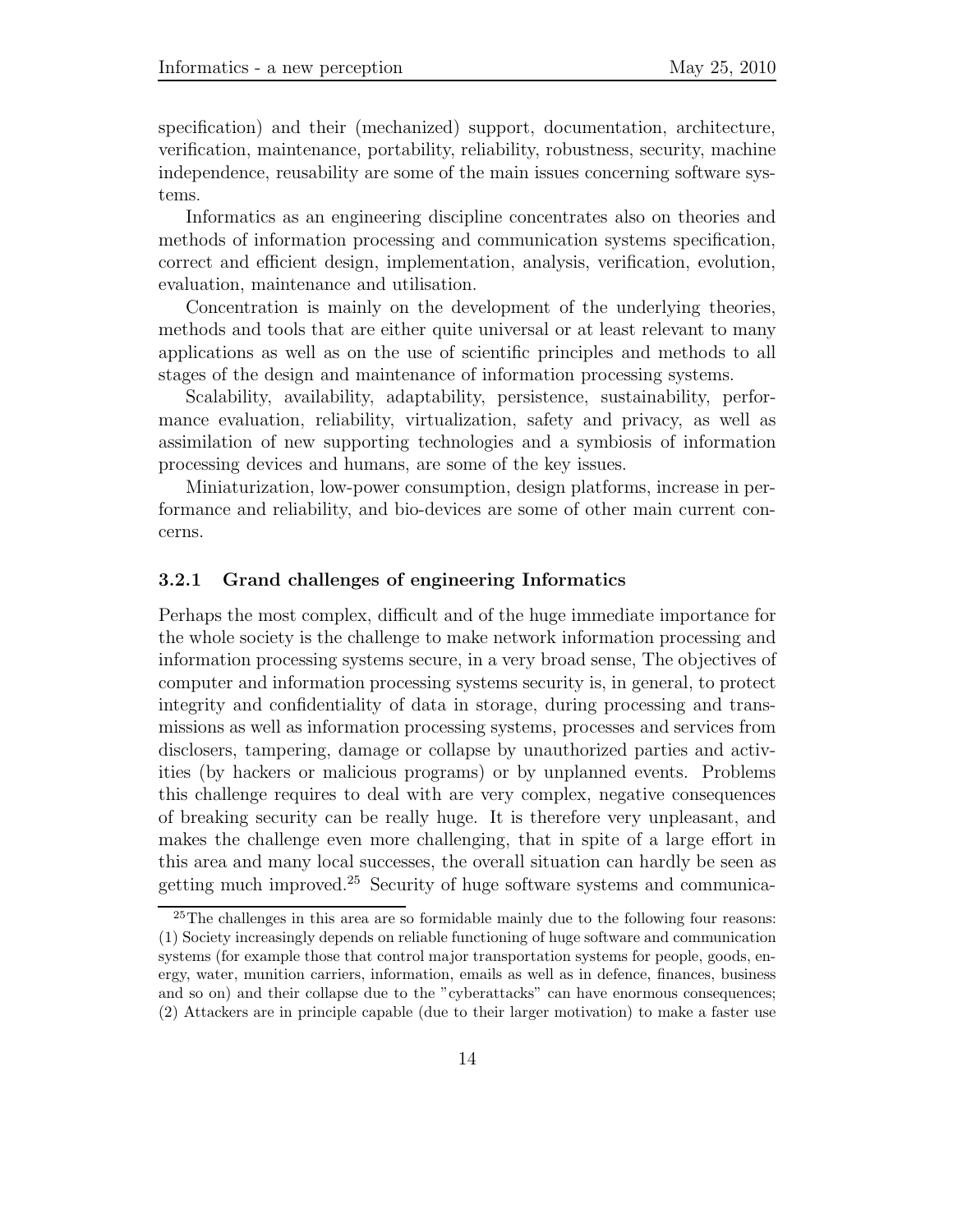tions in huge networks should be seen as a very global problem of such systems and networks and to solve this problem it is not sufficient to ensure security of its basic components (processes/protocols) related to various security problems of particular data and users.<sup>26</sup> Quite promising, but still not sufficiently explored are the recent attempts to use quantum laws and limitations, such as the no-cloning restriction for quantum information processing, to bring a new level of security - so-called unconditional security, guaranteed by the laws of nature - for certain security tasks.

The second very specific and quite dominating challenge of current engineering Informatics is to develop methods and tools to specify, design, analyse, verify, maintain and make secure enormously and unprecedentedly large and complex software and hardware systems, often ever evolving, the state space of which is often far larger than the state space of any of the systems in the universe. This challenge inspires also much scientific Informatics and its outcomes. Formal systems are perhaps the main basis for the development of powerful and reliable methodologies, tools, systems and finally also skills. Evidence amounts that security issues have to be embedded into all stages of the design and maintenance of huge systems.

The third big challenge of engineering Informatics, again in cooperation

There is nowadays a whole variety of ways security of information processing systems can be broken and also ways how "cybercrimes" and "cyberterrorist attacks" can be carried out. Viruses, worms, Trojan horses and "denial of services" as well as other malware (malicious software) and spyware, are perhaps the most known ones, but they represent only a small portion of the dangerous systems that have been already identified.

<sup>26</sup>Indeed, there is a lot of sophisticated techniques to ensure integrity and confidentiality of data in storage and during communications as well as identity, digital signatures, privacy or anonymity of users at simple and isolated communication schemes. However, all these problems get a completely different dimension in case of communication in huge (global) networks where it is hard to check or even know all channels information has to go through.

of the progress in sciences and technologies than are able to do so those developing such systems; (3) To achieve sufficient security is so difficult also because strategies and methodologies to achieve information processing systems security are much different from other computer systems design technologies. Moreover, unless security is taken care already in the design process, through so-called built-in security, especially into programming languages and operating systems, what is very costly and cumbersome, it is extremely difficult, almost impossible, to enhance security after the design is finished. To achieve computer security both hardware and software tools as well as the system administration policies have to be used; (4) One needs to achieve multilevel security across multiple networks and domains with a variety of distributed information sources and targets and web applications and to have in such a complex and ever evolving environment well working tools for automatic monitoring and managing security threads; (5) It is very hard to make users to cooperate and to behave in sufficiently security-concerned ways, in spite of the fact that trustworthiness, confidentiality, privacy and even anonymity of information is clearly of large importance..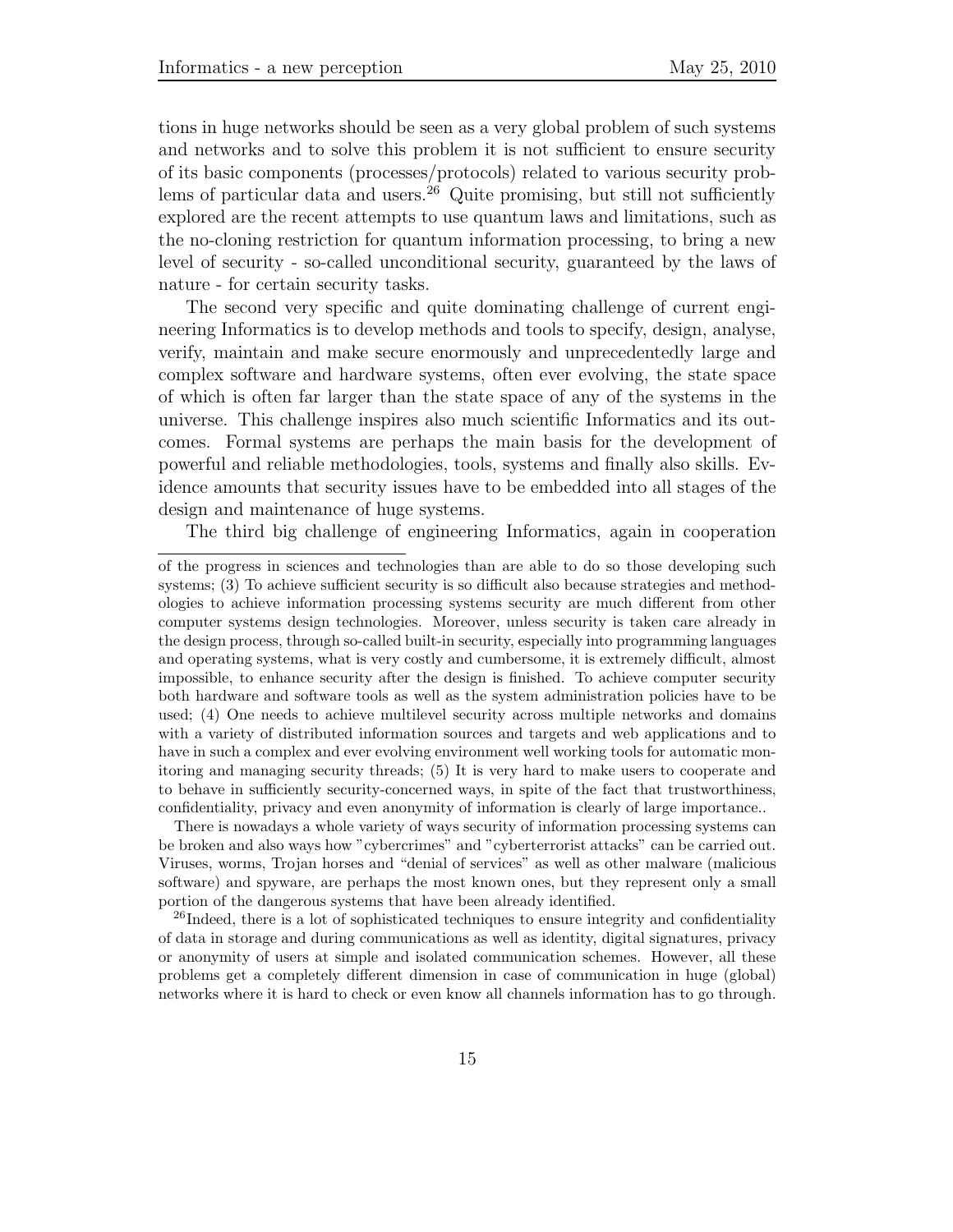with several other areas of science and engineering, is to keep much improving, following the Moore law as long as possible, performance of information storing, processing, imaging and communication technologies as well as to create technologies to transfer and to reproduce sounds, smell and other sensual information (that seems to be needed to be transferred directly into human brains to create virtual reality). The search for new materials to replace silicon, low-energy consumption, fidelity and cost-effectiveness are the key issues by that.

Parallelism and utilisation of the fragile micro- and nano-world objects and effects, down to the quantum world objects and effects, seem to be the main current way to increase information storage and processing power.<sup>27</sup> Networking and related distributivness in storage and processing seem to be the other way to increase the overall information storage and processing power. There is also a clear need to search for a symbiosis of biological and fabricated information processing systems what could bring, in addition, a very new dimension into the problems of engineering Informatics.

DNA computing is one of the very promising directions concerning nanocomputing. DNA can be seen as a quite predictable "digital programmable matter". Nature uses  $DNA^{28}$  in certain ways, mainly using proteins. However, there is no reason not to assume that we can try to use DNA/RNA in different ways than nature and to build nano-devises including nano-computers. Indeed, DNA computing has been developed already for quite a while as a form of computing that uses DNA, biochemistry and molecular biology to do computation. There have been already quite remarkable successes in doing that. For example, in 2002 a programmable molecular computer composed of enzymes and DNA molecules was announced (by scientists from Weizmann Institute of Science in Rehovot); in 2004 a DNA computer was announced by, E. Shapiro et al., that was coupled with an input and output module which would theoretically be capable of diagnosing cancerous activity within a cell, and releasing an anticancer drug upon diagnosis; In 2009 biocomputing systems were coupled, by scientists from Clarkson University, with standard silicon based

<sup>&</sup>lt;sup>27</sup>Let us mention some of the remarkable successes along the line of miniaturization. In 2008, scientists from the University of Manchester announced a transistor 1 atom thick and 10 atoms across; In December 2009 a working transistor was announced that was made of a single (benzene) molecule (attached to gold contacts) by a team from Yale University and from South Korea; In January 2010 Intel announced 25nm NAND flash.

<sup>&</sup>lt;sup>28</sup>In order to give a picture of the role DNA can play in computing let us observe that DNA in each cell contains 3 to 5 millions of base pairs, can be seen as 2m long and 2nm thick and with 750 MegaBytes; in a human body we have 3 billions of cells, DNA as  $5 \times 10^9$ km long and with 7.5 OctaBytes.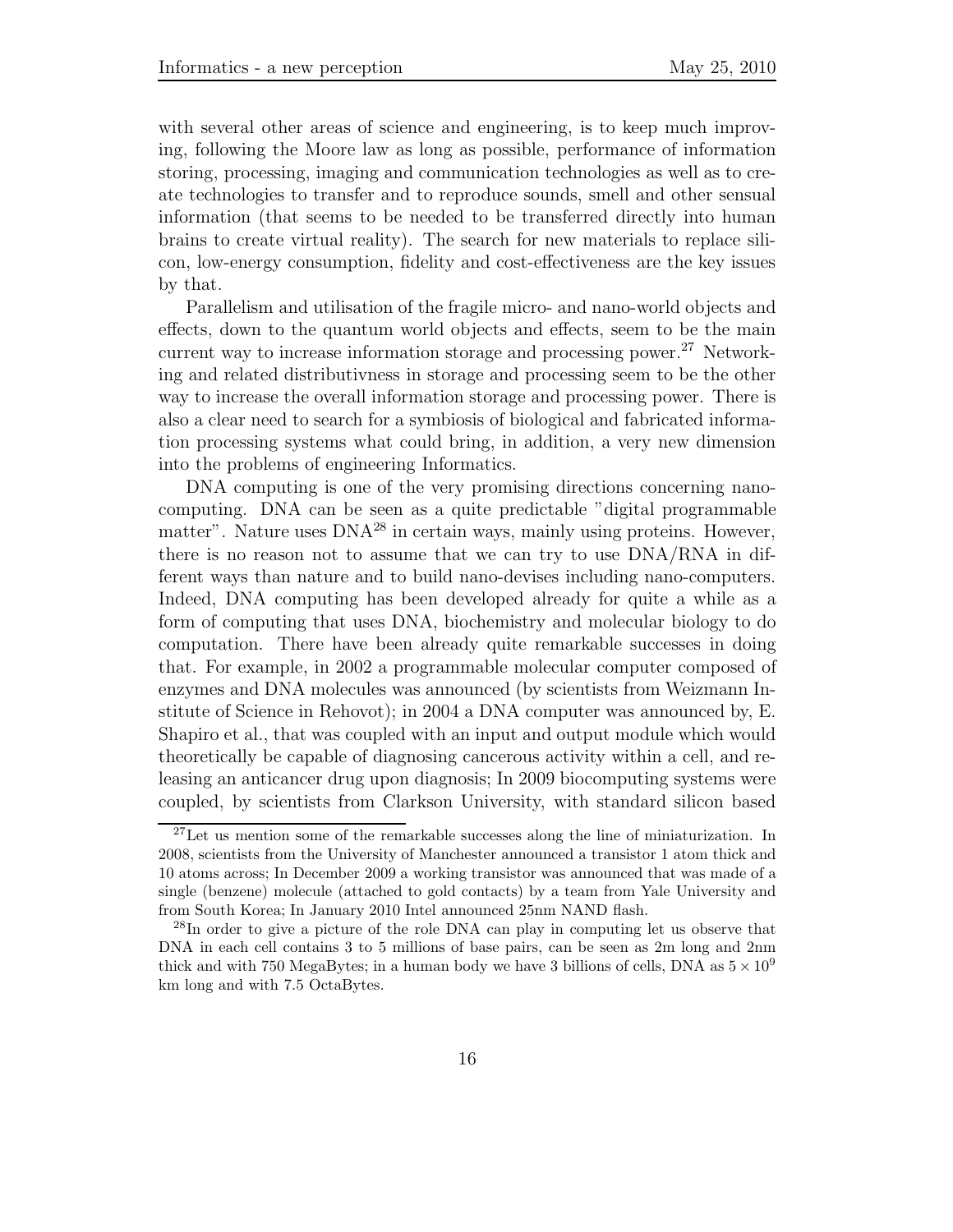chips for the first time. $^{29}$ 

In spite of the remarkable miniaturization DNA computing seems to offer, this is still in the framework of classical computing that is based on the laws of classical physics. The attempts to design quantum computers are one of the main driving forces of another very hot area - quantum information processing. The research community in this area is quite confident, but not sure, that this is an achievable goal.

The fourth main challenge of current engineering Informatics, again requiring very close cooperation with scientific Informatics, is to learn to design, analyse and manage global, ever evolving and geographically distributed computers (networks), capable to process, in an efficient, intelligent and secure (and privacy preserving) way, huge amounts or streams of data and tasks, as well as to store most (all) of information and knowledge all fields of science, technology, learning, scholarship, art, medicine and so on produced so far, and in such a way that all can be efficiently retrieved and used if needed.<sup>30</sup>

The fifth big challenge of current engineering Informatics is to design information-processing artifacts inspired by those nature has developed for information storing and processing. Developments in bio-chips, bio-sensors and in-silicon biology are steps in this direction. Cells- and brain-inspired computers are some of the most specific challenges and so are so-called molecular computers. Under intensive investigations are the already mentioned goals to develop powerful quantum processors that could make use of very specific quantum resources.

The design of systems capable of activities that used to be in the domain of living beings, especially concerning intellectual capabilities, and systems imitating behaviour of living beings is another big challenge of engineering Informatics in cooperation with scientific Informatics and several other areas of technology. Of a special interest is the design of robots, namely of robots capable to replace people in situations people can hardly operate in or their precision is not sufficient - in space and deep-sea explorations or activities,

<sup>29</sup>L. Cardelli's web site is one of the best places for informaticians to look for papers and talks on molecular computing.

<sup>&</sup>lt;sup>30</sup>This challenge amounts, in a limit, to a creation of a heterogeneous, distributed and ever evolving huge computer network(s) (a global computer) accumulating all available knowledge and information producing and processing resources and tools. Design of such a global computer would result in a new synthesis of different areas of science, technologies, environmental and health care and so on with informatics products as a gluing and interacting substance. This challenge can be seen as a limit target of quite a distance future, but particular, and already very powerful sub-goals, huge networks of that type creating various collaboratories, are already on the research or even development agenda.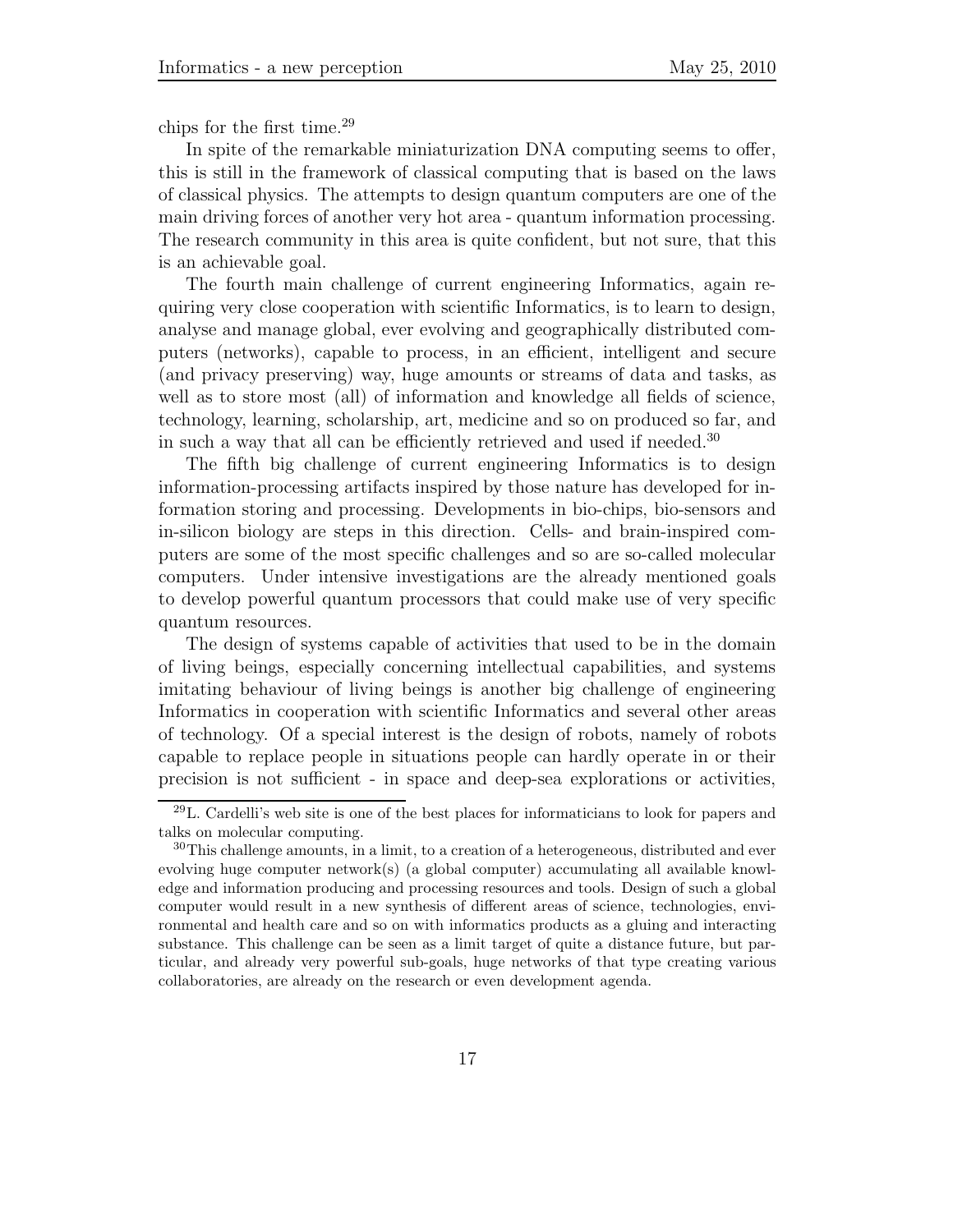surgeries and so on.<sup>31</sup>

The design of ever improving virtual reality systems, especially virtual worlds,<sup>32</sup> is another big challenge of Informatics that can have enormous impact on the standards and style of working in many fields, including many sciences and technology fields, as well as on the way people live, develop and entertain themselves. To meet this challenge requires a significant progress in several other areas of scientific and engineering Informatics.<sup>33</sup> It seems that it is quite

 $32\text{The term virtual reality}/\text{environment refers to computer-simulations of places and ac-}$ tivities in the real world or in imaginary/fantasy worlds. The first basic problem for the design of such systems is to simulate basic sensory experiences with high fidelity and costeffectiveness. Quite advanced, and believed to come to a very satisfactory state soon, are simulations of the sight and sound (even 3D) experiences. On the experimental level are simulations of the smell experience and cost-effectiveness seems to be the main issue by that. Significant advances have also been in the simulation of the touch experience. For other senses simulations seem to need to manipulate brain directly what is currently on the initial experimental level. The second basic problem is to simulate realistically advanced sensory experiences, especially to handle their changes, of the potential inhabitants of virtual reality, so-called avatars, as they move, handle objects and interact with the environment and other inhabitants. This includes a simulation of locomotion, balance senses, gravity, feelings, facial expressions, gestures and so on.

Virtual worlds are virtual reality systems in which a user (or users) can interact with the environment, with other users and other inhabitants, use and create objects and perform various activities (social interactions, business, shopping, financial and so on) and socialize. One can then talk also about virtual economy, real-estate business, properties and their values, and also advertisements for real worlds in virtual worlds.

Virtual worlds are fast growing in importance and impacts. There have been estimates that the number of people using virtual worlds has been increasing much every month. It has been estimated, for example, that more than 600 millions of people used, at the beginning of 2010, a virtual world and that their uses will be soon so widespread as are that of internet.

<sup>33</sup>Virtual realities can be also seen as systems that create a sufficiently good, for a given purpose, illusion/impression of being either in the current or in one of the past or potential future real worlds or in an imaginary world. The illusion should be good enough, from the point of view of our senses, and impacts of "being" in these worlds on human brain and bodies should be (almost) indistinguishable from those in the real world.

Virtual reality systems currently available are already successfully used in various design and training activities because they are faster, cheaper and allow easily to perform various tests and actions. Museums and galleries as parts of virtual realities are quite clearly within the reach of foreseeable technology as well as visits of various interesting places of nature (as caves) or archaeological and our heritage places. Potential uses of the virtual reality systems for training and education (for example of drivers, pilots, surgeons,  $34$  parents and so on) and for treatment of various behavioural anomalies and diseases as well as social interaction problems has been also already tested.

<sup>&</sup>lt;sup>31</sup>A lot of progress has been already done in designing industrial robots to be used in manufacturing, assembly, packing, transport, weaponry and so on. In a quite advance state is the design of artificial hands, walking robots and humanoids robots. Advances in the vision and simulation of other senses are of the crucial importance for that.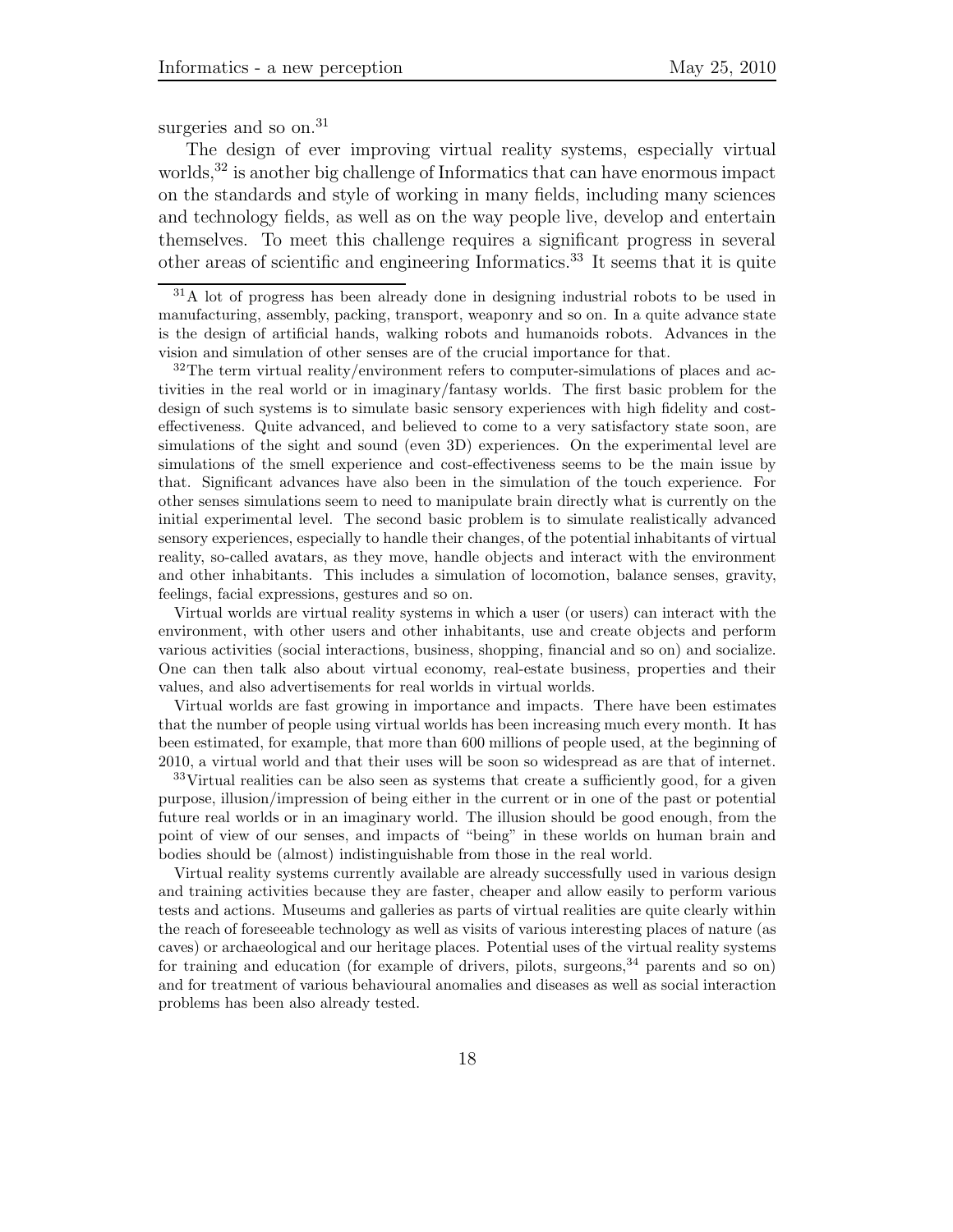possible to fool our vision. More difficult it seems to be to create an illusion of reality that satisfies our hearing and especially our other senses as smelling, touching and various feelings, say those of the movements. Problems are also with making "virtual people" not only to look, talk and move realistically but also to gesture and express feelings and interact convincingly. The main problem is to develop an understanding how much realistic an imitation should be, and into how many details it should go in order to create a sufficiently good illusion of reality.<sup>35</sup>

The design of global warning systems is another big challenge of engineering Informatics that requires a broad cooperation with other areas. The task is to develop theories, methodologies and tools for design, maintenance and updating of global, economical and efficient information systems that would allow in several areas, using proper detectors and sensors, monitoring and surveillance strategies, and methods to process information obtained, to detect signs of potential natural disasters or health emergencies (as pandemics) or bio- as well as chemical terrorist attacks. The task is also that such systems should be able to provide not only early enough warnings, but should also be helpful to implement immediate countermeasures in case such a disaster occurs. That would likely require also to build huge databases cataloging potentially dangerous situations and implementing methods of comparing current situation to those in databases. All that raises the design of huge and reliable software systems and the development of similarity detecting methods as well as networking to new heights. An enormous challenge is also to protect such surveillance and warning systems against misuse of information available and against security attacks.

Another global challenge is to develop Informatics based strategies and tools for personalized (e)learning that would be aimed to increase learning outcomes using systems tailored to specific learning capabilities and motivations of individuals. The goal of scientific Informatics at that is to get a deeper

The possibility to switch to virtual reality and to live for a while in different parts of the world or even in a different era can bring fascinating personal experiences, enhance people's internal life to new heights and bring also into a new dimension a variety of behavioral and social sciences. Moreover, the possibility to live in virtual worlds as a non-handicapped inhabitant can be of the immense value for handicapped people. The same is true for ill people with limited possibilities to move.

There are already no doubts that design of virtual realities is one of the ways Informatics should go. Less clear is where the limits are such designs can and should go and where limitations are for being useful to do that.

<sup>&</sup>lt;sup>35</sup>When the idea of having virtual worlds is pushed to its ultimate possibility, the whole range of very specific philosophical, ethical, economical and even human rights and law issues seem to be arising. Boundaries between real and virtual worlds may also be blurry for some.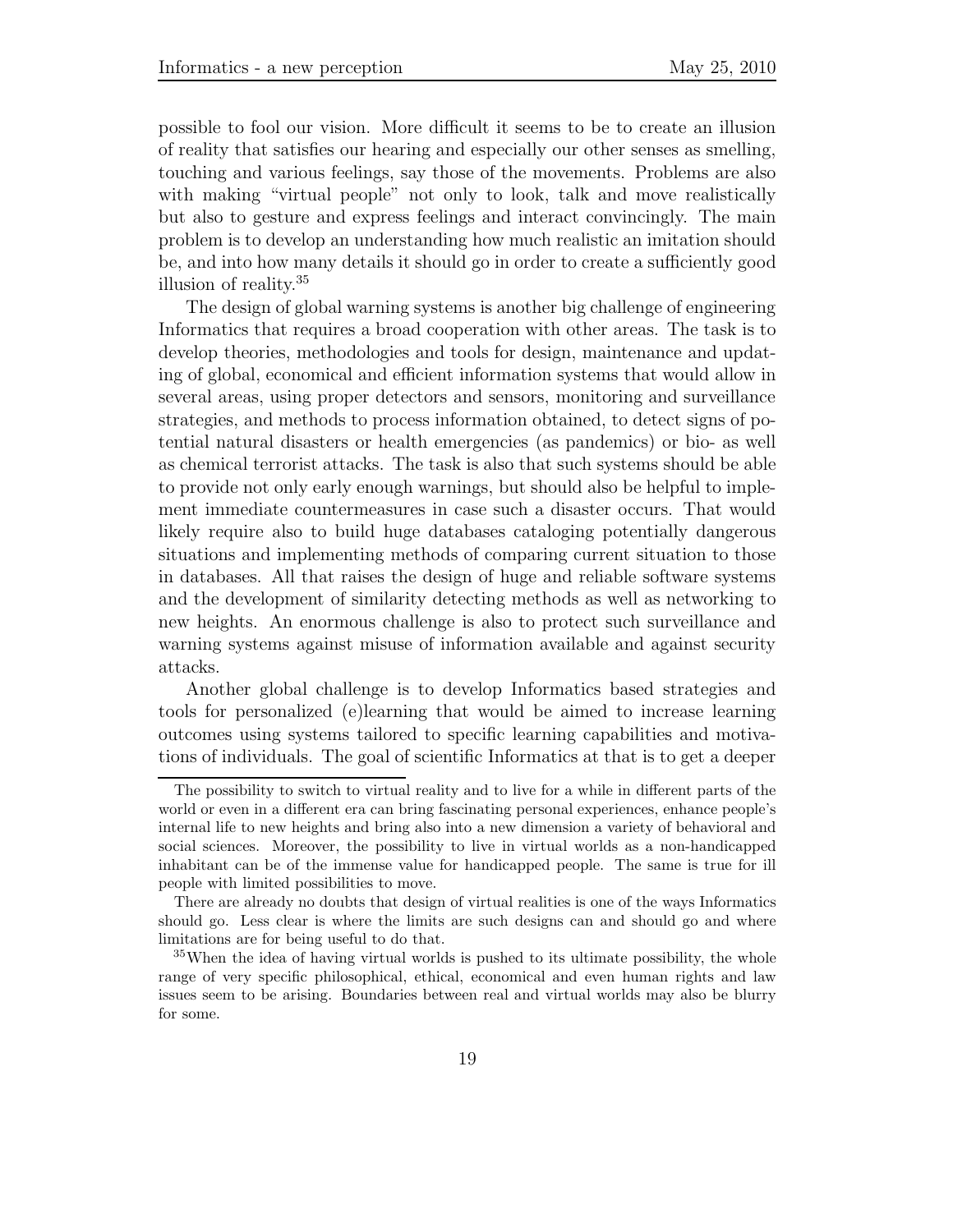understanding of the learning processes and on this basis to develop an understanding of ways to improve learning by making it more personalized in a proper way. The goal of engineering Informatics is to develop methodologies and tools for personalized learning and for making these tools easily accessible/deliverable.

Development of the entertainment Informatics is also an important challenge for several reasons: Informatics tools allow to make education entertaining and entertainment educational in the extent that far overcomes what used to be so far - this is not only to improve the school education, but also, and maybe especially, the life long education. The potential for interactiveness and individual fitness are some of the most specific features of the Informatics based entertainment. The entertainment is becoming increasingly more and more important way to enhance life of individuals and to influence the overall development of society. Moreover, the entertaining Informatics has a potential to make also mass entertainment more personal and interactive. In addition, entertainment Informatics is a very important source of particular challenges for other areas of Informatics, especially artificial intelligence, virtual reality and worlds, computer graphics, robotics, human-computer interactions and so on.

The last big challenge of engineering Informatics to be mentioned here is to create information systems to improve health care by making it global and to make also medical treatments more personalised. There is a variety of sub-tasks to deal with in order to meet this challenge: (a) To develop a compressed representation of general biological and medical knowledge; (b) To develop global databases and archives of authorized medical information about individual patients, diseases, treatments as well as of the outcomes of medical research with build-in mechanisms for reliable updatings; (c) To create systems to standardize, store, archive and update authorized medical information in a way that allows its thorough analysis and fast retrieval as well as a protection against loss of confidentiality and misuse; (d) To integrate all kind of networks with medical information (in doctors offices, clinics, regional, national and global) to allow to share medical information; (e) To design systems for tele-diagnosis, for helping in general in medical diagnosis as well as during various treatments and surgeries; (e) To design individual patient-tailored models of human body in order to make better diagnosis and more personal medical treatment; (f) To design micro- and nano-scale robots being able to infiltrate human body for information retrieval and for medicine supplies and treatments; (g) To create systems to guide/replace surgeons and to perform tele-surgeries.<sup>36</sup>

<sup>36</sup>An impressive illustration of the potentials of robot-assisted tele-surgeries was demon-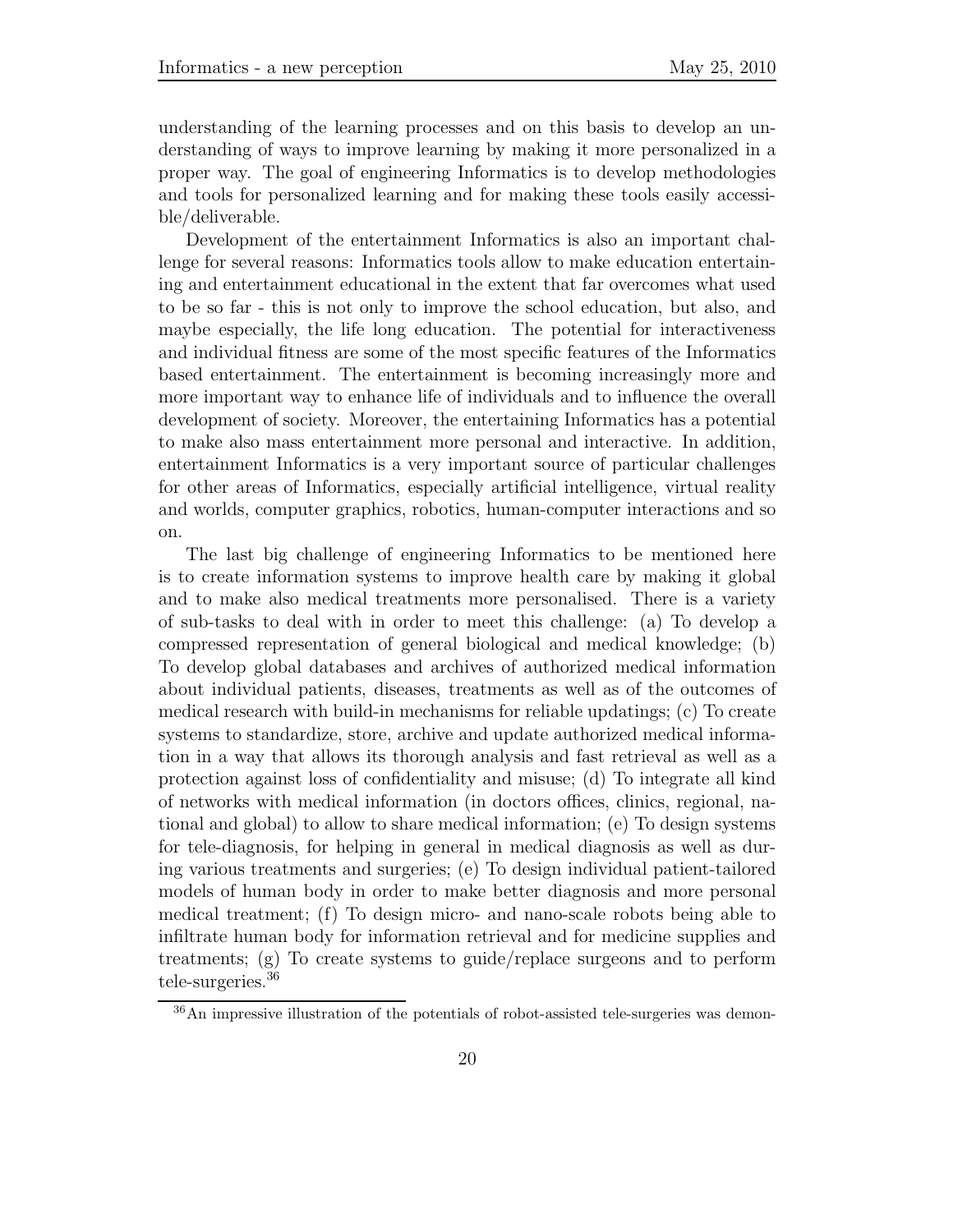#### **3.2.2 Comments**

- It would not be an exaggeration to say that every significant technological innovation of the 21st century will require to use some, more or less sophisticated, Informatics based theory, technology and methodology. This means that we are facing era in which computing (Informatics) will be central to innovations in nearly every area. In the past, but far, far less, such a leading role had been played only by the steam engine technology and later by the electricity based technology.
- Informatics as a science concentrates on gathering of knowledge. Curiosity and search for knowledge for its own sake should be its main driving forces. Informatics as an engineering discipline has as its main concern demonstrable utility. Improvements of performance and reliability, as well as economical success, should be some of its main driving forces.

One can also say that the goal of science used to be seen as the quest for knowledge; the goal of engineering used to be seen as the quest for skills. Informatics as a methodology and tools blurs to a large extent this distinction between the goals of scientific and engineering Informatics.

Current science is often seen as being engineering driven and current engineering as being science driven. The key fact behind is that Informatics paradigms, methods and tools play such a key role in both, in science and engineering. They allow to pursue the quest for knowledge in such a way that engineering outcomes are a natural consequence of it. On the other hand, current top engineering depends much on the scientific outcomes transformed mostly into the informatics driven/supported products.

• The history of Informatics, as an area of technology and science, should be seen as being very old - actually the oldest of technologies and sciences.<sup>37</sup> In order to see properly the history of Informatics as a science,

strated already in September 2001 when a surgery was carried out by a robot in Strasbourg and the surgeon guiding the robot was in New York. A similar challenge is listed in the below mentioned document *Grand challenges of engineering*.

<sup>37</sup>To see the roots and history of Informatics well is of the large importance for seeing properly the essence and, likely, also the future of Informatics as of an area of science, technology and methodology. A proper view of the history of Informatics creates an adequate intellectual framework for an understanding of the long term aims and scope of the modern Informatics and leads to an understanding that the advent and development of modern information storage, processing and communication technologies represent just another important milestone in the history of Informatics. A milestone which has brought new knowledge, insights, tools and challenges, all that of immense importance, but which is actually only one of the milestones in the overall history of Informatics.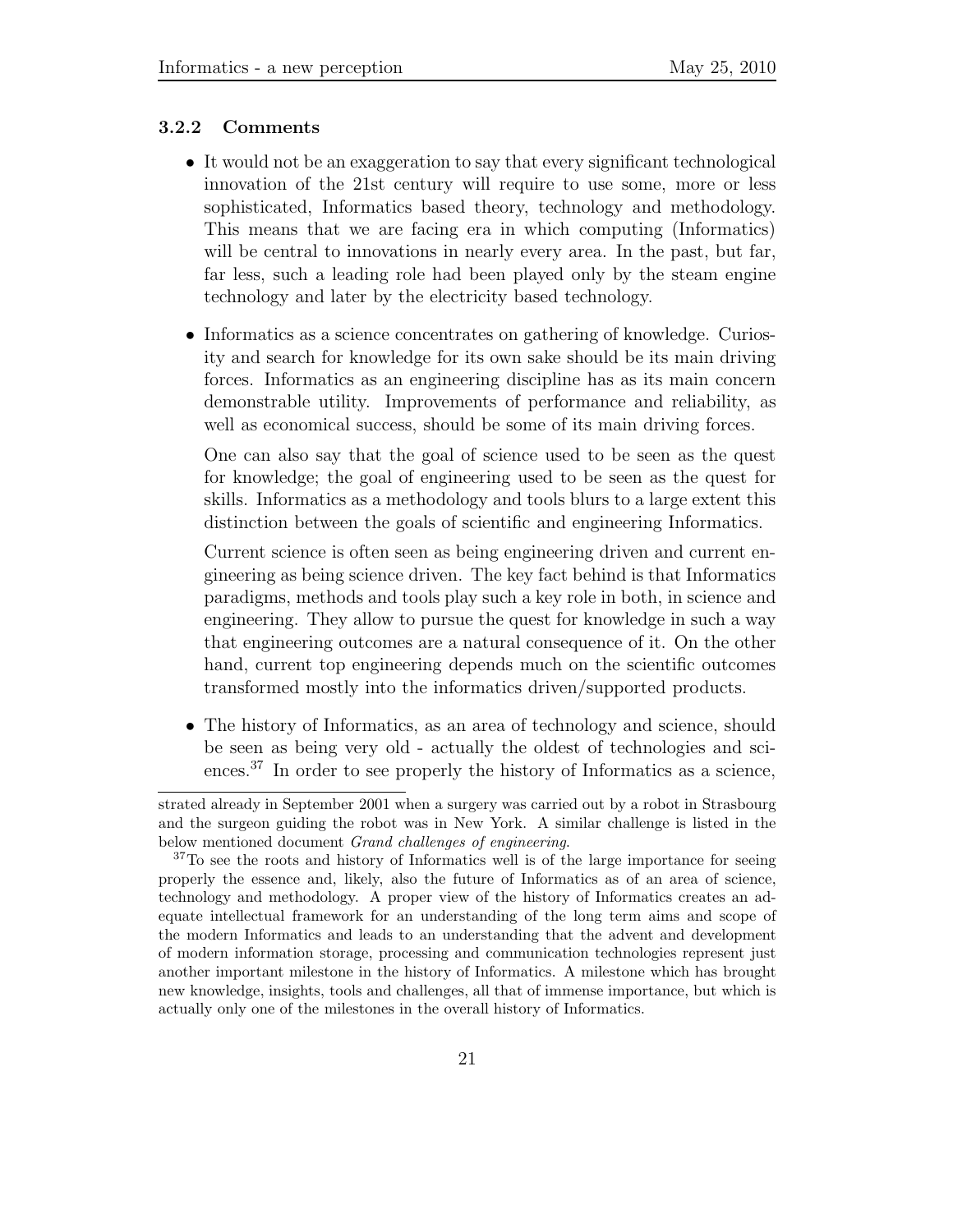it is important to realize that the "twin science" to Informatics is not only mathematics but all (natural) sciences.<sup>38</sup>

In order to see properly the history of Informatics as an engineering discipline, it is important to realize that the "twin technology" to Informatics is not only electrical engineering, but all engineering.

The history of Mathematics should be seen as a (very important) part of the history of Informatics.<sup>39</sup> A very crucial part of the history of biological systems should also be seen as a part of the history of Informatics. Concerning history of information processing devices created by the nature, we are nowadays actually only in the very beginning of its understanding. Similarly, we are still in the very beginning of an understanding of the development of the universe and life as (quantum?) information processing systems.

Distinctions between scientific and engineering Informatics are in many aspects blurry. Engineering Informatics is much helping scientific Informatics in many ways to deal with its main challenges and attempts to explore information processing worlds and our physical and biological nature. Design of various models and simulations as well as virtual worlds is one of the ways to do that. On the other side, engineering Informatics has to tackle specification, design, analysis and verification problems of such a dimension that without the insights, results and tools of scientific Informatics that cannot be handled. Scientific and engineering Informatics are therefore, and should be, developed as partners in the quest for dealing with the most fundamental questions and also with the most difficult design challenges.

<sup>38</sup>This also implies that Informatics can learn much from other sciences and also use their methodologies to study its phenomena. For example, a global computer, or such a global network as the internet, can be seen, in many aspects, as a sort of "living creatures" and can be, and also has to be, explored using also observational and experimental methods of natural and social sciences. In general, Informatics has been designing many other systems that are so huge and ever evolving in a not much coordinated distributive way, as silicon compilers and so on, that they need to be studied by observational and experimental methods of natural and social sciences. That brings Informatics closer to these disciplines. All that also creates a space for influencing Informatics development on the basis of laws, limitations and findings of natural and social sciences. As another example, the so called *scattering theory* of physics has inspired the design of a surprising quantum random walk algorithm to solve the well known game theory problem (of evaluation of so-called NAND-trees) in an asymptotically more efficient way than any classical algorithm does.

<sup>&</sup>lt;sup>39</sup>The perception of Informatics presented here actually considers mathematics, in a broad sense, as a very important part of Informatics. However, this point is not elaborated more in this (short version of the) paper.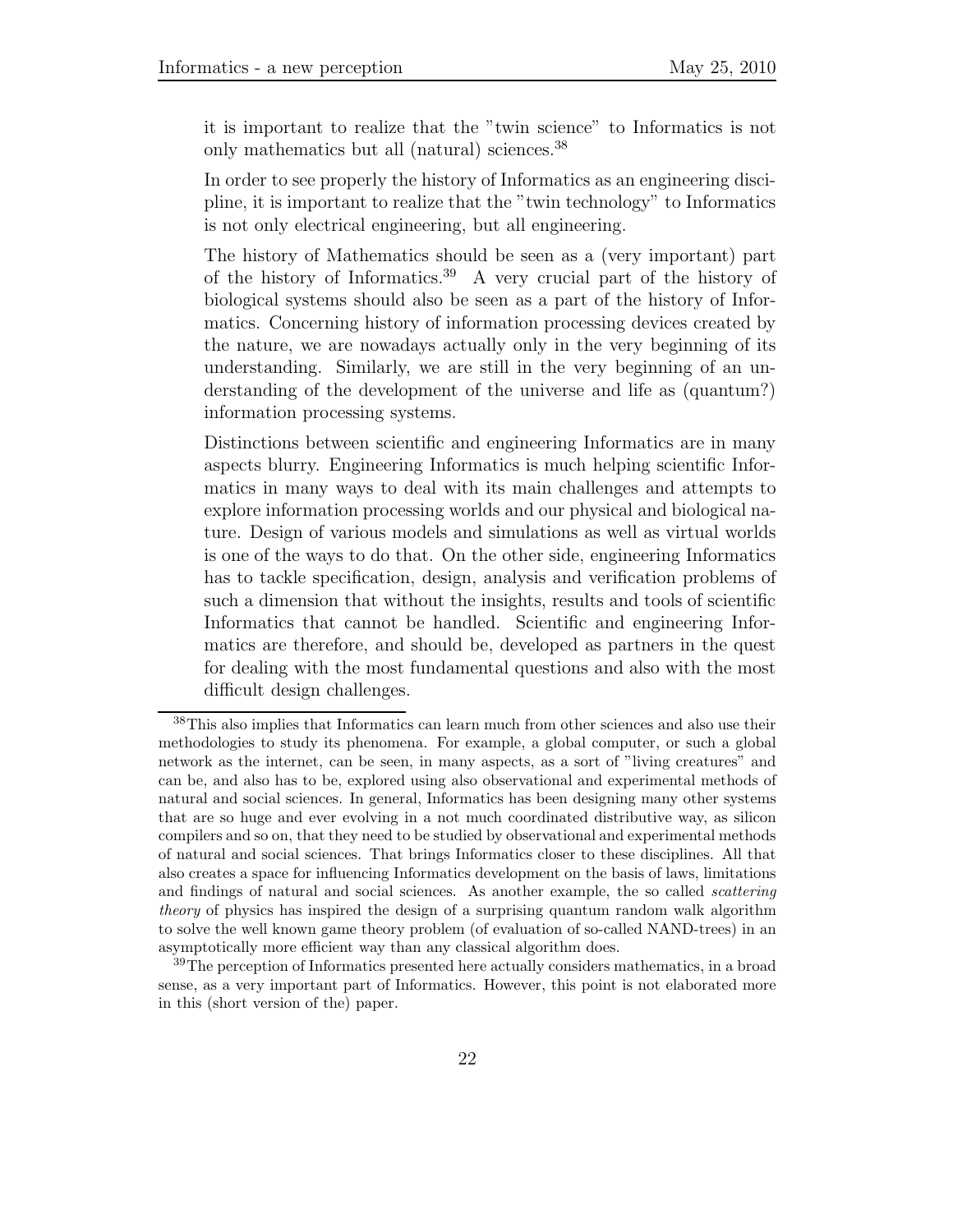It is well known that progress in science has been much influenced not only by great new ideas but also by great new instruments, Actually, our view of (natural) sciences and their (achievable) challenges has always been much shaped by available instruments as telescopes, microscopes, accelerators and so on. Telescopes and microscopes have changed astronomy, cosmology, biology, chemistry and physics - they increased much information gathering power of our eyes - high energy accelerators allow us to get to the bottom of the matter. The possibility to turn the enormous information processing power of modern computers via sophisticated algorithms and carefully designed software into new powerful instruments has actually much increased frequency of the design of new powerful instruments and by that the development of science and technology, medicine and so on.

• The history of mankind teaches us that no matter how radically new a technology has been, it could have an immense impact on science, technology and society at large, only when a very way of thinking and seeing the world had already been emerging for quite a while in science and society that could make full use of this technology. The history of mankind also demonstrates that the main long run contribution of such a technology has been to help to develop much further this new way of seeing, understanding and managing the world, and to help to make this new view of the world more coherent and more powerful.

### **3.3 Informatics as a Basis of a New Methodology**

Informatics, as a symbiosis of a scientific and an engineering discipline, gives rise, develops and also explores potential and limitations of the basic components, in addition to theory and observations/experiments, of the third, basic and fundamentally new, methodology of the large importance for all sciences, engineering disciplines and society in general.<sup>40</sup>

This new, Informatics-based, or Informatics-driven, methodology provides a new way of thinking and new languages for science, technology and other areas of human and societal activities, extending the Galilean mathematicsbased approach to science and technology to new heights.<sup>41</sup>

<sup>&</sup>lt;sup>40</sup>The existence of a new methodology for science based on modern information processing technology has already been recognized for some time. This has been reflected, for example, by the existence of the "third branches of some sciences", usually called *computational* - for example, computational physics, mathematics, chemistry, economics,....

 $41$ The existence of a new methodology for sciences, as the one based on the modern information processing technology, has already been recognized for some time and that has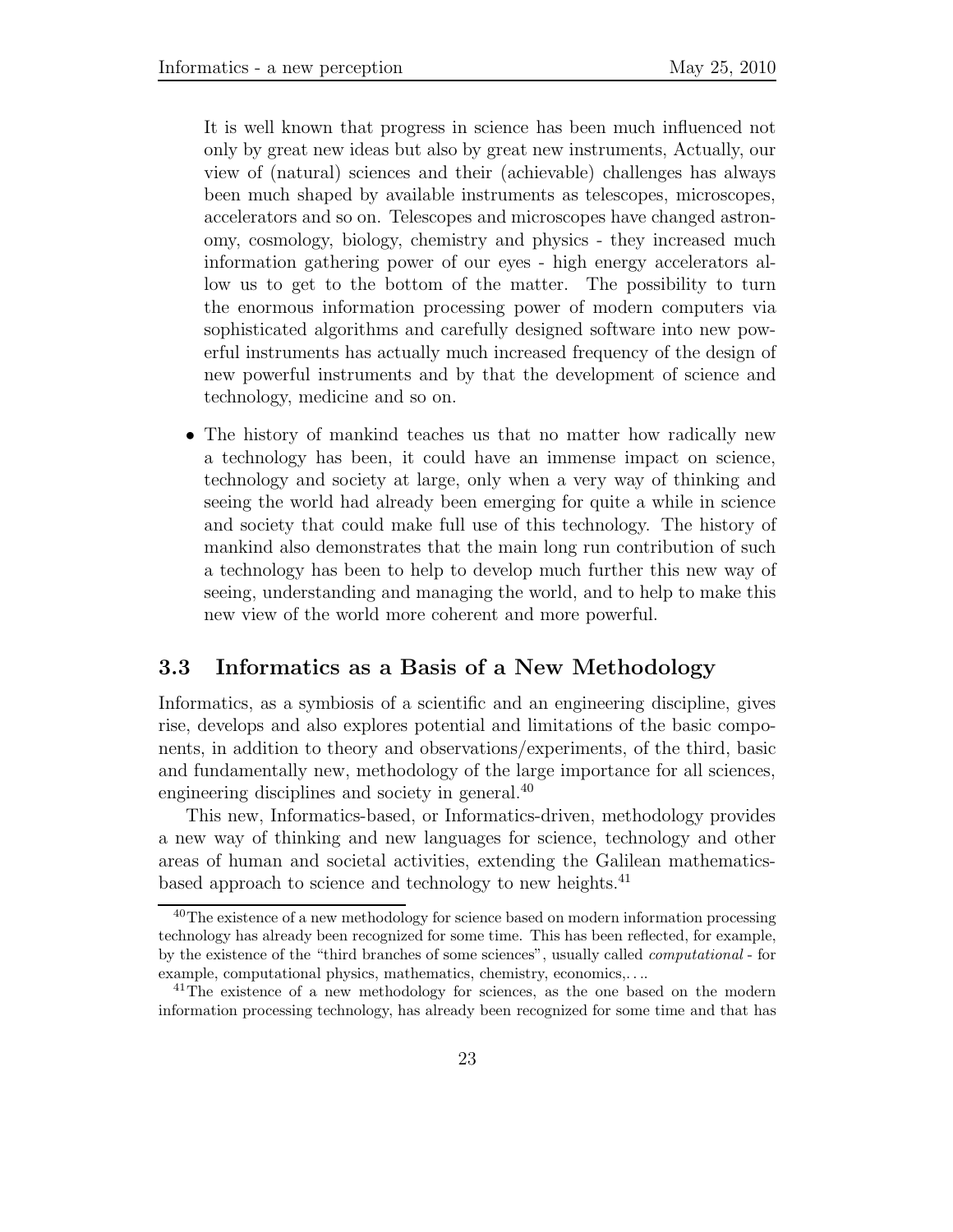This way Informatics concentrates on developing new, Informatics based, tools for understanding the universe, evolution, nature, complexity, life (both natural and artificial), mind and brain processes, intelligence, security, and other basic phenomena of the information processing worlds.

Let us now summarize some of the main features of the Informatics-driven methodology:

- Modelling (computer/computational)<sup>42</sup> theories and methods of design, validation and verification of models for different areas, especially of very and ultra complex human-made and nature-created systems and processes.<sup>43</sup>
- Simulation (computer/computational) theories and methods of design, validation and verification of simulations, as well as of the display of outcomes using imaging, visualisation and animation tools<sup>44</sup>

<sup>43</sup>Some of the most basic questions concerning modelling: For which phenomena can we design models that are simpler than phenomena we want to model and are still very useful? How to validate and refine models?

<sup>44</sup>Modelling and simulations are two of the most powerful tools to study objects and processes in various areas of natural sciences, such as cosmology, physics, chemistry, biology, material- energy- and earth-sciences; for such disciplines as medicine, health and environmental care, economics ..., but also for social and behavioral sciences, archeology and so on. In addition, for all major areas of engineering and technology, as well as for the design and manufacturing, in order to produce and test various objects and products. Using simulation one can follow processes that are too risky or invisible because of being too small, or too slow, or too large or too fast. (For example, in molecular dynamics simulations have been reported with billions of atoms and in attophysics simulations involving electronic changes in the attosecond scale.) It is worth to note that an understanding that quantum phenomena cannot be efficiently simulated on classical computers was the first impulse for the idea to design quantum computers and the question which quantum processes can be efficiently simulated on them (and also on classical computers) is one of the most fundamental questions in that area. Problems of limitations and pitfalls of modelling and simulations, both from the feasibility point of view and the point of view of obtaining deep scientific knowledge, belong to the most acute and difficult ones. Simulations of battles, impacts of natural or men-made disasters, earth and atmosphere processes and so on belong to the ones requiring the largest computer power available; simulations for entertainment industries, especially

been reflected in a realization that there are "third branches of some sciences", usually called *computational*. For example, computational physics, chemistry, mathematics and so on.

<sup>42</sup>J. von Neumann nicely formulated that modeling is an important scientific methodology: *The sciences do not try to explain, they hardly try to interpret, they mainly make models. By a model is meant a mathematical construct which, with the addition of certain verbal interpretations, describes observed phenomena. The justification of such a mathematical construct is solely and precisely that is expected to work.* A more modern and more appropriate statement could be obtained from the above claim by replacing the word "mathematical" with "informatics".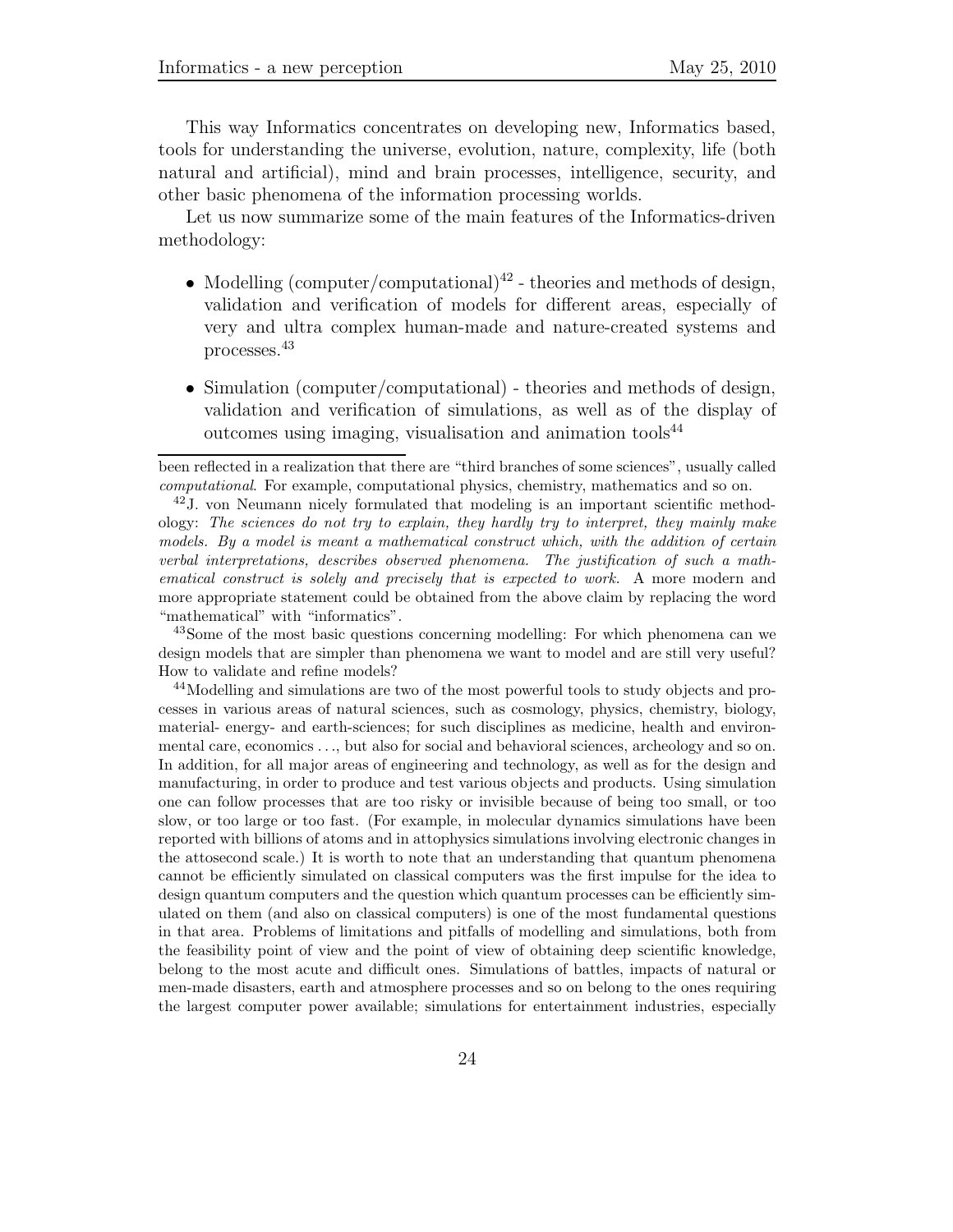- Visualisation and animation theories, methodologies and tools;<sup>45</sup>
- Virtualization, formalization, digitalization, (multilayer) generalization, (structural) composition/decomposition, reduction as well as approximation and other abstraction-driven methodologies and tools the importance of which has been verified in the development of mathematics;
- The design of virtual reality systems including virtual worlds.
- The design of (productive, clever, cooperative, emotionally intelligent and trustworthy) robots and other intelligence intensive systems;  $46$

motion pictures, computer and video games, belong to the most interesting, stimulating and challenging ones. Improvements in the area of computer technology, but also in the design of algorithms and software systems, open usually new domains where modelling and simulations are feasible. Observe that the first large scale and influential simulation was done in 1953 by E. Fermi, J. Pasta and S. Ulam in Los Angelos laboratory - to understand behaviour of large non-linear systems and their supposed tendency to decay to states of ever greater disorder.

<sup>45</sup>It is quite obvious that visualisation helps much to better understand very small and very large objects, as well as very fast or too slow processes. Less obvious is that visualisation can help to get deep insights into phenomena where there seems to be nothing to visualise. Fractals are perhaps the most widespread example of this type that have shown incredible complexity behind apparently extremely simple processes. Visualisation becomes an important tool also in such anti-visual areas, at the first sight, as pure mathematics. 3D visualisation and animation start to be of the key importance in (molecular) chemistry, biology, medicine, but also for the entertainment industry.

Observe also that visualisation and later de-visualisation of mathematical objects used to be important steps in the history of mathematics. Visualisation has played an important role at the birth of science, in the Golden era of Greek science - they concentrated their "scientific effort" mainly into the study of geometrical objects that could be visualised. Later, formula languages to express algorithms of algebra and calculus had enormous impacts on their developments because they made thinking about them much more efficient and more precise. On the other side, the algebraisation of geometry, in the 17th century by Descartes and later the Bourbaki's approach to mathematics can be seen as very important de-visualisation steps that paved the way to larger abstractions in mathematics. One of the reasons for that has also been the fact that tools for visualisation at that time were quite primitive. This has changed recently and so we can witness a rebirth of visualisation also in mathematics.

<sup>46</sup>The point is that powerful and universal (information processing) artefacts provide by themselves often also important means to understand phenomena of the nature through the study of the (simplified) phenomena occurring at the design and use of these artefacts. Indeed, many of the most general and powerful discoveries of science have arisen not through the study of phenomena as they occur directly in nature, but, rather, through the study of phenomena in the human-made artefacts, in products of technology as well as of phenomena in virtual worlds. All that is also one of the main reasons why we should try to design powerful quantum computers - to understand better mysterious and often counter-intuitive phenomena of the quantum world.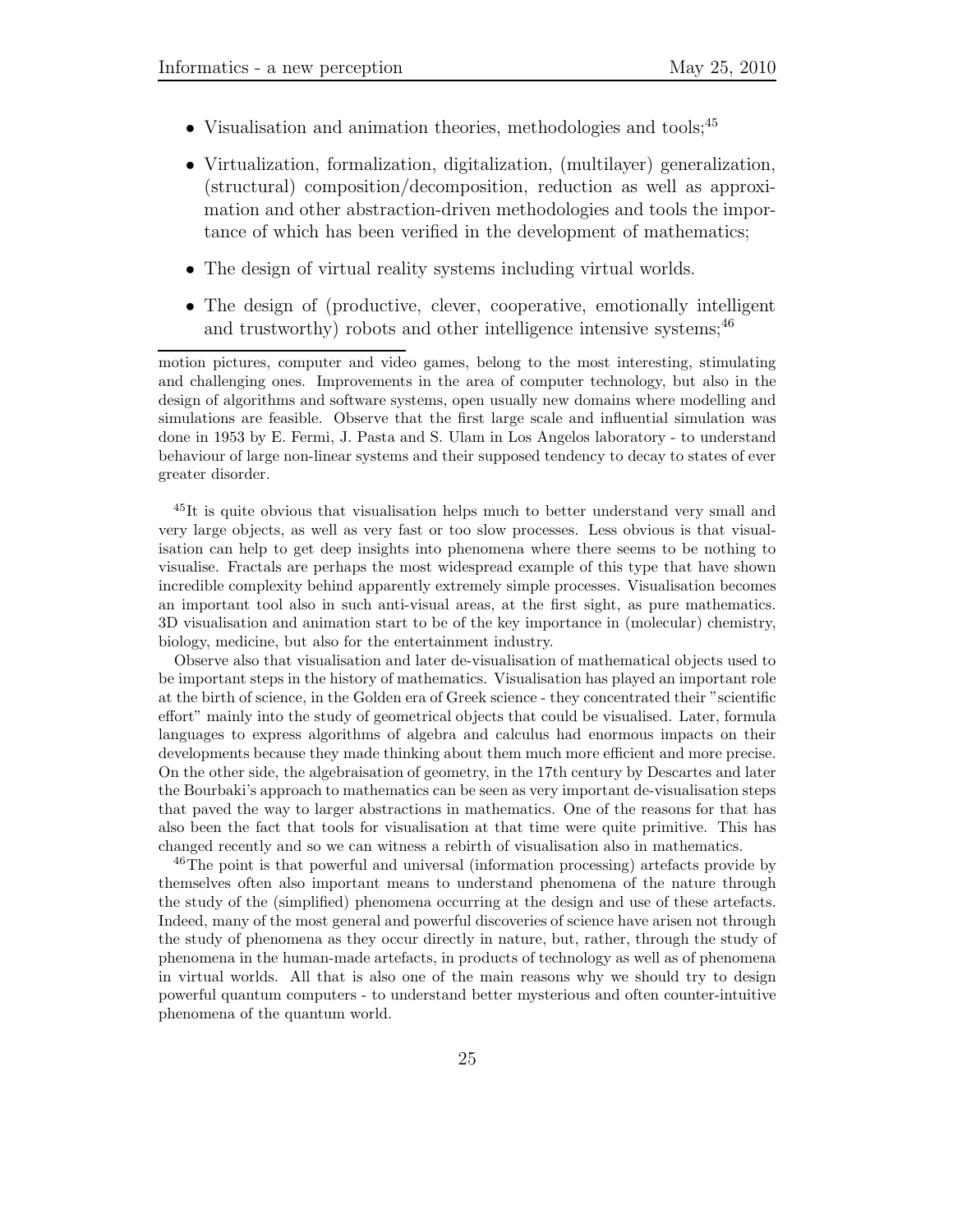- An application of data mining, pattern matching, information retrieval, knowledge discovery and hypothesis formation as well as learning systems to huge sets or streams of data provided by sensors or obtained due to the digitalization processes.<sup>47</sup>
- The design of systems for (automated) problem solving, reasoning, theories creating, proof checking and theorem proving and of other systems to deal with the tasks that used to belong to the human domain only;
- The development of methods to specify, design, analyse, verify, modify and maintain very complex, parallel and distributed (information processing) systems.
- The development of methods to design algorithms and protocols, to analyse their performance and to explore the inherent complexity of computational, communication and description problems, as well as to study complexity classes and their mutual relations - as a way to get a deeper understanding of various phenomena concerning efficiency and their interrelations.
- The development of methods to design, analyse and compare descriptional languages and systems and the relations between objects and their specifications.
- *•* The development of methods to replace hard to deal with algorithmic goals by more easy and still good enough ones. One of the key practical (theoretical) concept behind is that of practical (polynomial time) distinguishability. The goal to design an object *O* can be replaced by the goal to design an object *Q* that is, for all practical purposes (in polynomial time), indistinguishable from the object *O*. The replacement of the goal to do something for sure by the goal to do that with as high probability as we need used to be another extremely important step along these lines - to make theory less idealistic and still useful enough.

The new methodology can therefore be seen as a toolbox of more or less correlated intellectual tools and products of technology that serve various purposes and can be used to handle a large variety of problems.

The power of the new methodology is, mainly, in the following:

<sup>47</sup>Such techniques allow us, in addition to other advantages and uses, to discover sometimes otherwise hardly noticeable phenomena and relations and to inspire new theories.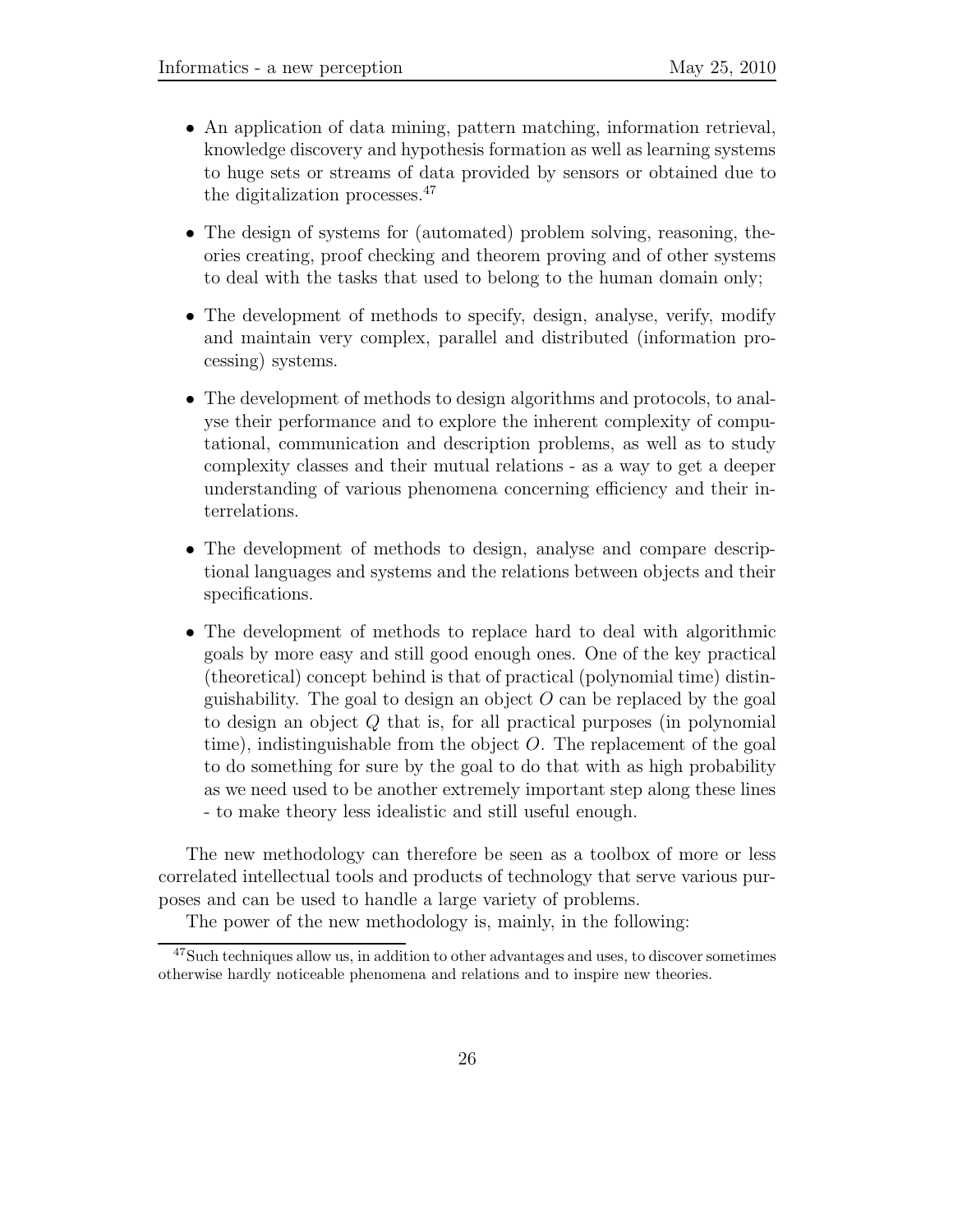- New methodology brings a new dimension to both old methodologies:<sup>48</sup>
- It subsumes and much extends the role mathematics used to play in helping and guiding other disciplines;
- It provides a powerful alternative to so far dominating reductionism in science as its main methodology.<sup>49</sup>
- *•* It brings into new heights an enormous power of modelling (mainly mathematical before) and simulation; $50$
- It allows to utilize better an enormous power of visualisation and animation;
- It utilizes the potential virtual worlds bring for an understanding of the real world and also for enjoying living (in the real world);
- *•* It allows to make use of the old observation that the designs and study of information processing models, systems, as well as simulations/imitations of life and living systems, such as robots and other

<sup>50</sup>The scale of events that can be now simulated far exceeds anything even imaginable when only paper-and-pen simulations were possible. One of the most fundamental questions concerning simulations is which processes can be simulated sufficiently well by systems that are (much) simpler than systems to be simulated.

<sup>48</sup>For example, computer simulations nowadays far exceed what could even be imaginable when former paper-and-pencil simulations of mathematical models were used.

<sup>&</sup>lt;sup>49</sup>Reductionists view the entire universe, from its beginning in time and from particles (or the Planck scale) to galaxies, as being governed by so simple rules/laws that they are comprehensible by human mind. Telescopes and microscopes, which allowed to see and study macrocosmos and microcosmos, their increasing performance that culminated so far with gigantic high-energy accelerators, and discoveries due to them much supported the reductionist view of science. That led to the view that physics is the only fundamental science, chemistry is an applied physics, life is created by complex chemical reactions and various particular steps in the biological evolution, as speciation and emergence of humanity, are only due to various random events. The non-reductionist (holistic) position is to a large extent based on the possibility of computers to model interactions of a huge number of simple elements and to build computer models so complex that they are not understandable by human mind and that this brings very new tools for science to ask and to answer new questions, to study emergent phenomena and to formulate new hypotheses and theories. On a more theoretical level, it is believed that there are "emergent" phenomena exhibiting properties that cannot be explored/understood by examination of the system's parts. This is especially true in quantum information processing, where it is of key importance that some states (so-called entangled states) of a composed quantum system cannot be composed of states of its subsystems. (Quite surprisingly, exactly these states seem to be behind the fact that quantum algorithms can be for some tasks more efficient than classical ones.)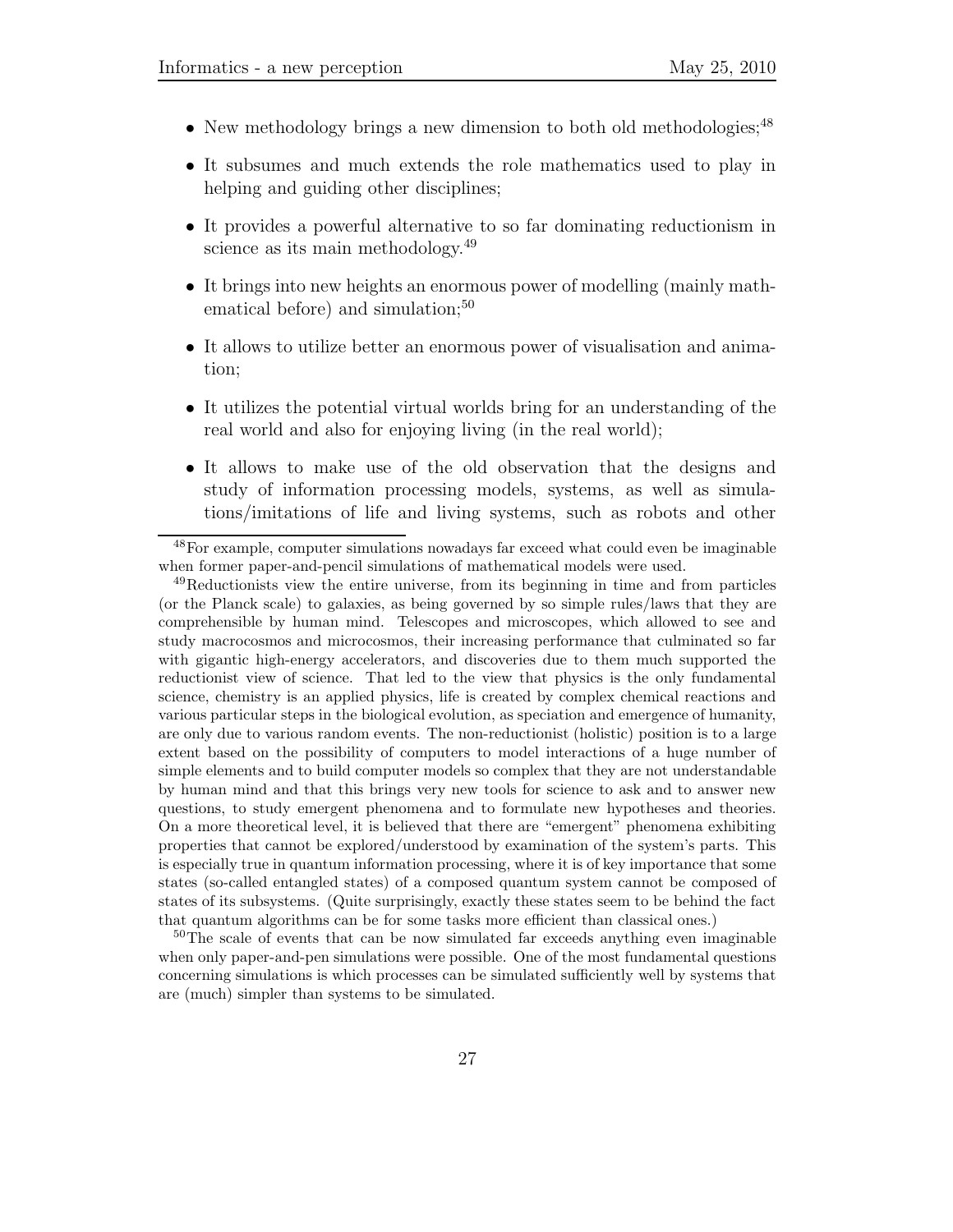"intelligent" systems, can bring a deeper understanding of the life and nature phenomena;

- It seems to have a big chance to make hard sciences from some (many) [most of] soft sciences;
- It brings a new dimension to the study of complex and chaotic systems.<sup>51</sup>
- It provides a deeper reason why fluency with the basic information processing tools should be considered as a basic skill that needs to be learned and taught at all levels of education.
- *•* It provides a basis for the development of *computational thinking*, at various levels, as a new fundamental thinking framework, tools and skill sets to enhance capabilities of individuals and the society to bring their intellectual, social and economic well-being into new heights.
- It creates a basis and a potential to develop new quality scientific and engineering tools and skills to make science in general, what is another great challenge of Informatics.
- Informatics methods and tools show us new aspects of reality be it of the nature, society or people.

The power of the Informatics-based methodology is not in all aspects based on a fluency with information processing technology, but it can be in many aspects much enhanced by that.

The Informatics driven methodology is starting to have big impacts also on the philosophy of science. On the way we see goals of science, the character of scientific research, scientific methods, ways knowledge is produced, the character of knowledge and of the scientific truth, the level of precision we drive for and is sufficient for us and so on. For example, one of the basic assumptions of science was the belief that natural sciences should concentrate on the study of simple systems that can be sufficiently well specified by very few qualitatively different parameters and so they can be handled by human mind. Physics has been then the most successful natural science because many important physical phenomena could be described by equations with only few parameters specifying their qualitatively different features. That was actually all human mind, unaided, could handle. However, the nature and society contain also systems, as human body or brain, that are clearly not of that type.

<sup>&</sup>lt;sup>51</sup>An important outcome of computer simulations has been the discovery of the deterministic chaos and of various (even strange) attractors.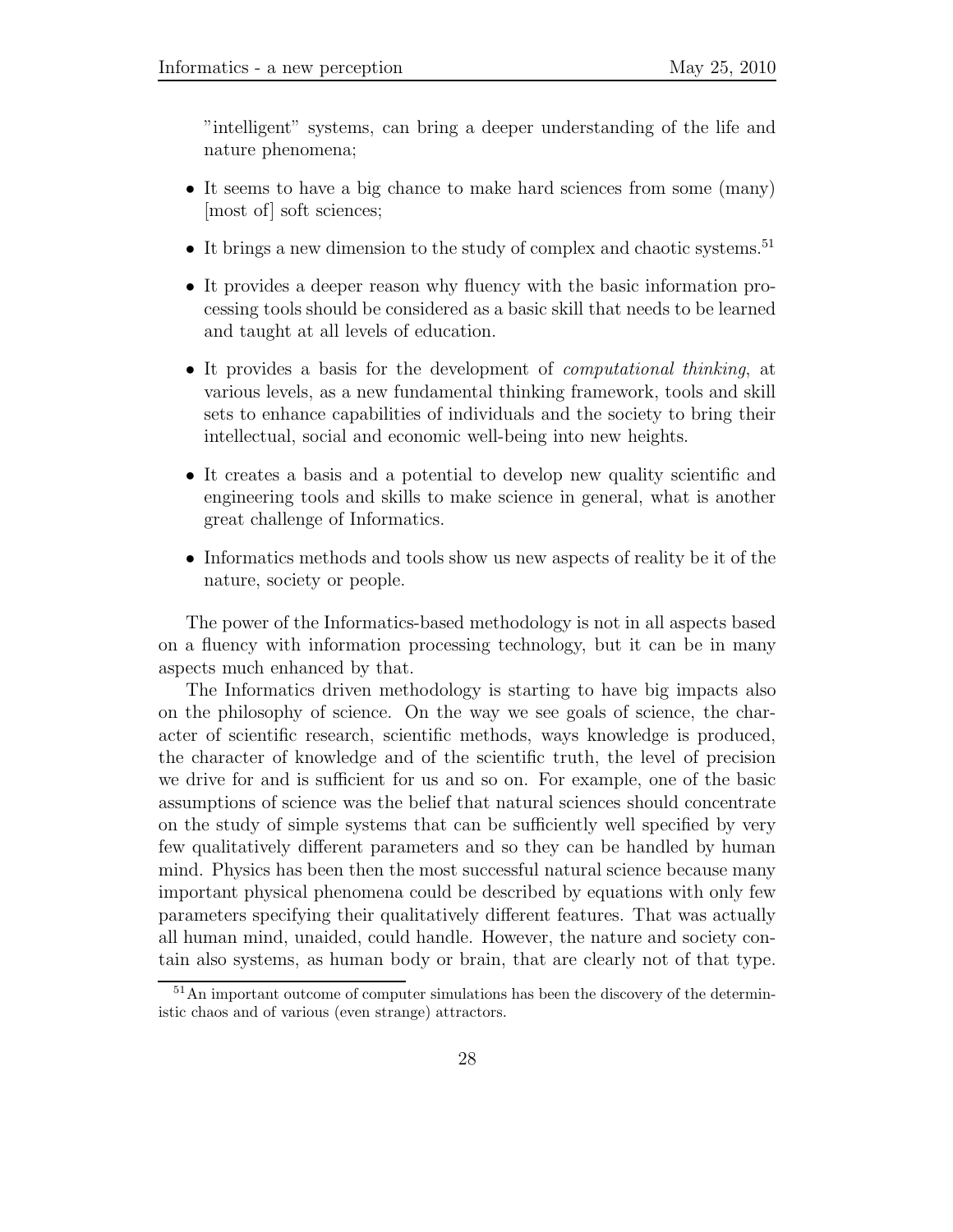The number of distinct parameters needed to specify them well can be huge and such systems the pre-Informatics science could not even consider as the subject of the real interest.

Observe also that at the birth of modern science there had been the shift from the purely logical to mainly mathematical description of nature. In a similar way we can see the birth of Informatics driven science as being represented by the shift from the mainly mathematical description of the nature, life and society to a more adequate information processing description. Observe also, in this connection, that it is much due to the use of Informatics based methodology that biology, medicine and neuroscience are currently at the frontier of the research interest.

In the rest of this section we deal in more details with some of the important features of the Informatics-driven methodology.

#### **3.3.1 Knowledge creation and dissemination**

The Informatics-driven methodology is in its full power behind various new ways knowledge, especially scientific and engineering, is obtained and disseminated.

To the most basic ways belong those fully utilizing, in a quite straightforward way, an enormous information processing power of a modern information processing technology combined with various searching engines, and information and knowledge detecting, mining and retrieval methods when applied to huge data and information sets. This includes patterns and similarities detection tools; hypothesis formations; automatisation of some of the key intellectual knowledge formation processes as well as the performance of intellectual processes not tractable by humans.<sup>52</sup> These methods and tools can be used especially in such huge data sets driven areas as astronomy, particle physics, earth-sciences, material-sciences, energy-sciences, life-sciences, archeology, economics, social sciences, history and so on.

To the more sophisticated features of the Informatics based methodology belong: design and analysis of models, simulations, visualisation, virtualization, *...*.

To the most sophisticated ones, and often to the most powerful ones, belong those that are information processing technology independent and allow to transform fields by new ideas through asking new types of questions.

The potential of the Informatics-driven methodology for knowledge creation depends so much in many areas on how much of the available information and

<sup>&</sup>lt;sup>52</sup>For example, some computations and also proofs are co complicated that they cannot be done and checked without computers and proof checkers.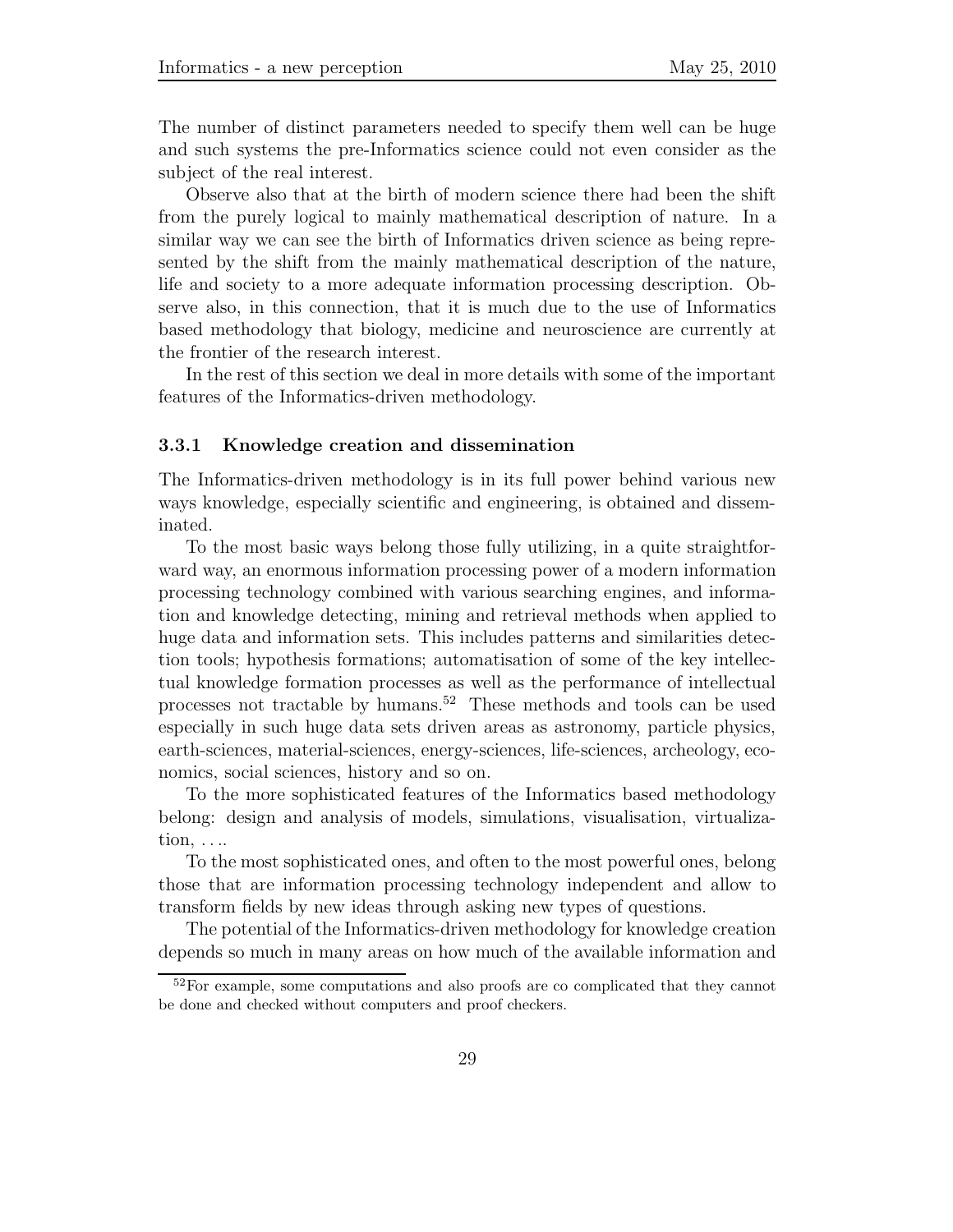knowledge is digitalized and stored in a properly structured form and on the truth-worthiness of such information and knowledge.

A big challenge of Informatics is therefore to deal with huge scientific, engineering and methodological problems related to the task of digitalization and storing, for various areas, of all available information (for example medical information and records) and knowledge in a proper (and compressed) form that allows its searching, mining, retrieving and verification by anyone, from anywhere and anytime in a reasonable time. The development of the procedures for ensuring and checking truth-worthiness of information in such global memories, as well as of its updatings, is another big challenge of Informatics.

The last two challenges are much related to the new ways knowledge is disseminated, taught and learned because all these processes depend in an increasing way on information and knowledge in globally accessible memories.<sup>53</sup>

#### **3.3.2 From** *computational thinking* **to** *Informatics thinking*

The basics of this new, Informatics-based, and ever evolving methodology and the use of the related tools should be taught, in the corresponding form and proper contents, at all levels of education in order to develop so-called *Informatics thinking* - a new (and much broader and deeper) perception of the so-called *computational thinking* that is currently under various considerations, as discussed below. The impacts of the development of Informatics thinking could be summarized as follows.

- A better use of the potential of information processing and communication technologies.
- A creation of a basis for life-long (self)-learning of ever newer and more sophisticated information processing concepts, methodologies, technologies and skills.
- An increased interest of potential students in the study of Informatics, what should be in the overall interest of society.
- *•* An increased capability of individuals to be more mature in thinking in many disciplines because thinking in these disciplines, from the basic paradigms to the most powerful methods, is going to be much influenced and shaped by Informatics thinking.

<sup>53</sup>For example, information and knowledge presented in such encyclopedias as Wikipedia and their trustworthiness have an enormous impact on the whole education process and actually on all intellectual processes.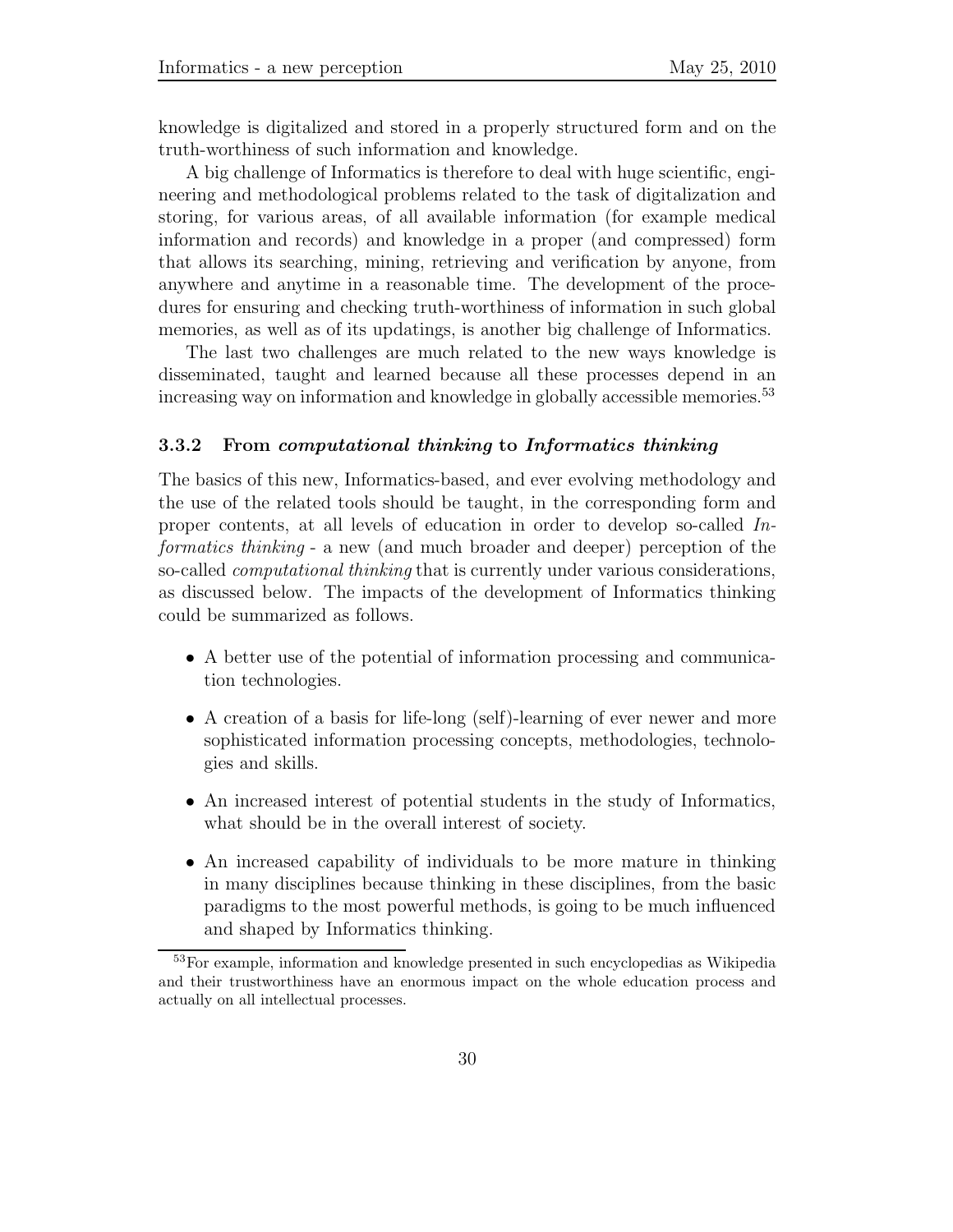- *•* An increased quality of work force in general and especially in all areas of science, technology, economy, health- and environmental-care, and so on, that would lead to an increase in the potential of society to handle its problems.
- An increased quality of life of individuals by increasing their capability to act intelligently and efficiently as well as their capability to enjoy living not only in the real but also in virtual worlds.
- An increase of the overall problem understanding and solving, systems designs and analysis as well as complexity managing capabilities of individuals and of the whole society.

In short, the basics of the new methodology would enable personal empowerment leading to a new quality in the intellectual and social well-being of individuals.

The goal of the education in Informatics thinking can also be seen as an expansion of human capabilities through new abstract concepts and tools as well as through information and knowledge inquiring, processing and communication tools to help to manage complexity and allow automatisation of tasks.

*Informatics thinking*, as a way to enhance thinking by using paradigms, insights, concepts, methods and tools of Informatics as presented here, can therefore be seen as a proper basis for currently under consideration a very important effort to enhance our educational processes by new features often labelled as *computational thinking*. 54

To summarize, Informatics thinking can be seen as a capability of individuals to use knowledge provided by Informatics as a science, thinking paradigms and methods provided by Informatics as a methodology and a contemporary technology provided by engineering Informatics to deal with a broad range of personal, job and society problems. A deeper understanding of the concepts, potentials and limitations of the all above mentioned features of Informatics thinking and the capability to consider related cost/benefits trade-offs as well as to apply correctness checking procedures in general are another key

<sup>54</sup>The attempts to see the scope and the nature of "computational thinking" in the recent workshop *The scope and nature of computational thinking*, organized by the National Research Council of the National Academies in USA, have been based almost exclusively on old, more narrow, less deep and actually diverse views of *Computer Science*. It is therefore of a little surprise that intersections of the views of almost any two participants of the meeting, concerning the nature and the scope of computational thinking, were very close to being disjoint. This can be seen as a certain indication that the whole (so important and well intended) effort has been still missing the point.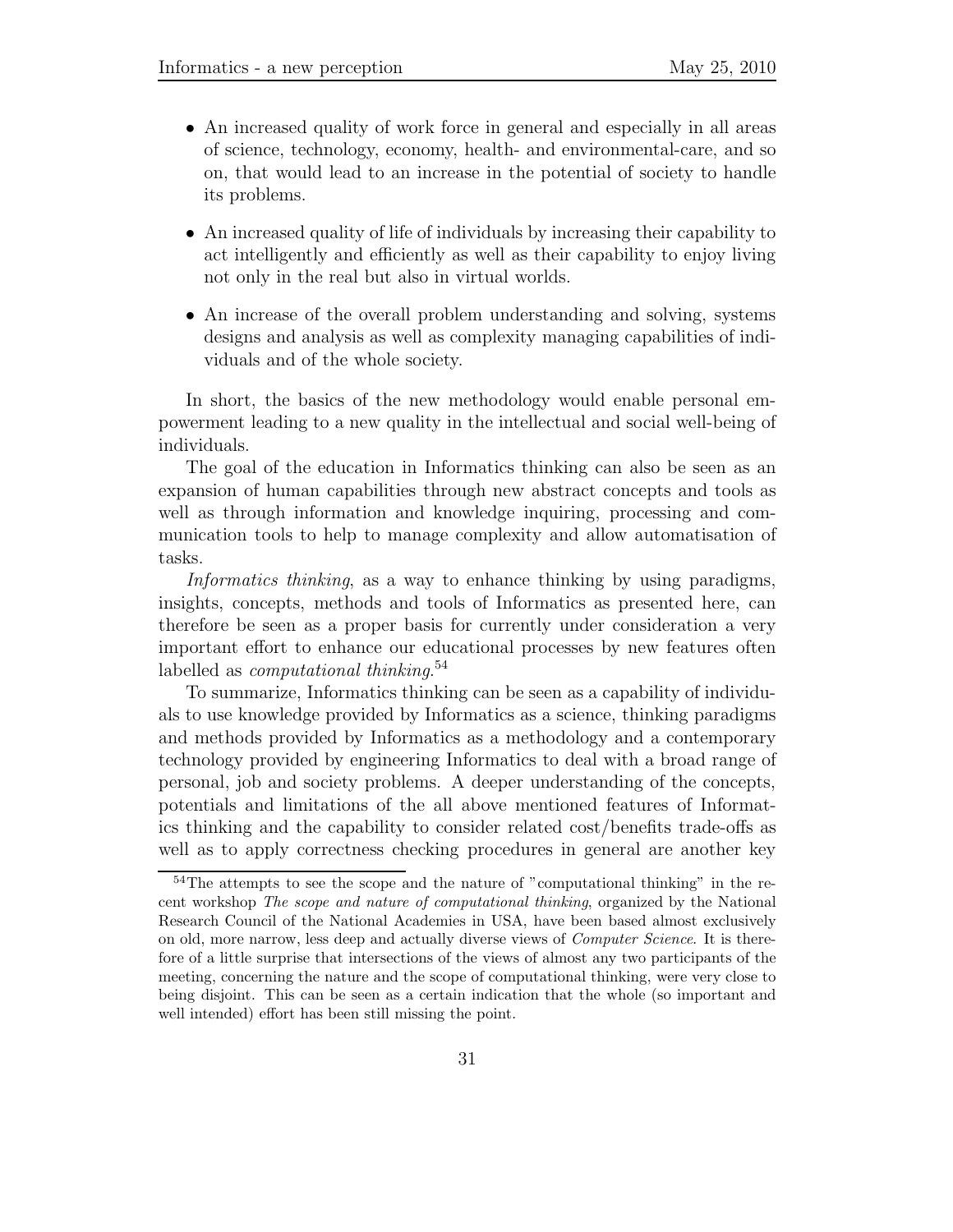aspects of Informatics thinking. In addition, one can see Informatics thinking as providing a variety of new cognitive tools for a broad range of intellectual activities.

Informatics thinking includes a variety of features of diverse complexity. The most advanced ones are oriented to the scientific and engineering communities; others to professionals in non-technical fields including social sciences, humanities, art, music and so on. The most basic ones are oriented to all members of society and some of them, like programming<sup>55</sup>, in a very general sense, should be taught, in a proper form, even during the pre-school education processes.

One of the practically important questions concerning Informatics thinking is how to teach it and especially what a proper sequence of educational steps in order to develop Informatics thinking. This is a question that does not have a simple answer. In this connection it is of importance to point out that frequent attempts to compare Informatics thinking to such skills as reading, writing or arithmetic are missing the point. More to the point are attempts to compare Informatics thinking to scientific and engineering thinking and actually to see Informatics thinking as a more complex one than both of the last two. A proper combination of basic educational programs in scientific, engineering and methodological Informatics and a demonstration of them on applied tasks is, likely, a general way to proceed. Some aspects of Informatics thinking should be formulated and demonstrated during teaching processes of all subjects.

To conclude, scientific, engineering and methodological Informatics provide a unified framework and language to develop Informatics thinking.

It is also worth to observe that the new methodology creates also a new class of scientists - in addition to theoreticians and experimentalists we have now also scientists that understand and master the Informatics-driven methodology, have a different approach to knowledge acquisition and use also different tools for that.

#### **3.3.3 Case study I - Modelling and simulation**

On a pragmatic basis, modelling and simulation of very complex phenomena are some of the main driving forces of current Informatics. Especially modelling of the earth, atmosphere, nature and environmental phenomena such as climate and weather, but also of battles, economics, financial systems,

<sup>&</sup>lt;sup>55</sup>By programming it is understood here the capability to describe unambiguously a process as a sequence of elementary steps fully understood by an agent that is to perform the process.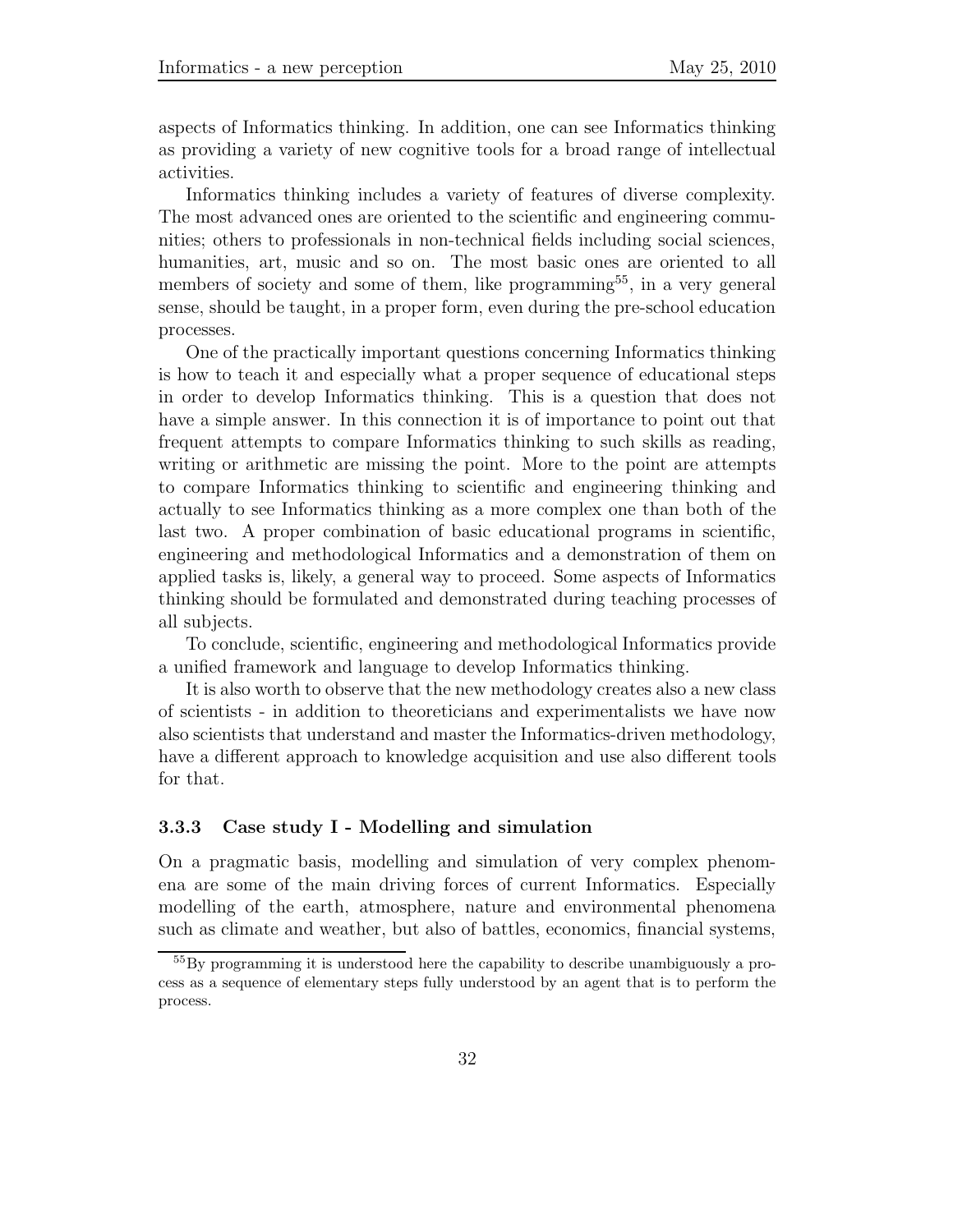molecules, human organs and especially of the brain and cells as discussed below. To demonstrate that let us notice that the far most powerful current computer system, Roadrunner, with a theoretical (demonstrated) performance 1.7 (1.1) petaflops and occupied space 260  $m^2$ , has been developed by the IBM for Los Alamos National Laboratory to model the decay of US nuclear arsenal.

Observe also that modelling and simulation environments, such as LOGO and NetLogo, suitable to explore emergent phenomena, are some of the most elementary ways to educate in Informatics thinking on the very basic pre-school level.

On a more foundational level, modelling is in the heart of the new, Informatics-driven, methodology in the following sense:

In classical ancient Greece, methodology in science was driven by philosophy. The underlying assumption was that phenomena of the nature are not under the control of Gods, but that human mind is powerful enough to discover basic qualitative axioms (truths) and deduction rules. The goal of science was to understand the *causes of phenomena* of the nature. Since the Galilean time, methodology was driven mainly by mathematics. The underlying assumption was that God created mathematically expressible world and let it run according to simple and mathematically expressible rules. The goal of science was to discover such rules (and to demonstrate by that God's geniality). Understanding developed that it is not absolutely necessary to know the causes of phenomena, but that is to a large extent sufficient to know explicitly the most important *relations* among some quantitative characteristics of the phenomena, because they can be sufficient to make useful and important predictions concerning the behaviour of the phenomena of physical nature.

In the current, post-computer, era, methodology in science and technology is driven by Informatics. The underlying philosophical assumption seems to be that we do not always need to know explicitly neither the causes of phenomena nor all relations between their important quantitative characteristics. It is sufficient to design a (static or evolving (with potential of learning)) oraculum, that is a mathematical or information processing *model of the phenomena*, especially if it is a system of mutually interacting parts, that can be used, especially through simulations, to provide, or even visually display in an inspiring way, outcomes and answers to various important questions of interest about the given phenomena.<sup>56</sup>

Modelling and simulations are the key methods in such disciplines as earthsciences, environmental sciences, behavioral sciences, (system) biology, (molecular) chemistry, (particle) physics, material- and energy-sciences, economics,

 $56$ In this connection it is worth to mention that the Gödel's incompleteness theorem denies us the possibility of constructing a complete and consistent description of the nature.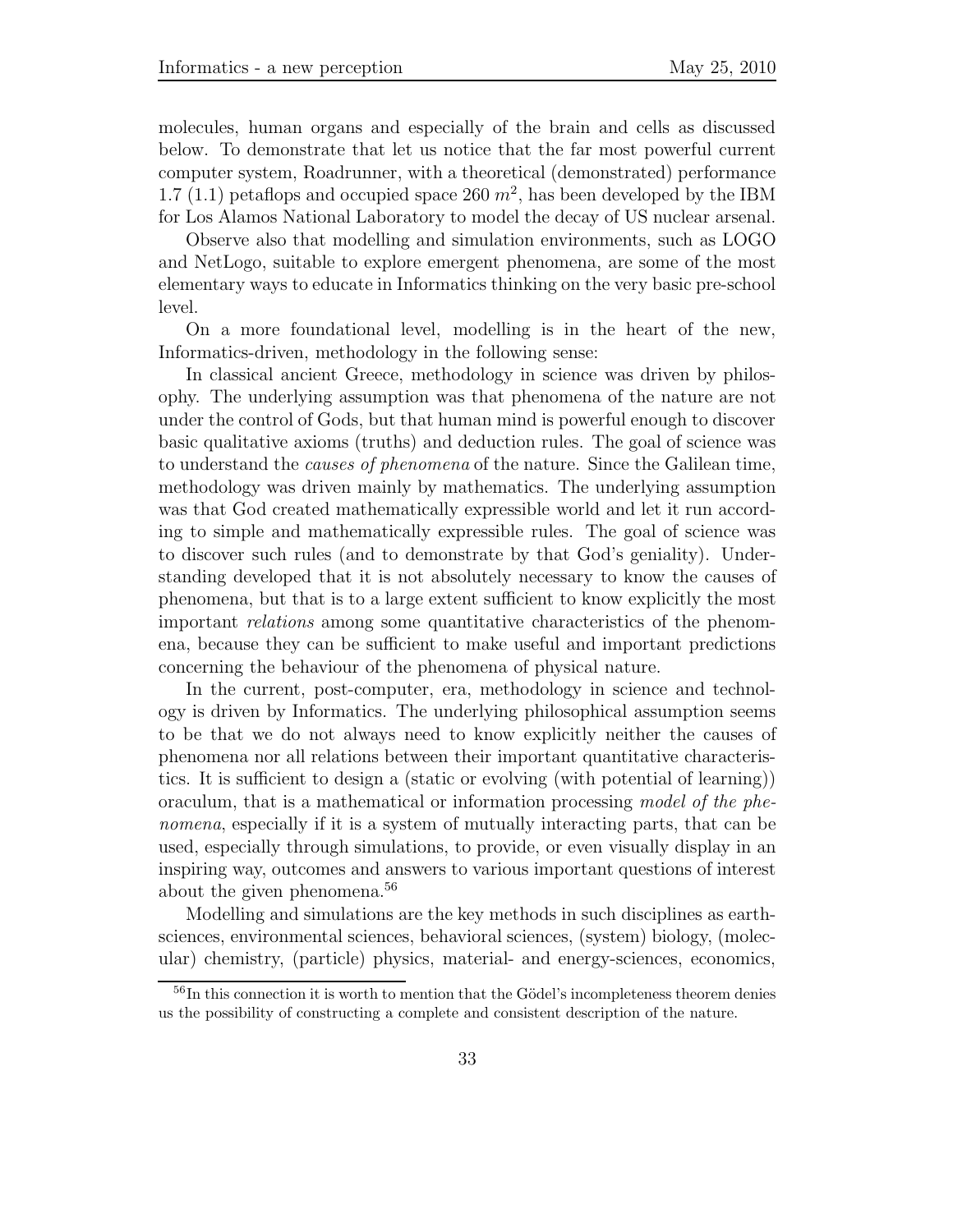social sciences and so on, where one needs an understanding of the complex phenomena produced by large amounts of interactions of various simple processes and/or neighbouring elements.

Simulations and modelling provide a completely new view of reality that is often the closest one to reality we can have. The more complex and the more modifiable these systems are, for example by changing (or even reversing) the flow of time, or by zooming, or by changing the flow and amounts of various resources, the better understanding of reality can be obtained that way. In general, modelling and simulations allow us to use virtual worlds in a very effective way to get deep insights into the real world.

Computer modelling and simulation of big molecules and their dynamics is one of the big success stories in the area with big impacts on design of useful molecules and drugs. Several factors are behind. Powerful (parallel) computers, good sets of test data and deep knowledge and expertise available. All that opened new windows to see the world of molecules and gave rise also to new fields such as protein dynamics.

Modelling and simulation of the human brain is another very challenging task for modelling that is expected to bring huge benefits for medicine (to treat brain diseases and disorders via drugs and implants, to deal with memory, hearing and vision problems and so on) and also for Informatics (to inspire the design of computers with novel types of parallelism and also the design of artificial intelligence systems of a novel type).<sup>57</sup>

Another of big challenges of modelling is to understand cells - an important information processing devices - at least to such an extent that would allow to diagnose their malfunctioning and then to cure or repair them. Cells, and biological systems in general, can be seen as well-organized autonomous systems of many discrete interacting components and biology accumulated often huge amounts of knowledge about their basic components. This is especially true for the main components/macromolecules of cells: nucleic acids polymers - DNA and RNA - proteins and membranes, but all that provides very little insights into how cells work as a whole and how they process information. What is needed is to understand cells and their main components, and also other biological elements, as systems of interacting components that abstract from their chemistry. To do that through continuous mathematical models would require to simulate huge amounts of differential equations and that is unfeasi-

 $57$ The Blue Brain project of the Brain and Mind Institute of École Polytechnic in Laussane, which started in 2005 and aims finally (in 10? years or so) at the simulation of the entire human brain down to the molecular level, is of a special interest and importance in this context. The overall goal of the project is to study the brain's architecture and behavioral principles.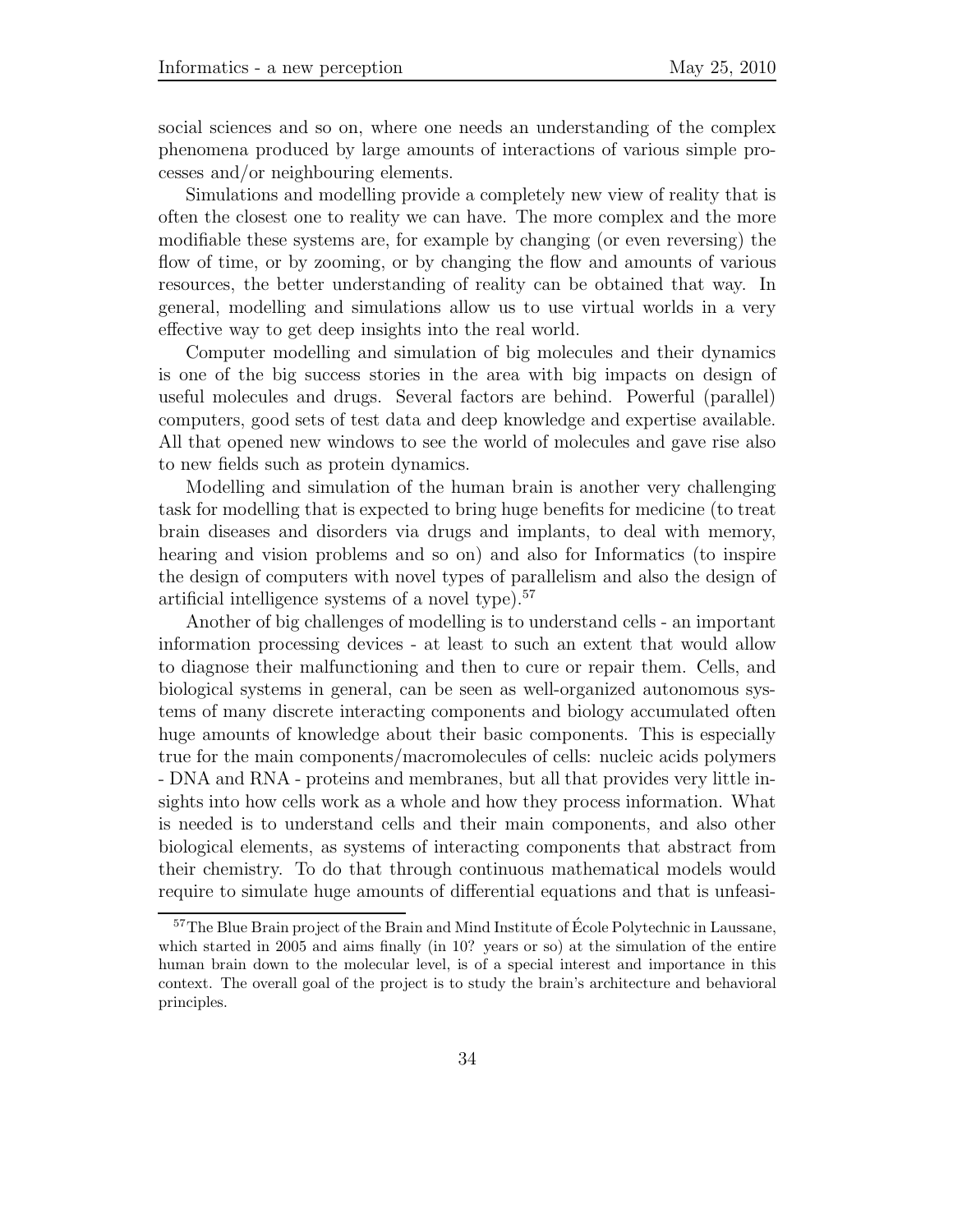ble. A way out seems to be to create automata models of cell behaviour in the form of several discrete, concurrent, asynchronous and heterogeneous models of interacting elements, to study its behaviour and emerging properties and to try to improve the models on the base of new discoveries of biology and also to put before biology, on the bases of simulation outcomes, new questions to answer by a biological research. The interaction models of the above type are some of the most difficult for Informatics to handle and analyse, and so deep results of the concurrency theory and of other areas of scientific Informatics need to be used. A good idea is also to make such models as programmable ones and that then requires to create appropriate programming languages and methodologies. A huge problem is how to validate such models and how to find out in general when a model of biological systems is sufficiently good. At another extreme would be modelling of large animals. To deal with such models is the goal of the new interdisciplinary research area called system biology.<sup>58</sup>

Potentials of modelling and simulations for getting knowledge about the phenomena of nature have been for a long time questions for hotted debates. At the extreme is likely the question how much they can help at discovering the origin of life - of the ways life could arise - in the case it has not been imported to earth, as well as at understanding of the evolution.<sup>59</sup> In spite of the fact that modelling and simulations may have their limits concerning the possibility to find the full truth, they are surely a way to show weaknesses

<sup>59</sup>There have been strong views that modelling and simulations (alone) cannot provide sufficient evidence for the origin of life. However, simulations can allow to work with much more complex models than are real phenomena one is able to create in laboratories. This could perhaps be used to explore potential ways life could emerge because it seems to be quite likely that it has emerged and sustained under quite complex circumstances valid for quite a while. Modelling of interactions of various chemical and biological substances under complex conditions and with complex environments could lead to plausible hypotheses and predictions that need to be then verified and tested. Stuart Kaufman has been perhaps the first attempting to do that though much more complex models may be needed.

<sup>58</sup>For more details see L. Cardelli's *Abstract machines of systems biology*. System biology is also a very good example to illustrate some basic problems of informatics-based modelling. The idea to complement the reductionist approach to biology, which concentrates on taking complex systems of interacting components apart and then studying their components, by a concentration on modelling of complex systems and interactions in them as a whole, had appeared already before 1970. However, it has not been much successful until an understanding has developed that not only classical mathematical models can be used, but also computational, automata-like, models can be the more proper ones. In addition, until ways have been found to obtain much more and much higher quality data and also more powerful computers started to be available to design, validate and refine more realistic models and to perform larger scale simulations sufficiently fast in order to explore interesting emergent phenomena and to create on their basis new interesting and testable hypothesis and to test them then by experiments.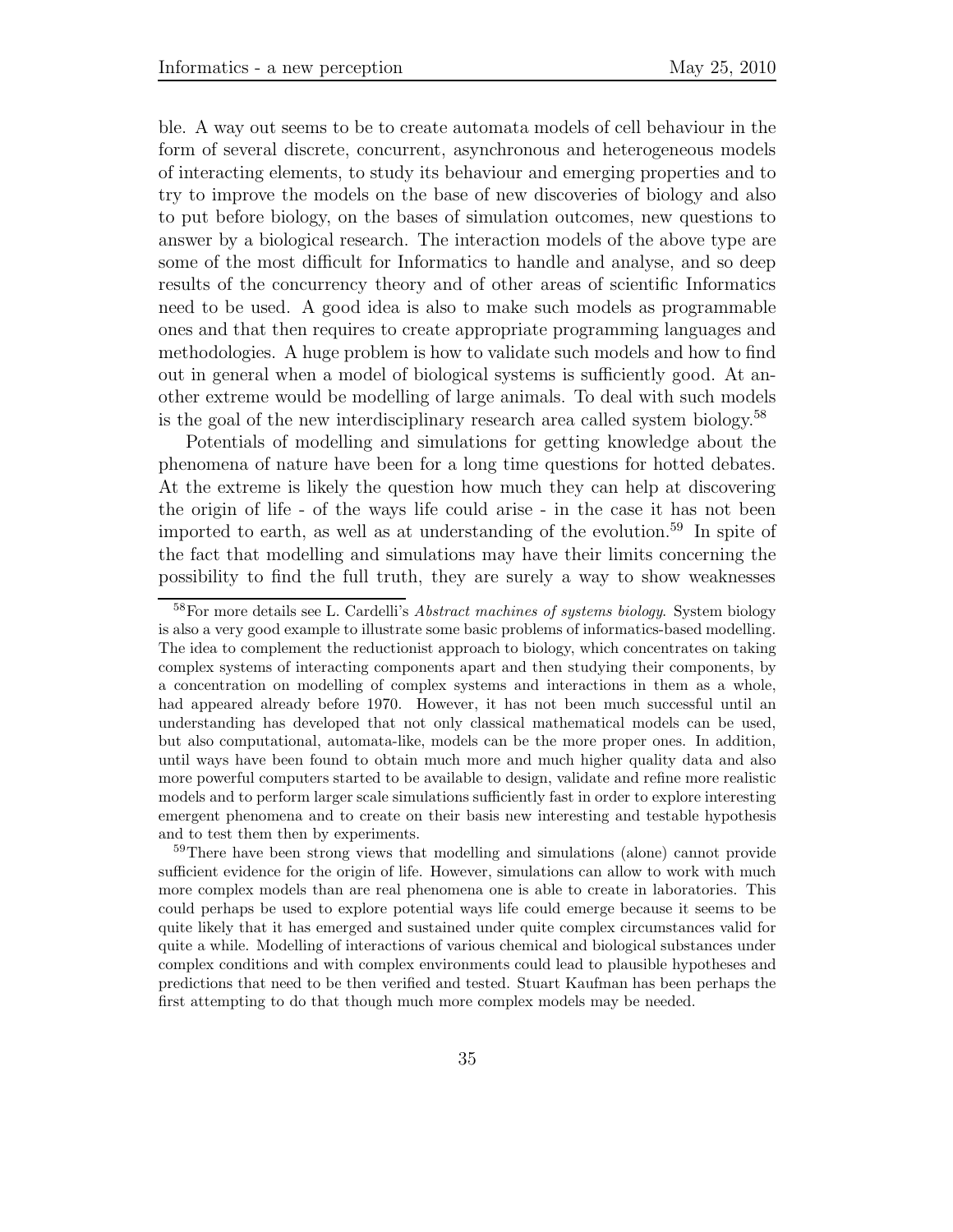of some hypothesis and to suggest new plausible hypothesis. Modeling and simulations may also be not a way to get deep insight into the phenomena, and to have by that a great explanatory power, because models can be much too complex for human mind to comprehend and the nature too complex, but these models may be anyway sufficiently good because they may have a large predictive power and so be very useful.<sup>60</sup>

Of a special interest is modelling and simulation in the research in computational/artificial life. This research is believed to be able to put at least new light on some of deep problems of biology and to create systems that help us (using a new type of slaves) to solve some of our problems. The attempts to separate the view of life by what it does from the one by what is made from is surely an interesting and well justified field of research and it only remains to see how much useful will come out of that. One can also say that the goal of the artificial life research is to help to broaden the empirical database of biology as a science.

Computer modelling is very successful in the areas with deep knowledge of the phenomena consisting of an interaction of several simple components under quite well understood rules. This is often the case for phenomena in physics and chemistry. In such cases models and their simulations can deepen our knowledge of the phenomena. The other case are the phenomena where we still do not have deep knowledge and the goal of simulation is to use the enormous information processing power of computers to analyze a lot of data and by that to create a basis for the discovery of various patterns and for generation of hypothesis - in such cases we talk about phenomenological models - as it is the case in such areas as social sciences, psychology, economy and so on.

There are views that the information processing viewpoint of the physical reality cannot explain what could not be explained in traditional terms. This is, however, missing the point. The information processing view of the physical world creates a new framework or perspective to think about the real world and allows to derive knowledge that can otherwise be hardly obtained. For example, the complexity theory considerations can rule out some physical theories by proving that they would imply the possibility to make feasible problems feasibility of which the results of the complexity theory (practically) ruled out.

Some complex phenomena of nature and society cannot be dealt with using

 $60$ Behind the belief that modelling and simulations could, perhaps, help to discover the origin and evolution of life is not the old idea that general mathematical principles or rules may underlie the patterns of nature, but the idea that information processing principles, which have randomness built in and its laws and limitations "under control", may underlie the patterns of nature.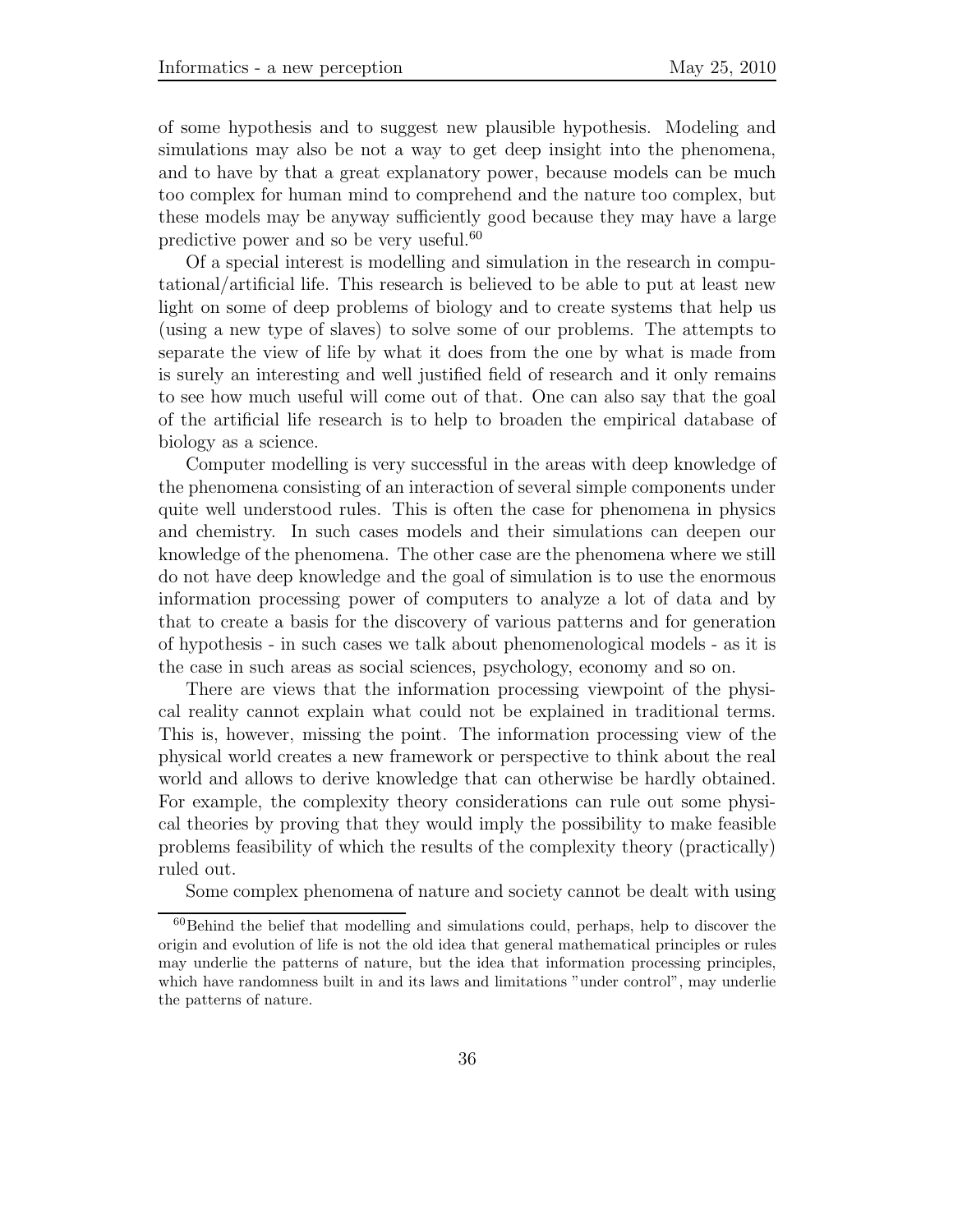experimental methods due to practical or even ethical considerations; modelling and simulations are then the main available methodology to deal with them.

#### **3.3.4 Case study II - Algorithmic and complexity considerations**

1. Discovery of a new data structure or an algorithm can revolutionize the way scientists think about a problem and can also be an impulse for creation of a whole new research area or even of a research paradigm. Some examples: $61$ 

- Schnor's exponentially faster matrix multiplication algorithm showed that natural goals to find most efficient algorithms for given algorithmic problems may lead to very unexpected outcomes and to deep insights into the whole class of problems.
- *•* Discovery of the **NP**-complete problems by Cook created a new way to look at a huge variety of algorithmic problems in almost all areas of science.<sup>62</sup>.
- Freivalds' randomized algorithm for matrix multiplication testing in 1975 (and discovery of some other fast randomized algorithms for important problems, such as primality testing) much contributed to the understanding of a huge information processing power of randomness as a computation resource and created a brand new paradigm in information processing.

 $61$ It may seem as "carrying woods into forest" to emphasize the importance of algorithms nowadays. One of the reasons for such a position is that history is full of important algorithms and algorithmic methods: starting from algorithms for elementary arithmetical operations and square root, Euclidean algorithm, solution of quadratic equations, Runge-Kuta method, Gauss elimination, Newton approximation method, Fast Fourier transform, Ford-Fulkerson algorithm, Knuth-Morris-Pratt algorithm, Simplex algorithm, Quicksort, Metropolis algorithms, Grover algorithm, divide-and conquer, dynamic programming, Monte- Carlo methods and so on. Less known is that it has been a period in not too much distant past when even the word "algorithm" denoted products a real (pure) mathematicians could hardly be proud of. All that went so far that mathematics considered algorithm design as a so insignificant or even meaningless methodology that one of the main, and in many ways excellent, books about the history of mathematics with many deep insights - due to M. Kline (1972) with 1253 pages (a 1990 edition) - does contain only a single occurence of the world *algorithm* - and only as a part of a hard to express otherwise name - Euclidean algorithm (to compute the greatest common divisors).

 $62$ There are, for example, by Google Scholar, more than 4700 (3200) [500] papers in physics and chemistry (economics) [music] only referring to **NP**-completeness.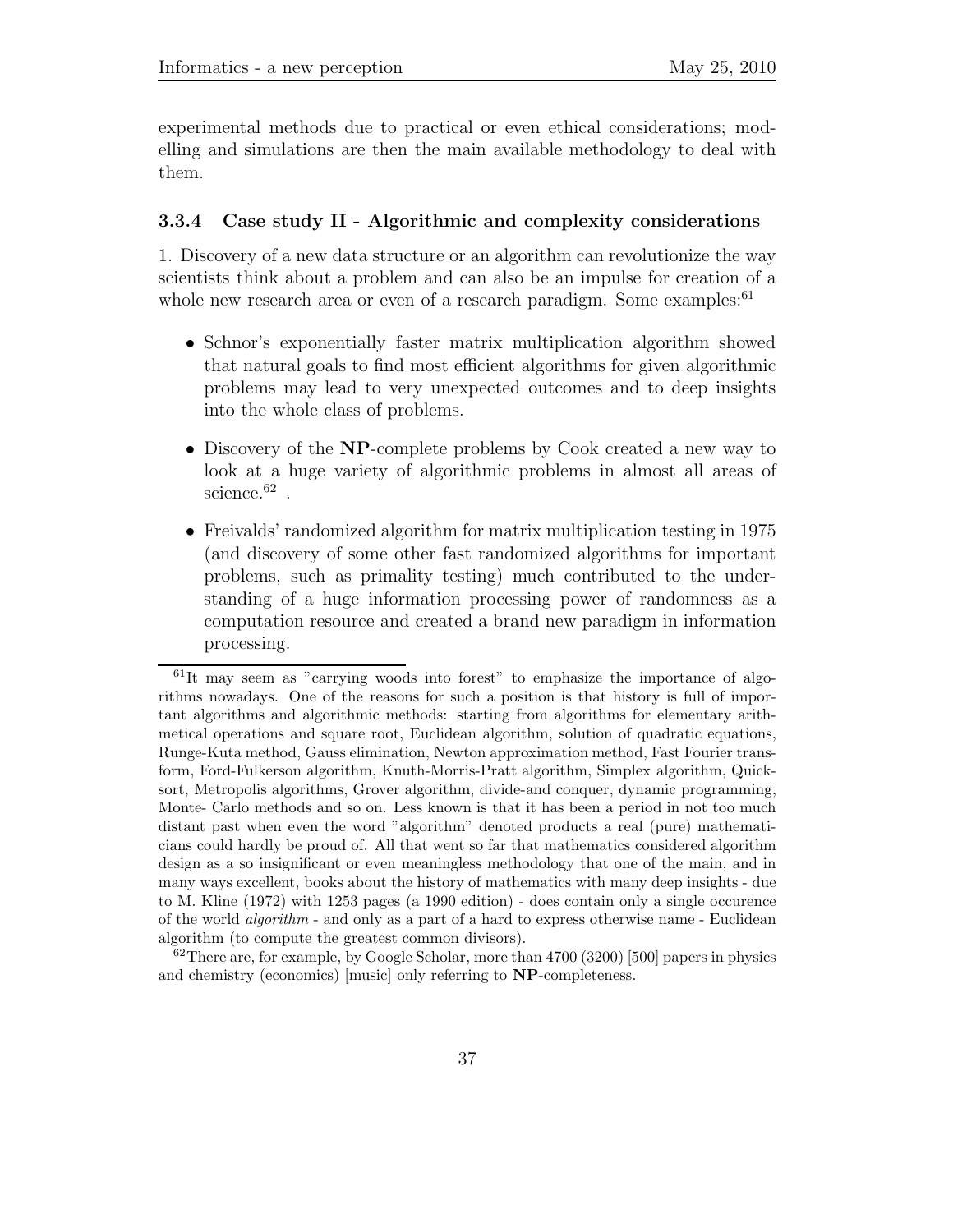• Shor's quantum factorization algorithm gave the main boost to the important field of quantum information processing and Bennett& Brassard quantum protocol for unconditionally secure generation of shared classical keys gave rise to an important field of quantum security/cryptography.

2. The study of the inherent complexity (computational, communication and descriptional) of phenomena and especially of the feasibility issues is also an important methodology to influence and guide research directions. Some examples:

- Quantum information processing. It was mainly due to the quantum complexity outcomes that the scientific community started to believe that this area may have a big potential and one of its main goals - design of powerful computers - could be worth of a (very) large experimental and design effort. The complexity theory keeps having deep impacts on the whole development in quantum information processing and communication. One can even say that one of the goals of the quantum complexity theory is to challenge our basic intuition how the physical world behaves.<sup>63</sup>
- Using computational complexity theory reasoning it has been possible to show that various modifications of the current quantum theory are extremely unlikely to work because that would allow to solve in polynomial time problems that are complete for complexity classes believed to be far larger than the class **P** of even the class **BPP** of feasible problems. Moreover, using communication complexity reasoning it was possible to show, by van Dam, that so called PR-boxes, exhibiting stronger correlations than quantum ones, cannot exist.
- Computational complexity considerations play the key role in modern secret key and also public-key cryptography and actually in all other areas of security. secrecy, anonymity, privacy and trust.
- Definition and study of complexity classes and their relativized versions is an important way to find some order in the very complex world of complexity. There are so many complexity classes defined and investigated so far that one can talk about a ZOO of complexity classes with at least 500 interesting classes.

<sup>63</sup>Such key quantum complexity concepts as **QMA**-completeness, a quantum analogue of the classical **NP**-completeness, start to play the key role in the understanding of complexity and feasibility of various very basic quantum processes.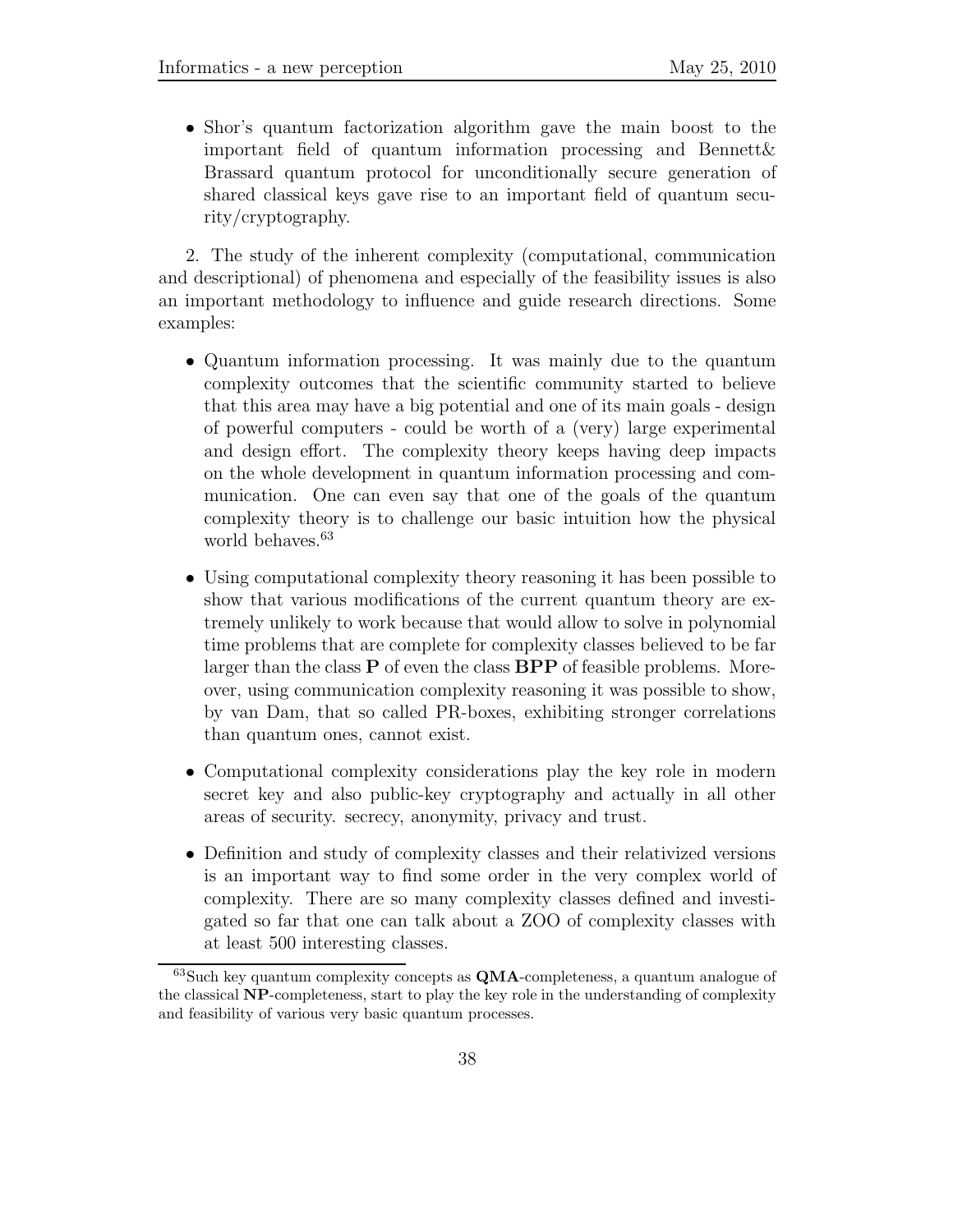#### **3.3.5 Philosophy of science**

A big challenge for scientific Informatics as well as for Informatics as a methodology is to revitalize the philosophy of science and to find out what the goals, methods and tools of science are in the new, Informatics driven, era of science.

Revolutions in physics and biology at the end of the 19th century were accompanied by intensive philosophical discussions concerning the goals, methods and tools of science. At the end of the 20th century the philosophy of science was almost dead. It was not fashionable to talk about science. The mood shifted to doing science. Now, with the new scientific methodology available, most of the old questions come up in a new setting.

For example, the goal of science was to get an understanding of nature through fully understandable models and reductionism was the main method. It is getting clear that some key phenomena of nature and society are so complex that any reasonable and useful model of them has to be too complex to be fully understandable by people. It seems that our goals have to change - we can be, and have to be, in some cases satisfied with models that are too complex to be fully understandable by people in the case we would be able to work with them, with the help of computers, and to make a predictive use of them or to be inspired by the outcomes of their simulations.

Another questions of importance are: What are big challenges of science?<sup>64</sup> Really big challenges had always a science fiction flavour.

#### **3.3.6 Comments**

Informatics with its tools and methodology keeps slowly revolutionizing the overall situation and style of work in all academic disciplines. The present role and future promises of theory keep much increasing in all areas of science and technology because using Informatics methodology and tools (a) theory can make much faster than before new knowledge to be useful; (b) it can much faster than before produce new knowledge; (c) it can create much faster than before new challenges and can open new frontiers for the experimental/observational research and (d) it can much faster than before react to new discoveries of experimental research and to come up with innovative theories or explanations of new mysteries revealed by experiments. Theory can now also much better help to create and control experiments. All that has very much amplified the outcomes and applicability of the theoretical research in

 $64$ Physics brought the view that only an understanding of time, space, the origin of the universe and the origin of life are really big scientific questions. The rest was seen as "stamps collecting" Is that still true? What are the main challenges of science in general in information processing worlds? Can machines be better scientists? Soon?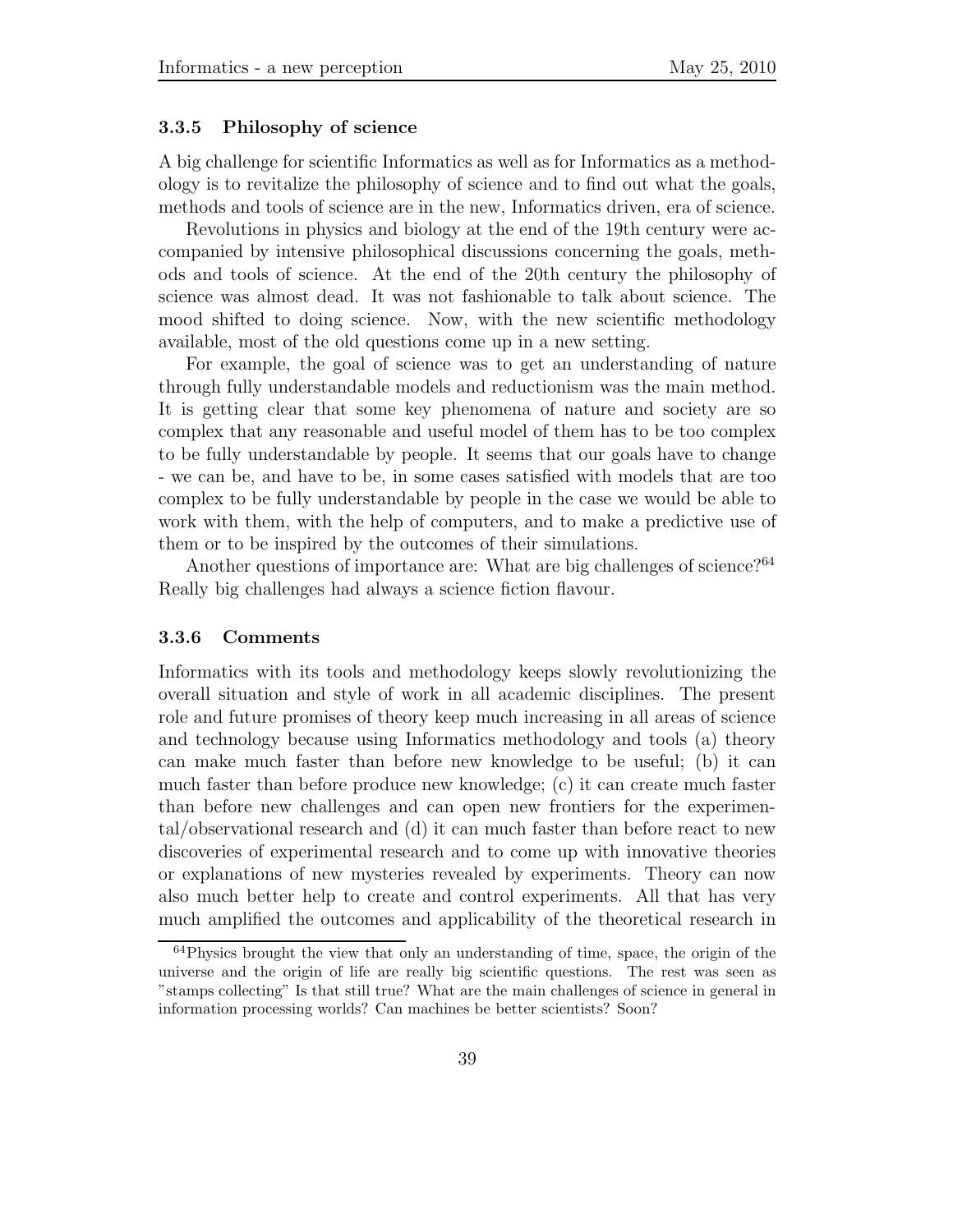general. On the other side, Informatics keeps bringing also the experimental research into new heights by providing it with new facilities to realize much more sophisticated experiments and to process fast enormous amounts of data obtained from experiments. To summarize, Informatics creates a powerful bridge between theory and experimental/observational parts of sciences and much contributes to the increase of the pace of discoveries across all scientific fields. Moreover, Informatics concepts and tools developed due to the motivations and needs of one academic discipline find nowadays very often and fast use in different academic disciplines what again increases their importance.

Informatics with its methodology and information processing tools brings also a new view of theory in many academic disciplines that see theory as consisting of three much interrelated parts: (1) conceptual theory - a part creating proper concepts, theories, insights and paradigms; (2) computationintensive theory - a part concentrating on producing algorithms, protocols and so on and using computers to obtain knowledge, hypothesis, theories, proofs and so on; (3) modelling and simulation - to design, analyse, validate, use and refine models through their simulations.

### **3.4 Applied Informatics**

The main applications of Informatics in academic domains consist in an infiltration of its concepts, paradigms, methods and tools to other academic disciplines. This allows not only to solve problems in these disciplines that were out of considerations before the so powerful information processing and communication tools were available. The most important is that Informatics thinking, results and tools allow to ask new questions in all academic disciplines, questions that could not be asked before and especially questions the answers to which may revolutionize thinking in the field because these questions are of a different type as those which used to be asked so far - more sharp and questions where quantitative answers are possible and needed.<sup>65</sup> In-

<sup>&</sup>lt;sup>65</sup>For example, it is quite clear that there are questions that cannot be answered unless huge amounts of data are collected and processed. This is the case in astronomy, earth sciences, material sciences, particle physics, biology and so on. Less obvious is that there are special types of Informatics-driven questions that can have other enormous and fundamental impacts. For example, questions about the information processing power of quantum phenomena revealed an enormous power of quantum entanglement and non-locality. That is of the features that used to be seen as strange, counter-intuitive and useless and only as impacts of a not perfect mathematical formalism that could not fully capture the physical substance of quantum phenomena. Questions about the information processing power of quantum phenomena arised also new fundamental scientific questions as is the following one: *Is our world polynomial or exponential?*, as stated by S. Aaronson, As another obser-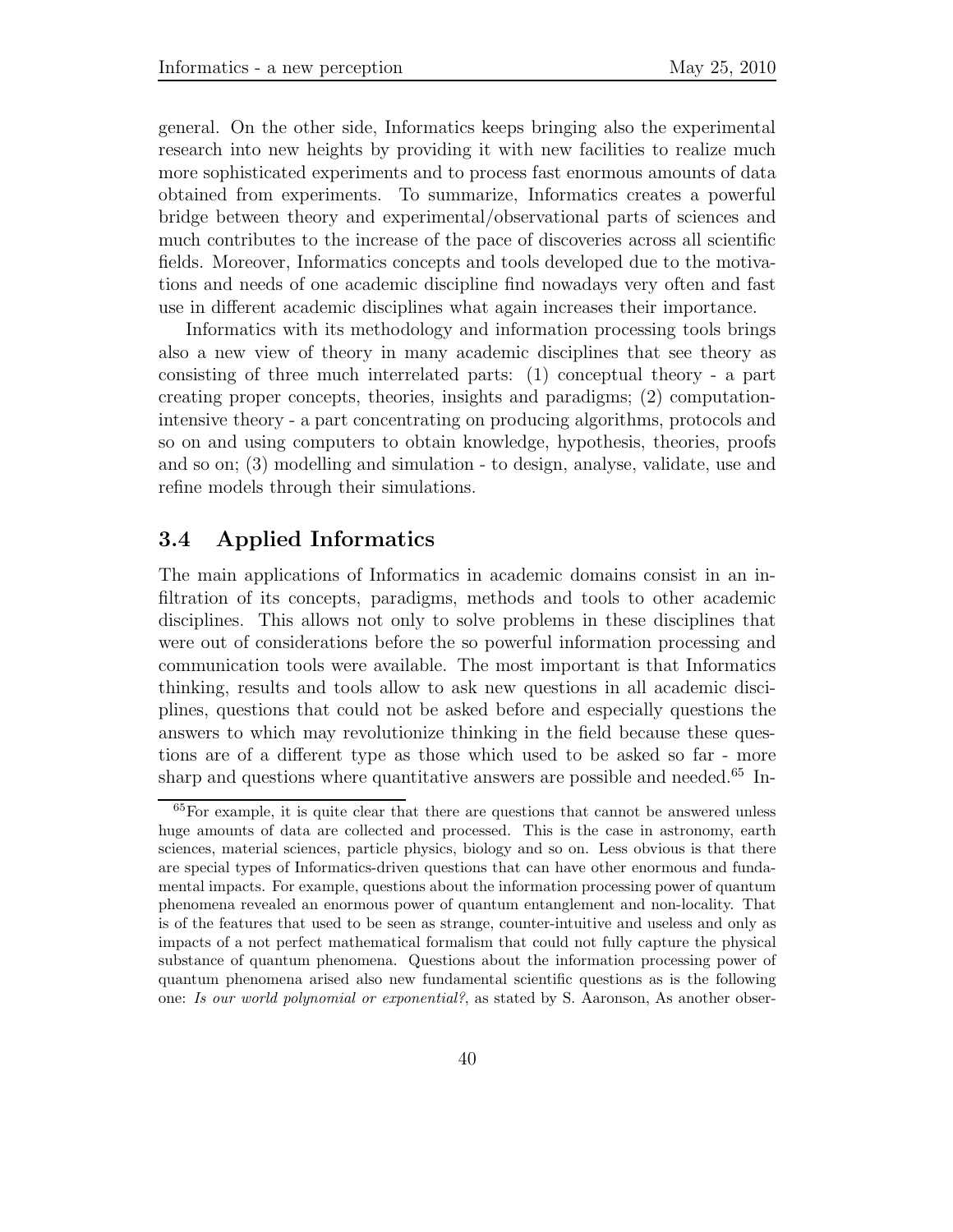filtration of Informatics thinking is expected to be so deep that (almost) any academic discipline *X* can be expected to have soon, as one of its most impor $t$ ant sub-disciplines,  $X$ -Informatics.<sup>66</sup> Similarly, researchers in any major area of science are already being identified as either theoreticians, experimentalists of computational/Informatics specialists.

Applications of Informatics are ubiquitous and not only in the academic disciplines - almost everywhere. The evidence is mounting that no other area of science and technology has so widespread and so important applications in practically all areas of human and social activities. Moreover, one of the key features of the future society is expected to be a symbiosis of humans and intelligent information processing machines and systems. It has also been slowly understood that paradigms, concepts, methods and tools of Informatics will deeply penetrate most of the basic human activities to such an extent that under serious considerations is the idea how to promote and incorporate into basic educational processes basics of the corresponding Informatics (computing) thinking - as already discussed.

Informatics is aware of its potentials for applications and takes special, and quite unique, care to facilitate its applications, especially in the following ways.

1. Informatics makes fast and successful steps, in cooperation with other areas of science and technology, to achieve its goal that information processing "energy" is available easily, anytime, everywhere, to everyone and from everywhere.<sup>67</sup>

**Industrial era:** Progress has been made on the basis that men have learned how to make use of the laws and limitations of the physical world to have **energy** available in a

vation along these lines, let us realize that it is still not clear whether quantum information processing attempts to have powerful quantum computers will not fail because it still may turn out that there are some deep, so far not yet discovered, physical limitations for having powerful quantum computers, and all that could lead, due to the Informatics based challenges, to the discovery that our best theory of nature needs a revision - or even a substantial improvement. Would this be the case, that would be the most important (so far) case how Informatics-inspired challenges changed another science. Actually, there are already theoretical groups trying to develop some alternative theories to quantum mechanics and also experimental groups trying to test alternative theories based on various collapse models. In addition, it would actually be very surprising would Informatics did not have even larger impacts on other scientific theories, especially on biology and so on.

<sup>66</sup>For example, to advance health-Informatics has been identified recently, in the above mentioned *Grand challenges of engineering*, as one of the 14 grand challenges for engineering.

 $67$ In this connection, it may be worth to mention the following view of the history of mankind as consisting of three (overlapping) eras:

**Neolithic era:** Progress was made on the basis that men learned how to make use of the potentials provided by the biological world to have **food** available in a sufficient amount and whenever needed. (With religious and philosophy as *"sciences"* in behind)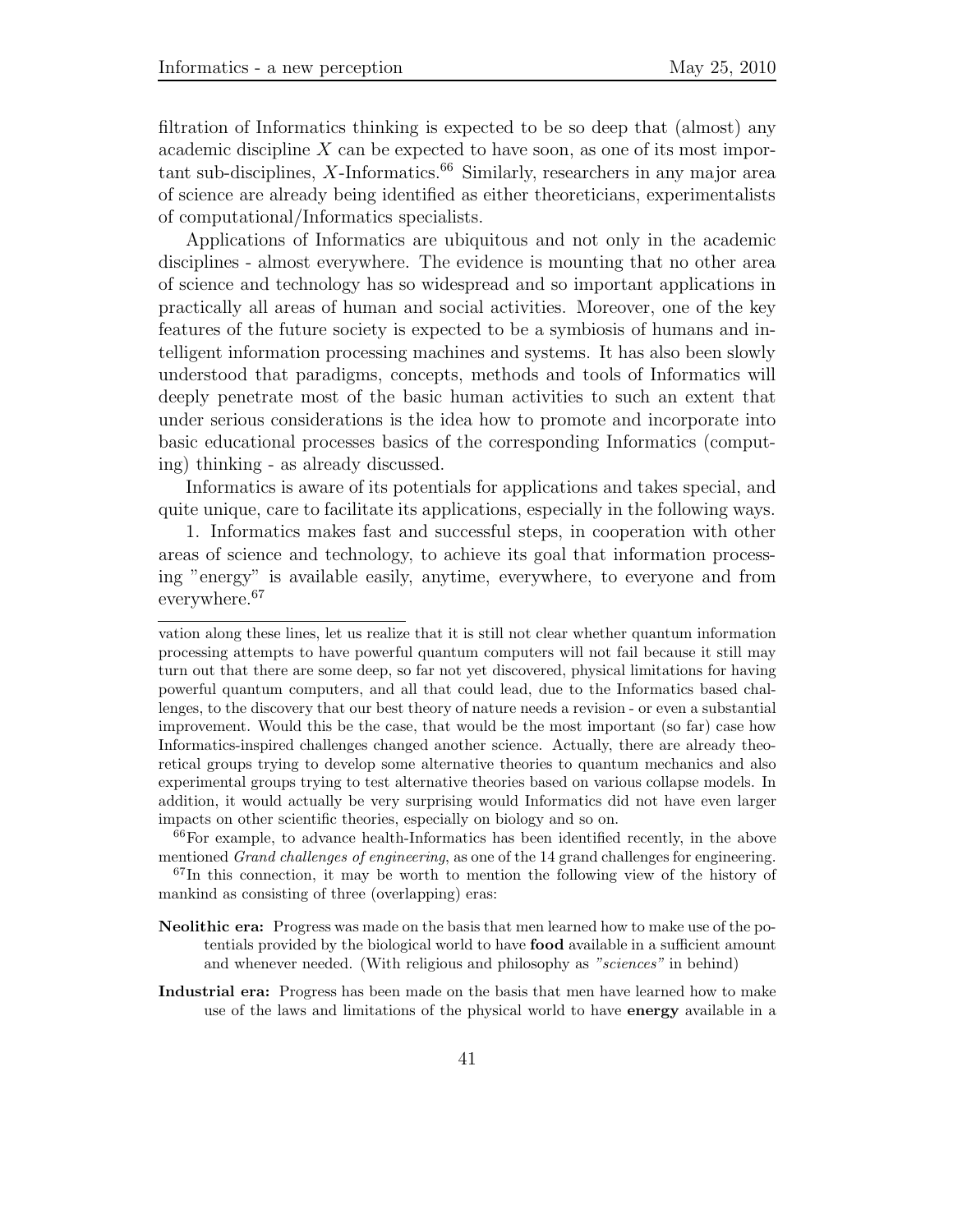Design of global sensors-, surveillance- , as well as computers networks, through the development of grid computing, peer-to-peer computing, wirelessand mobile- as well as cloud computing, *...*; development of better and better web services (as the semantic web promises) and search engines, are some of the main current steps towards that goal.

In all these areas goals are so ambitious that one starts to talk about global computing on one side and on "dust and clay computing" and molecular computers to explore human cells on the other side.

2. Informatics makes fast and successful steps, in cooperation with other areas of science and technology, to achieve that data mining and information/knowledge retrieval devices, as well as information processing and providing systems, penetrate "everything and everyone" - that information processing is so ubiquitous that it is thoroughly integrated into many objects and activities even of our everyday personal and domestic life.

Design of embedded systems, developments in so-called ubiquitous/pervasive computing, as well as in the so-called ambient intelligence, are some of the main current developments towards that goal.

One of the most ambitious sub-goals is to embed nano-scale monitoring, data retrieving and drugs delivering systems (to proper places) into human bodies. A perhaps bit less ambitious goal is the design of domestic ubiquitous computing and robotic environments.

Nano-scale miniaturization and low-energy consumption are some of the main issues in this context. Embodiment, environment/context-awareness, adaptivness and anticipation are some of the main concerns.

All that goes so far that one starts to see large parts of medicine as being soon developed as applied robotics and to consider entertainment industry and show business as being soon Informatics, especially robotics, animation and virtual worlds driven. It seems to be also only a question of time when this will be the case also for sport industries.

3. Informatics takes special care for improving human-computer, computercomputer, computer-human and human-human communication and interaction.

Developments in the area of wireless networks, mobile computing and com-

sufficient amount and whenever needed (With mathematics and physics as sciences behind).

**Information era:** Progress is and will be made on the basis that man learns how to make use of the laws and limitations of the information world to have **information** (processing energy) available in a sufficient amount and whenever needed (With informatics and life sciences behind).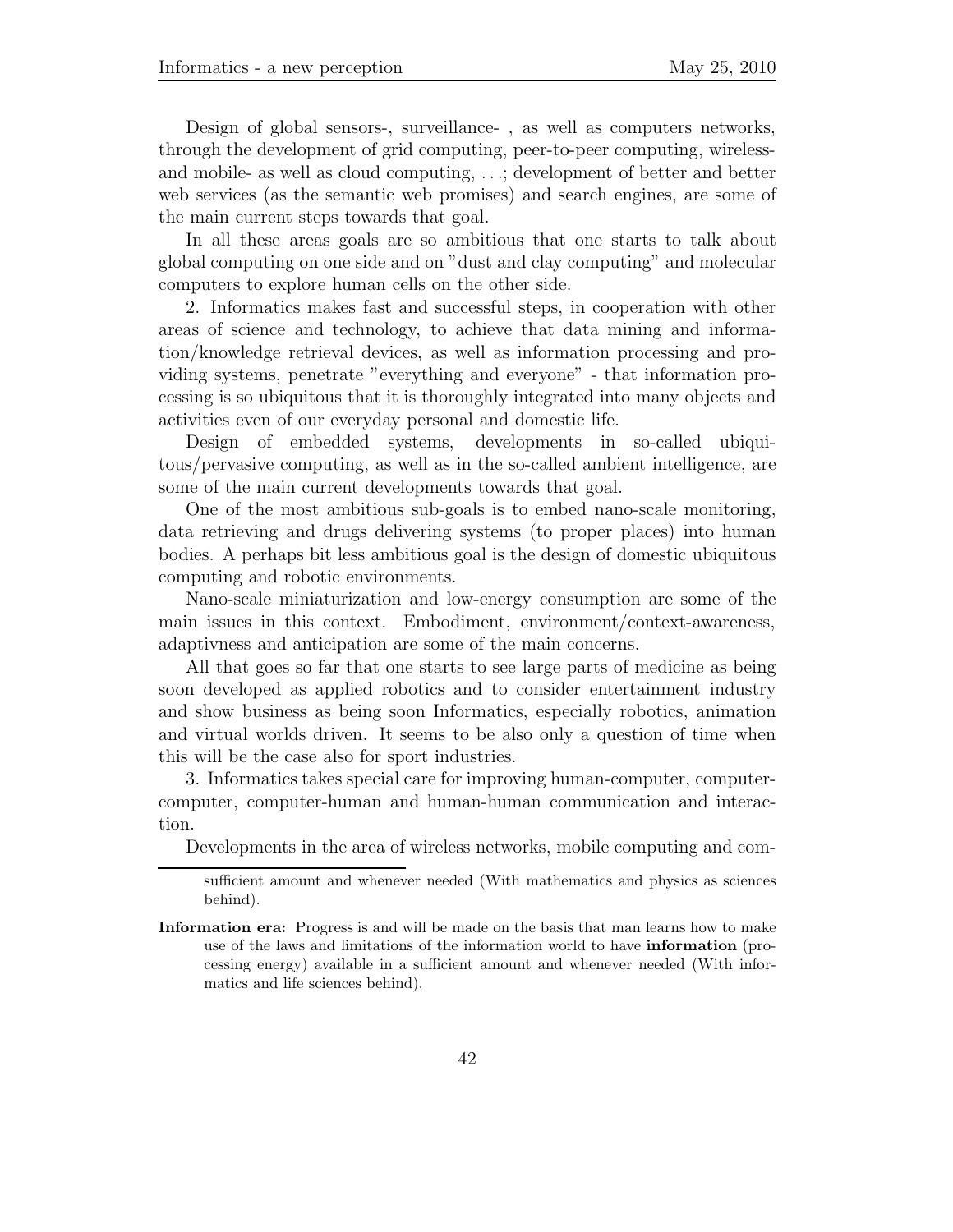munication on one-side, as well as a concentration on the development of the user/human-centric information processing devices and voice- as well as braindriven computing, are some of the main developments in that directions. Under explorations are also human-computer interfaces based on gestures, mimics, body postures, emotions and so on.

4. Informatics takes special care for putting humans and society well being in the centre of its interests.

Developments in the area of human-centered computing and services oriented computing are some of the main steps along these lines.

5. Informatics, in cooperation with other sciences and engineering disciplines, takes special care to enhance human-computer-human and also computer-computer communication not only to be practically in real time but also to be secure in a broad sense, and to preserve anonymity and privacy wherever and whenever needed. By doing that it has a chance to create a society where not-detectable physical crimes are practically impossible and by that to create society with the level of security hardly imaginable in the 20th century. To achieve that, especially through global networks, is an enormous challenge scientifically and technologically.

6. Informatics starts to take special care that its methodology will be massively used and actually will penetrate human reasoning to such an extent that "information processing dissolves into behaviour" and "behaviour will be driven to a large extent by information processing paradigms, tools and outcomes". Attempts to analyse so called "computational thinking", its impacts and ways to incorporate it into all spheres of the education process, are an example of activities along these lines though still often in a quite narrow and naive form. Attempts to push education concerning *fluency with information processing technology* into all forms of education are another step in this direction.

7. Informatics takes special care to develop theories, methods and tools to make better use of the so-far accumulated information and knowledge in learning, scholarship, science, technology and so on and also and products in sciences, technologies, medicine, archeology, music, art and so on.

This is done, on one side, by developing techniques of (also semantics driven) searching through enormous amounts of texts, images and also through more dimensional data. A search for similarities play by that the key role and represents a big challenge of the field.<sup>68</sup>

On the other side, this leads to the design of digital encyclopedias, (global)

<sup>68</sup>Development of the corresponding theories and methods can have very broad applications and especially medicine and life sciences could profit enormously out of it. Archeology, history and music are other areas that could be much changed by such techniques.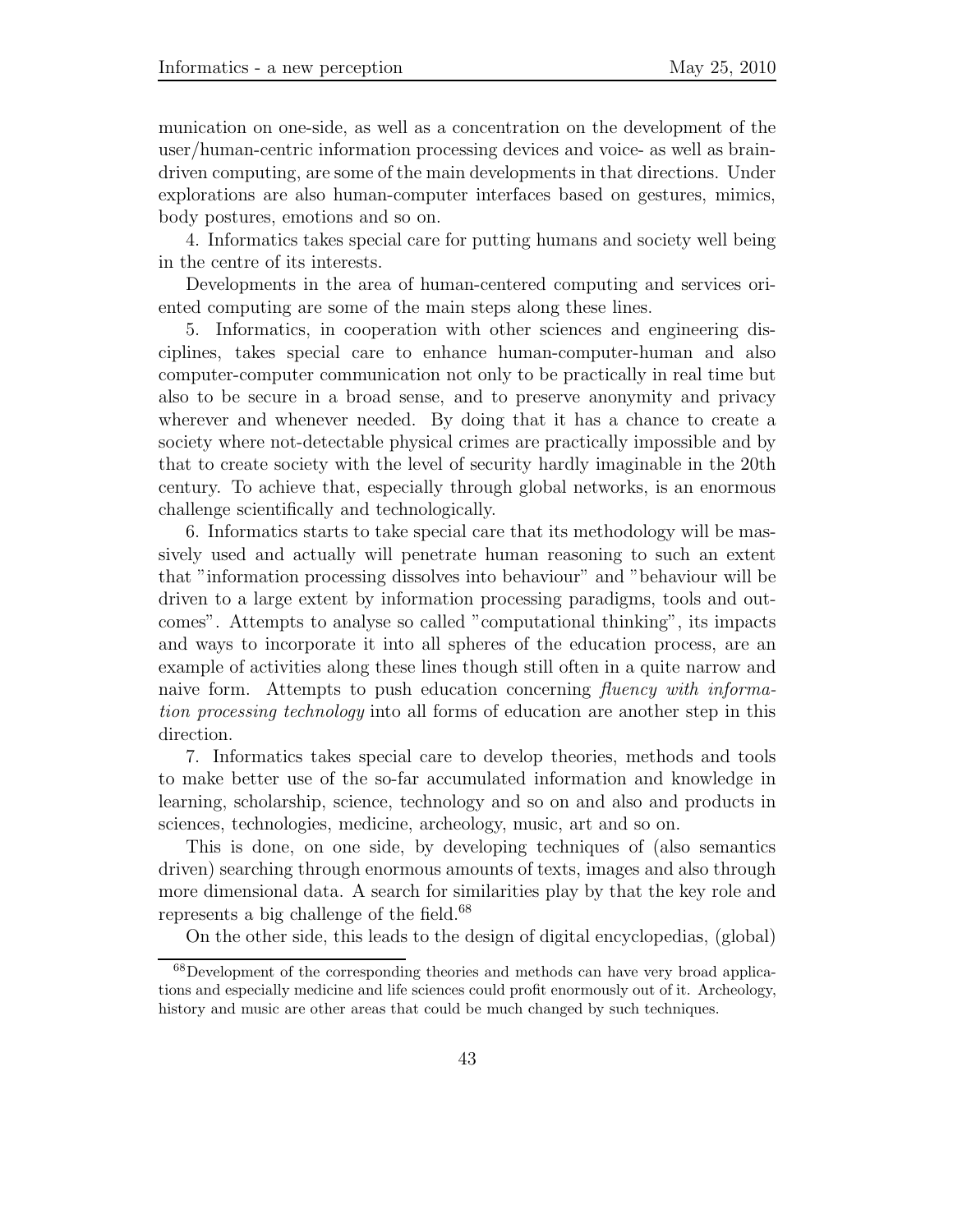digital libraries, galleries, museums, archives and so on.

The main outcome of that could be an enormous enhancement of personalized learning and also of personalized entertainment.

#### **3.4.1 Comments**

Applied Informatics builds on one side on the outcomes of scientific and engineering Informatics, as well as on the progress in the Informatics driven methodology. On the other side, it inspires developments in all of them and keeps putting before them great challenges again and again. All that inspires development of a variety of new theories, enabling technologies and also a search for a deeper understanding of their potentials and impacts.

Enormous potential impacts the developments in applied Informatics may have on our psychological, social and cultural phenomena and life require that several areas of humanities and social sciences start to explore these impacts. The impacts can be so large that some restrictions on the use of the information processing technology may be needed so that the increasing potential of information processing devices to enhance and replace some intellectual potential of humans does not go too far to jeopardise a "healthy" development of society - whatever that means.<sup>69</sup>

# **4 Why to go from current vision of** *Computer Science* **to a new perception of** *Informatics?*

Old, actually current, mainly computer-, software- and programming-centered view of the field<sup>70</sup>, is much too narrow, missing the main points and therefore getting obsolete. It is harming the development of the field, the formulation of proper grand challenges and also the attraction of the brightest minds/students to the field.

The new perception of the field is based on the following:

• An understanding has slowly emerged that it is needed to liberalize computer science as a science from (a) particular hardware and software

<sup>69</sup>People are slowly loosing capabilities to do more complex arithmetic, spell-checking and so on, for example.

 $^{70}$ It is the view that sees computers and software systems and their designs as the central objects of study and algorithmic thinking and programming as the central intellectual activity of the field. It is the view that does not take into consideration the fact that in spite of the fast growing importance of such systems and such intellectual activities, they keep representing an increasingly smaller sub-area of the field.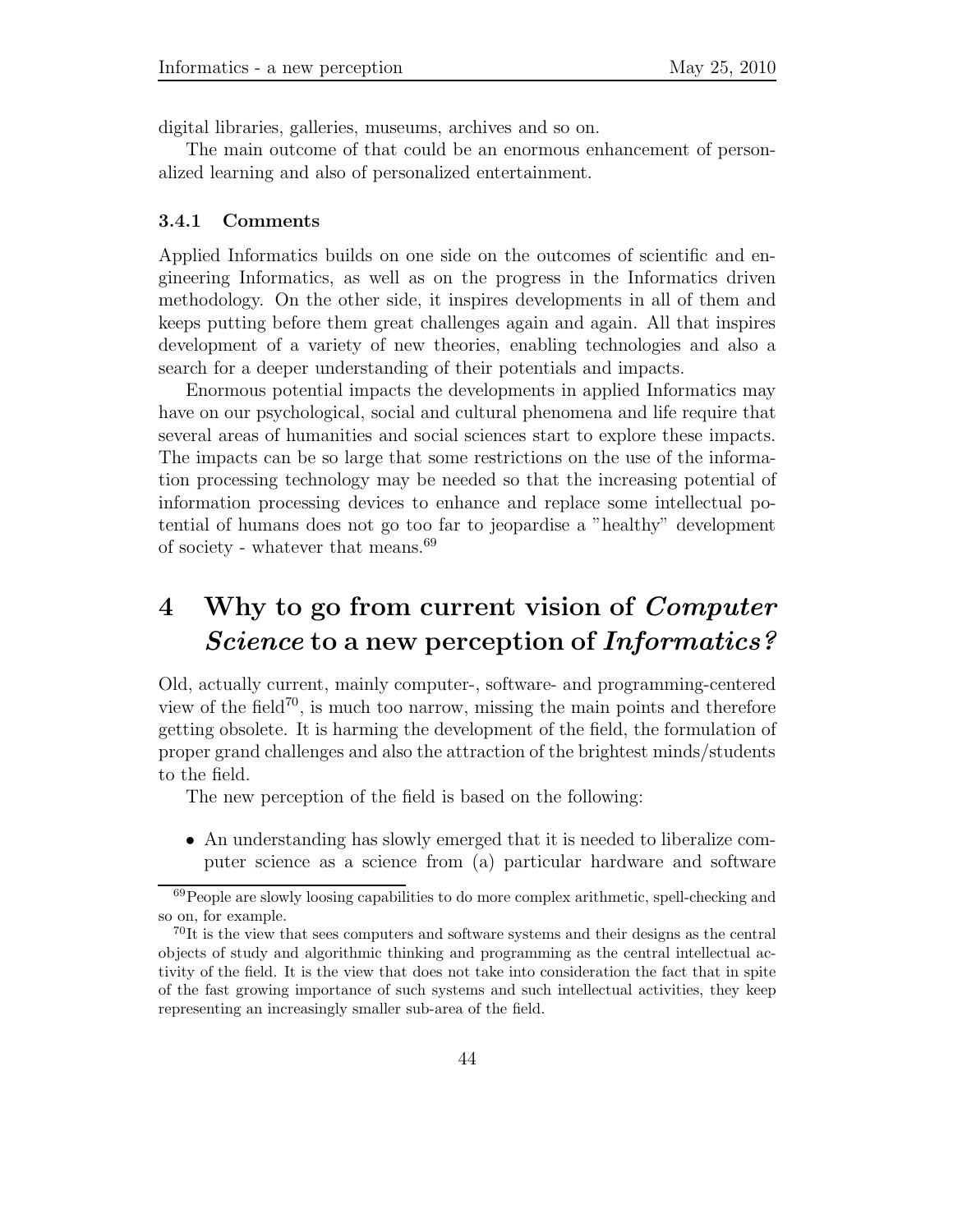technology; (b) particular hardware, software and communication architecture; (c) particular types of programming and algorithmic issues; in order to ensure that the discipline develops properly.

- It has slowly become clear that very sophisticated, and of vital importance, information processing activities have been going on for ages in the nature and that an understanding of these processes and their carriers, as well as of their laws and limitations, is of the key importance for the development of many other (almost all) areas of science. Quantumand bio-information processing systems are perhaps the main examples along these lines.
- *•* It has slowly become understood, at least by some, that the way to the understanding of the universe, its evolution, as well as of life, may be based, to a large extent at least, on the study of the underlying information processes.
- It started to become quite clear that the study of a variety of information processing phenomena is one of the key ways to understand such natural sciences as physics, biology and chemistry. All of these sciences start to be seen as being, to a significant extent at least, information processing driven.
- An understanding has emerged that an addition of sophisticated information processing systems is a way to go from the design of powerful machines to the design of powerful and intelligent machines.
- It started to be understood that a new, much more challenging, perception of the field is needed to attract the brightest young people and in general to increase interest in the study of Informatics, what is in the overall interest of the society.<sup>71</sup>

<sup>71</sup>By Bill Gates (2007): *The percentage of college freshmen planning to major in computer science dropped by 70% between 2000 and 2005. In an economy in which computing has become central to innovation in nearly every sector, this decline poses a serious threat to American competitiveness. Indeed, it would not be an exaggeration to say that every significant technological innovation of the 21st century will require new software to make it happen.* Moreover, as has been pointed out, and demonstrated, in the recent report of van Leeuwen et al., for Informatics Europe, one of the big problems of computer science in many countries (enrollment and education) is to a large extend due to the fact that neither faculty, neither (potential) students and nor society in general, have proper perception of the field and do not see it as a very attractive and challenging one, as many other disciplines and even most of them. In this report "enrollment crisis" is cited as one of the prime reasons why science in general is not profiting fully from the achievements of computer science, and why industry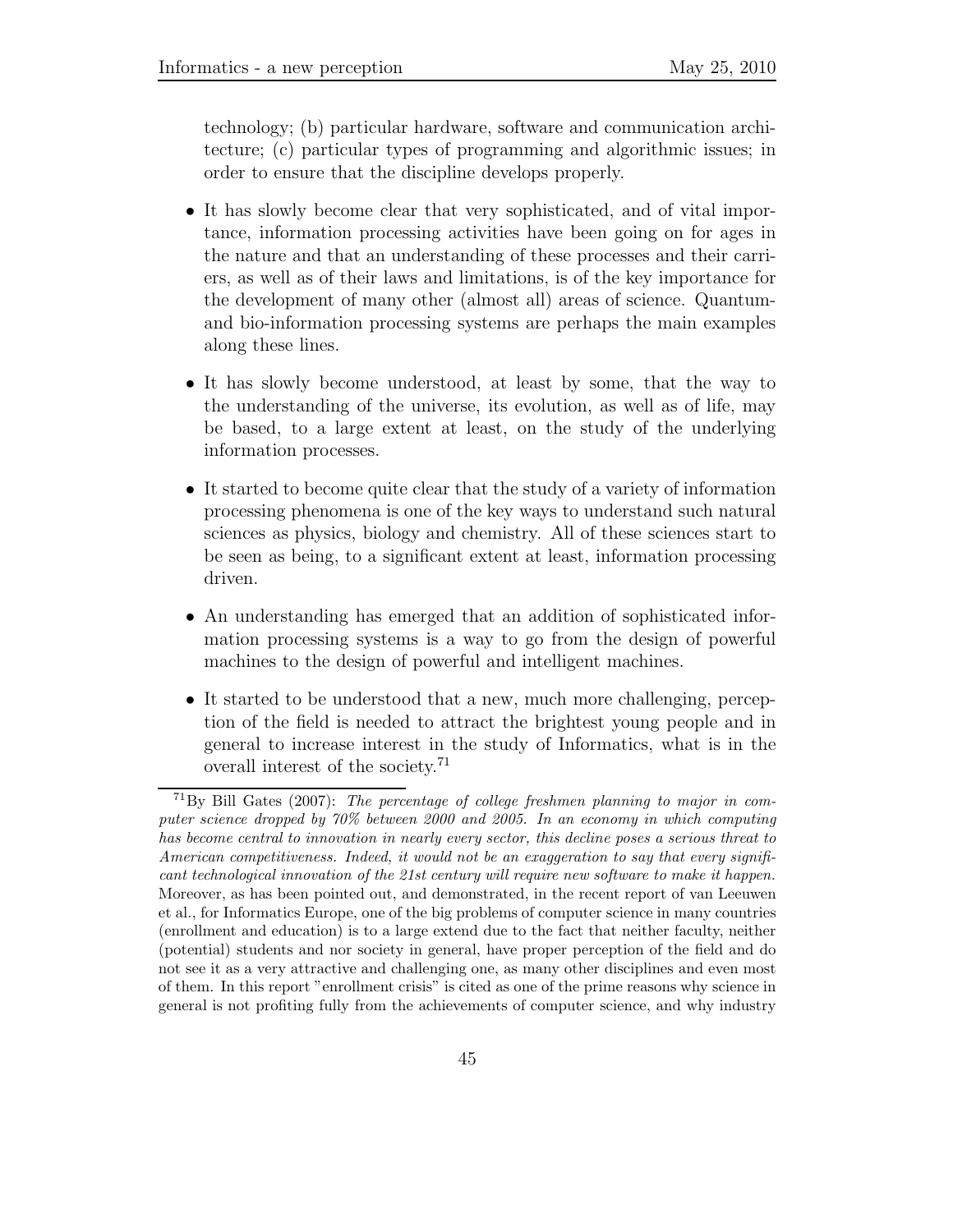- *•* An understanding has started to be developed that what used to be called "computational thinking" should penetrate all levels of education. However, currently still a very narrow view of the field can be seen as the major obstacle to develop a sufficiently powerful position on this issue. A position that would have a chance to receive a broader consensus.
- One of the most unpleasant consequences of the current perception of the field, as hardware- and software-centered computer science, is that for researchers in many of the frontiers of Informatics it is so unacceptable to be labelled as computer scientists that they prefer to present themselves, their research and its outcomes as belonging to other fields such as cybernetics, mathematics, neuroscience, physics, biology and so on, or to some areas of engineering, and also it is so unacceptable for some of the most attractive and challenging areas to be seen as a part of computer science, because their goals are far from a concentration on computers, that they prefer an emigration "or a divorce from the mother field in order "not to *loose a face*. All that damages not only Informatics, but actually the whole science and, consequently, the whole society.
- *•* An understanding has developed that a wrong perception of a science/technology discipline usually leads to: (a) wrong emphasis on the main goals, methods and value systems within the given area of science; (b) wrong support of the discipline by society and by money granting agencies; (c) not strong enough position of such a science discipline within the whole academic community.
- An understanding has developed that the more money goes to science, the more tough is the fight how money should be distributed. Informatics is hardly getting the portion of money that corresponds to its impacts.<sup>72</sup>

## **5 Problems to overcome**

There are several obstacles that need to be overcome so that such a new perception of the field is sufficiently well accepted.

is not able to recruit even a fraction of the highly skilled information technology specialists it badly needs.

<sup>72</sup>The usual reasons are still questions: *Who are you? What are your scientific goals?* and comments *You are not a science. You have no clear vision and deep as well as broad scope. Computer science may disappear and dissolve into other areas, .....*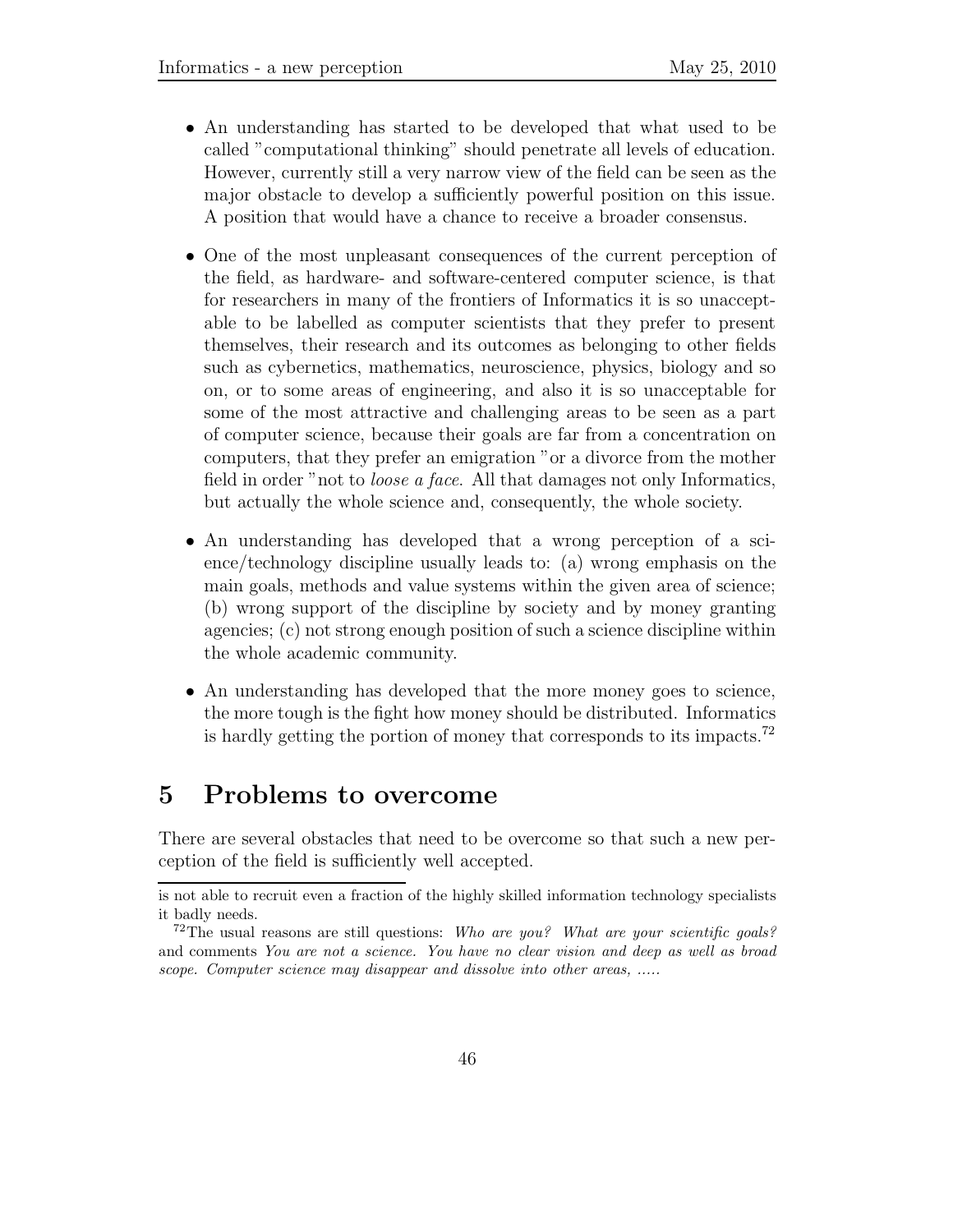- The importance of information processing and communication technologies, as well as the complexity of the problems of their utilisation for solving very complex problems, is still fast growing and represents the focal point for the immediate interest of the field from the application point of view - in spite of the fact that from the perspective presented in this paper, the overall tendency, especially for scientific Informatics, is far from that.<sup>73</sup>
- The scope and goals of Informatics, as well as its methods and tools, as presented in this paper, overlap in many important aspects with those of other areas of science and technology. That may be seen as attempts to take away from these areas such topics, especially in cases when contribution of Informatics can be very large. This "ownership" problem is very non-trivial, as well as sensitive, and needs to be handled appropriately. Mathematics has a lot of experience with that, but in case of Informatics the situation seems to be much more complex.
- Most of the teachers and researchers in the field have grown up within the old vision of the field and have hardly enough motivation, interest and also potential to switch to the new perception of Informatics. A generation of them has likely to "die out" so that the new perception is well accepted.
- One can expect resistance from the currently dominating information processing technologies as well as from several sciences fearing that Informatics tries to take the cream from their piece of cake.
- *•* Most of the top people in the field are willing to accept only such a perception of the field in which they play an important role. This has

<sup>&</sup>lt;sup>73</sup>During the last half century we have witnessed an enormous increase in such computation resources as the speed of computation and the size of memories as well as of such communication resources as the speed and the bandwidth of communication links. One can even say that we start to live in the digital peta-age - with petaflops performance computers already coming and with petabytes of information available. Moreover, we can expect that we are still in the initial phase of such a process of increasing information processing and transmission potentials. (S. Lloyd has derived in his book *Programming the universe*, using the so-called Margolus-Levitin theorem, that no *ultimate laptop*, as the one that has weight 1 kg and volume 1 liter, can perform more than  $10^{51}$  very elementary particle operations per second and that in case performance of computers would keep increasing according to the Moore law, no laptop can reach that performance sooner than in 2205. He has also estimated that universe during its overall existence could not perform more than  $10^{122}$  elementary bit operations and could not produce and store more than  $10^{92}$  bits.) All that is behind of a certain glorification of the information processing and communication technology.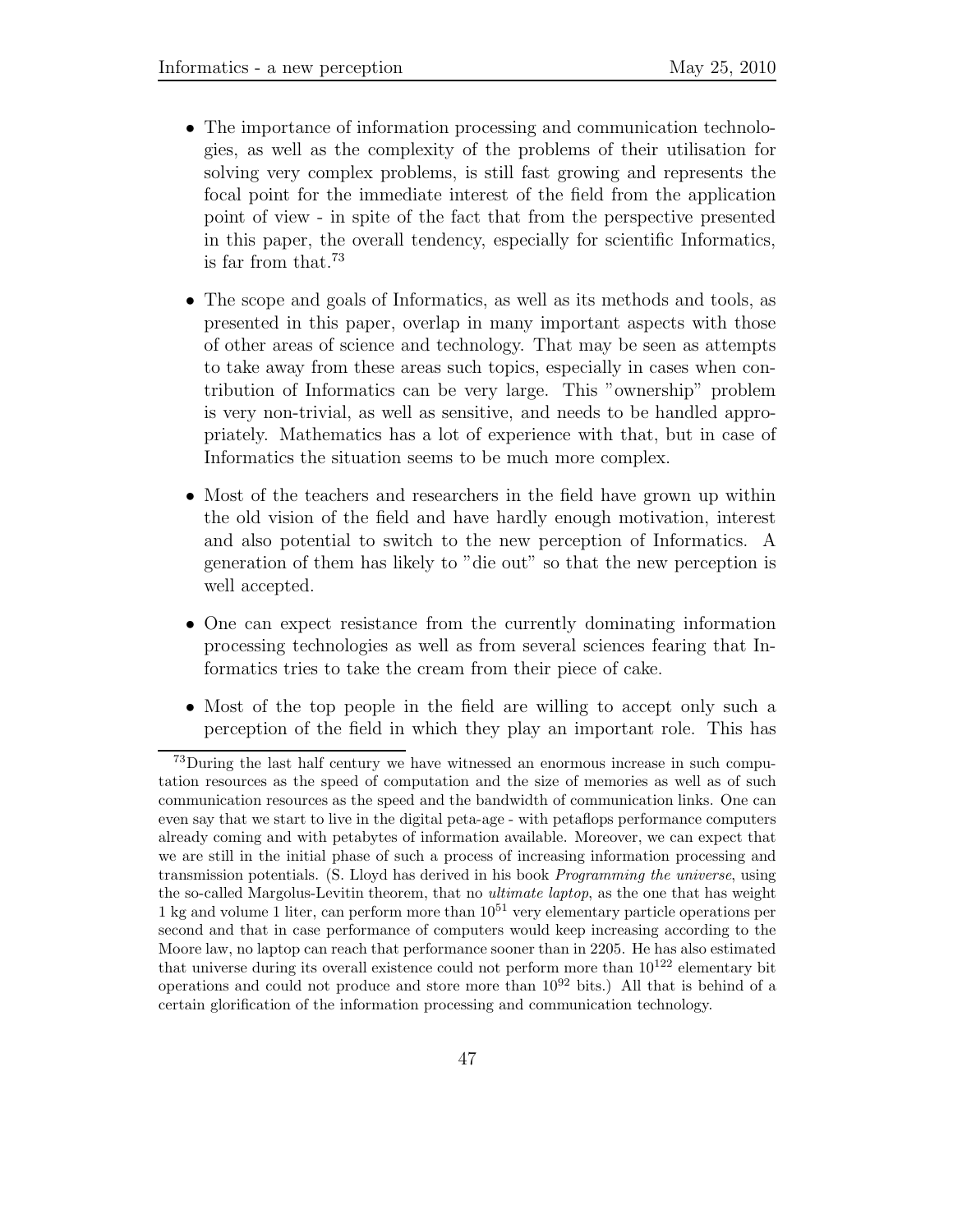always been the case in science.

• Non-professionals keep having problems not only with such an advanced view of Informatics as presented here, but also with down-to-earth vision of computer science. Troubles with technology, fears of the technology with the potential of taking jobs and fears of "cybercrimes" on one side and fantastic predictions about what one can expect in the excellent future on the other side are behind of such mixed feelings.

## **6 Conclusions**

1. An attempt is made in this paper to describe the intellectual substance and main challenges of Informatics in a new and compelling way and by that to initiate a new way of thinking about this so important area of science, technology and methodology.

2. Informatics is presented here as a very deep and broad academic discipline consisting of four closely interacting components, scientific, engineering, methodological and application. It has as its main goals to help to deal with some of the major problems of science, to produce products and tools to help to deal with some of the main goals of engineering and produces a methodology that brings science and technology, and also all other major areas of society to new heights. Its applications are ubiquitous and of enormous impacts.

3. The outcomes of scientific and engineering Informatics, as well as of the Informatics-based methodology, are seen here as influencing not only all academic disciplines, but actually all areas of society. For academic disciplines, they especially influence the ways how knowledge is created and also how knowledge is put to use through applications. They also influence the ways knowledge and skills are learned and taught at all levels of the established and also personal education. As a consequence, they are bringing deep changes for the whole education process making it Informatics driven and global in the life-time and world-space. A big scientific and engineering challenge is to make all ingredients of these processes truth-worthy.

4. The paper is a short version of a much more elaborate one under preparation, on a new perception of Informatics, in which all aspects of the new perception are presented, justified and analyzed in a much more detailed way. An attempt is also made there to learn much from the history of other sciences and technology fields and to go more deeply into its very old history.<sup>74</sup>

<sup>74</sup>The perception of Informatics presented in both of these papers is actually based on the ideas originated in the following papers: J. Gruska, H. Jürgensen: *Maturing of Informatics*,